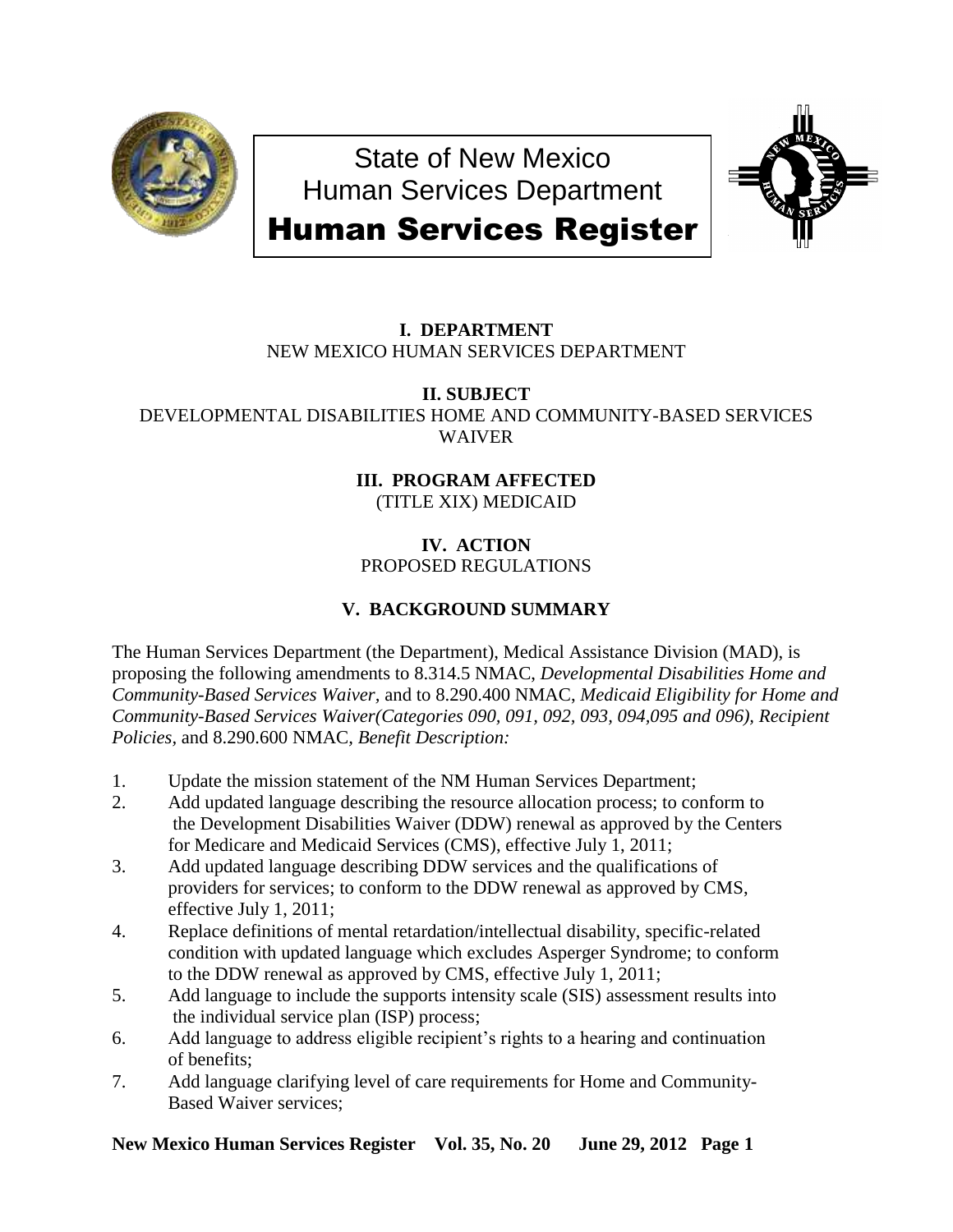- 8. Replace the reference to the Disabled and Elderly (D&E) waiver with the current Coordination of Long-Term Services (CoLTS) waiver as approved by CMS August 1, 2008;
- 9. Add language to increase time for eligibility determination; and
- 10. Add language clarifying non-provision of waiver services.

In keeping with the report and recommendations of the Small Business-Friendly Task Force published April 1, 2011, the proposed rules for the DDW program are not more stringent than federal regulations.

# **VI. REGULATIONS**

These proposed regulation changes will be contained in 8.314.5 NMAC, 8.290.400 NMAC and 8.290.600 NMAC of the Medical Assistance Program Policy and Eligibility Manuals. This register is available on the Medical Assistance Division web site at [http://www.hsd.state.nm.us/mad/registers/2012.html.](http://www.hsd.state.nm.us/mad/registers/2012.html) The proposed rule changes are attached to the register. If you do not have Internet access, a copy of the regulations may be requested by contacting the Medical Assistance Division at 827-3157.

# **VII. EFFECTIVE DATE**

The Department proposes to implement these regulations effective September 14, 2012.

# **VIII. PUBLIC HEARING**

A public hearing to receive testimony on these proposed regulations will be held at 10:00 a.m. on August 6, 2012, in the Rio Grande Room of the Toney Anaya Building, 2550 Cerrillos Road, Santa Fe, NM 87505

If you are a person with a disability and you require this information in an alternative format or require a special accommodation to participate in the public hearing, please contact the Division toll free at 1-888-997-2583 and ask for extension 7-3156. In Santa Fe call 827-3156. The Department's TDD system may be accessed toll-free at 1-800-659-8331 or in Santa Fe by calling 827-3184. The Department requests at least ten (10) days advance notice to provide requested alternative formats and special accommodations.

Copies of all comments will be made available by the Medical Assistance Division upon request by providing copies directly to a requestor or by making them available on the MAD website or at a location within the county of the requestor.

# **IX. ADDRESS**

Interested persons may address written or recorded comments to:

Sidonie Squier, Secretary Human Services Department P.O. Box 2348 Santa Fe, New Mexico 87504-2348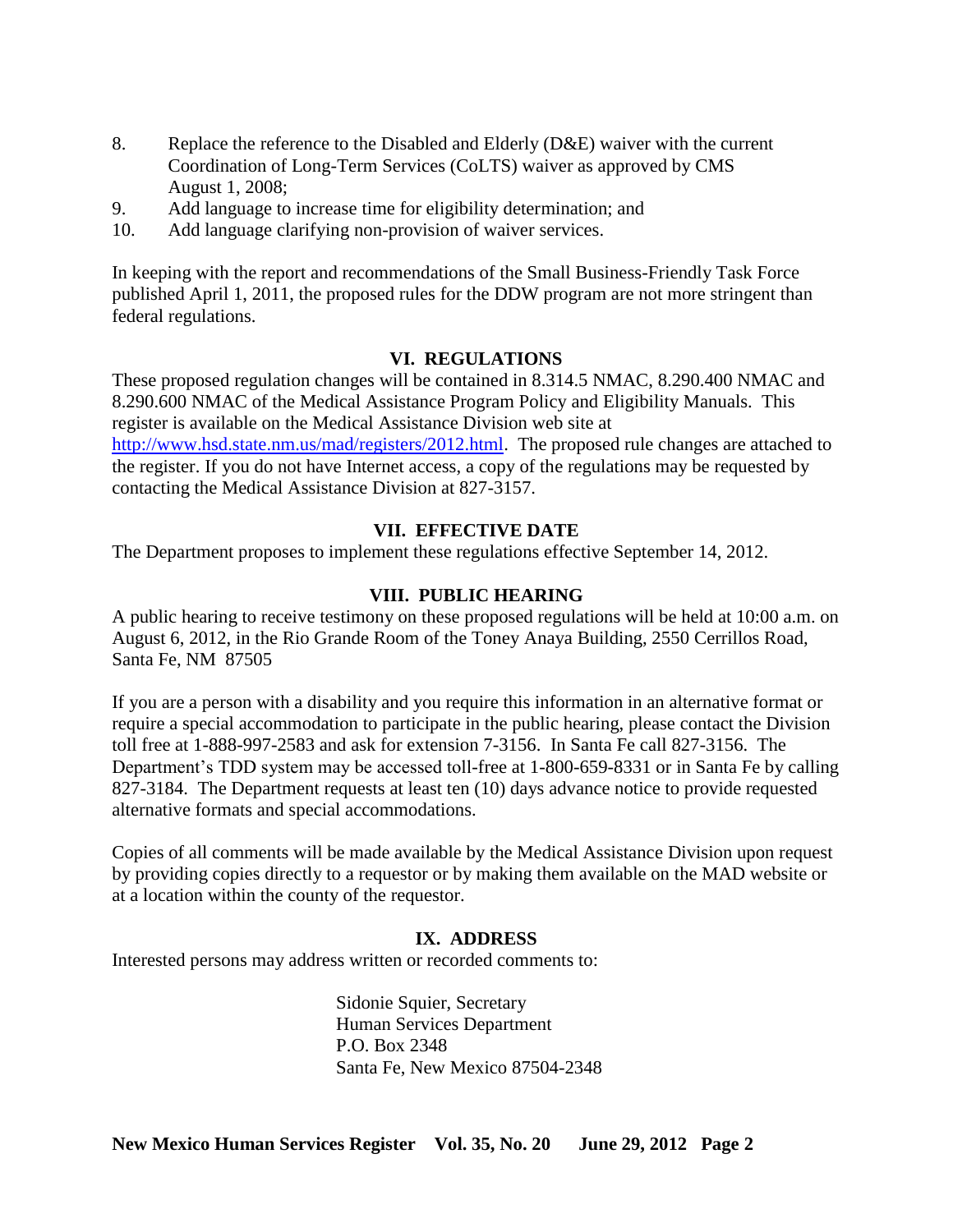These comments must be received no later than 5:00 p.m. on August 6, 2012. Written and recorded comments will be given the same consideration as oral comments made at the public hearing. Interested persons may also address comments via electronic mail to: [Barbara.watkins@state.nm.us.](mailto:Barbara.watkins@state.nm.us).

# **X. PUBLICATIONS**

Publication of these regulations approved by:

SIDONIE SQUIER, SECRETARY HUMAN SERVICES DEPARTMENT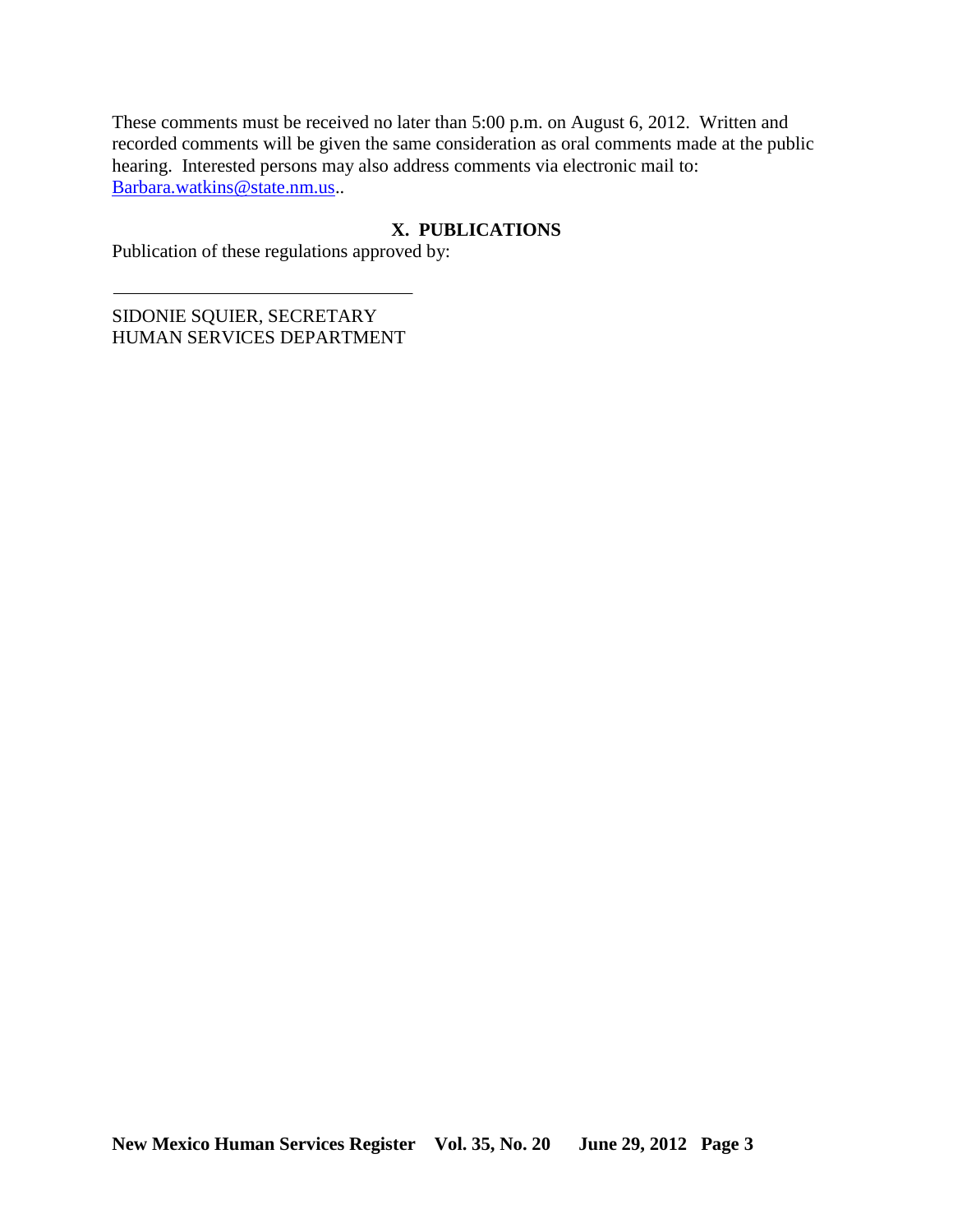#### **TITLE 8 SOCIAL SERVICES CHAPTER 290 MEDICAID ELIGIBILITY - HOME AND COMMUNITY-BASED SERVICES WAIVER (CATEGORIES 090, 091, 092, 093, 094, 095 AND 096) PART 400 RECIPIENT POLICIES**

**8.290.400.1 ISSUING AGENCY:** New Mexico Human Services Department (HSD). [2/1/95; 8.290.400.1 NMAC - Rn, 8 NMAC 4.WAV.000.1, 5/1/02; A, 9/14/12]

**8.290.400.3 STATUTORY AUTHORITY:** The New Mexico medicaid program is administered pursuant to regulations promulgated by the federal department of health and human services under Title XIX of the Social Security Act, as amended and by the state human services department pursuant to state statute. [See NMSA 1978 27-2-12 et. seq. (Repl. Pamp. 1991)] See NMSA 1978, Section 27-2-12 et seq. [2/1/95; 8.290.400.3 NMAC - Rn, 8 NMAC 4.WAV.000.3, 5/1/02; A, 9/14/12]

**8.290.400.6 OBJECTIVE:** The objective of [these regulations] this rule is to provide eligibility criteria for the medicaid program.

[2/1/95; 8.290.400.6 NMAC - Rn, 8 NMAC 4.WAV.000.6, 5/1/02; A, 11/1/07; A, 9/14/12]

#### **8.290.400.7 DEFINITIONS:**

A. **Adaptive behavior:** The effectiveness or degree with which individuals meet the standards of personal independence and social responsibility expected for their age and cultural group.

B. **Developmental period:** The time between birth and the 18<sup>th</sup> birthday.

C. **General intellectual functioning**: The results of one or more individually administered general intelligence tests developed for the purpose of assessing intellectual functioning.

[A.] D. **Individual service plan (ISP):** A treatment plan for [a] an eligible recipient that includes the eligible recipient's needs, functional level, intermediate and long range goals, statement for achieving the goals and specifies responsibilities for the care needs. The plan determines the services allocated to [an individual] the eligible recipient within program allowances.

[B.] E. **Letter of allocation:** Written notice to the applicant that they may proceed with the [HCBSW] home and community-based services waiver (HCBSW) application process.

[C.].F. **Level of care:** The level of nursing care needed by [an individual] the eligible recipient.

[D.] G. **Prospective:** A period of time starting with the date of application going forward.

[E.] H. **Restricted coverage:** Medicaid eligibility without long term care services coverage.

I. **Significantly subaverage intellectual functioning**: IQ of 70 or below. **Unduplicated recipient positions (UDR):** Space available in a particular HCBSW program.

[G.] K. **Waiver:** Permission from the centers for medicaid and medicare services (CMS) to cover a

particular population or service not ordinarily allowed. [8.290.400.7 NMAC - N, 11/1/07; A, 9/14/12]

**8.290.400.9 HOME AND COMMUNITY-BASED SERVICES WAIVER - Category 090, 091, 092**, **093,** 

**094, 095, 096:** The human services department (HSD) is the single state agency designated to administer the medicaid program in New Mexico. The department of health (DOH)[, the aging and long term services department (ALTSD)] and the human services department are charged with developing and implementing home and community-based services waiver (HCBSW) to medicaid applicants/recipients who meet both financial and medical criteria for an institutional (nursing facility (NF) or intermediate care facility for the mentally retarded (ICF/MR)) level of care. Provision of these services under a waiver allows applicants/recipients to receive the care required at home at less cost than in an institution. The services to be furnished under the waiver must be cost-effective. This means the aggregate cost of care must be an amount less than the cost of maintaining individuals in institutions at the appropriate level of care. The types of services for which [mediented] MAD eligible recipients are eligible vary based on the individual waiver. See medical assistance division program manual for the standards for individual waiver of covered services and program rules for all waiver services. The following sections contain the eligibility rules for all waiver services.

[2/1/95; 8.290.400.9 NMAC – Rn, 8 NMAC 4.WAV.400 & A, 5/1/02; A/E, 12-1-06; A, 11/1/07; A, 9/14/12]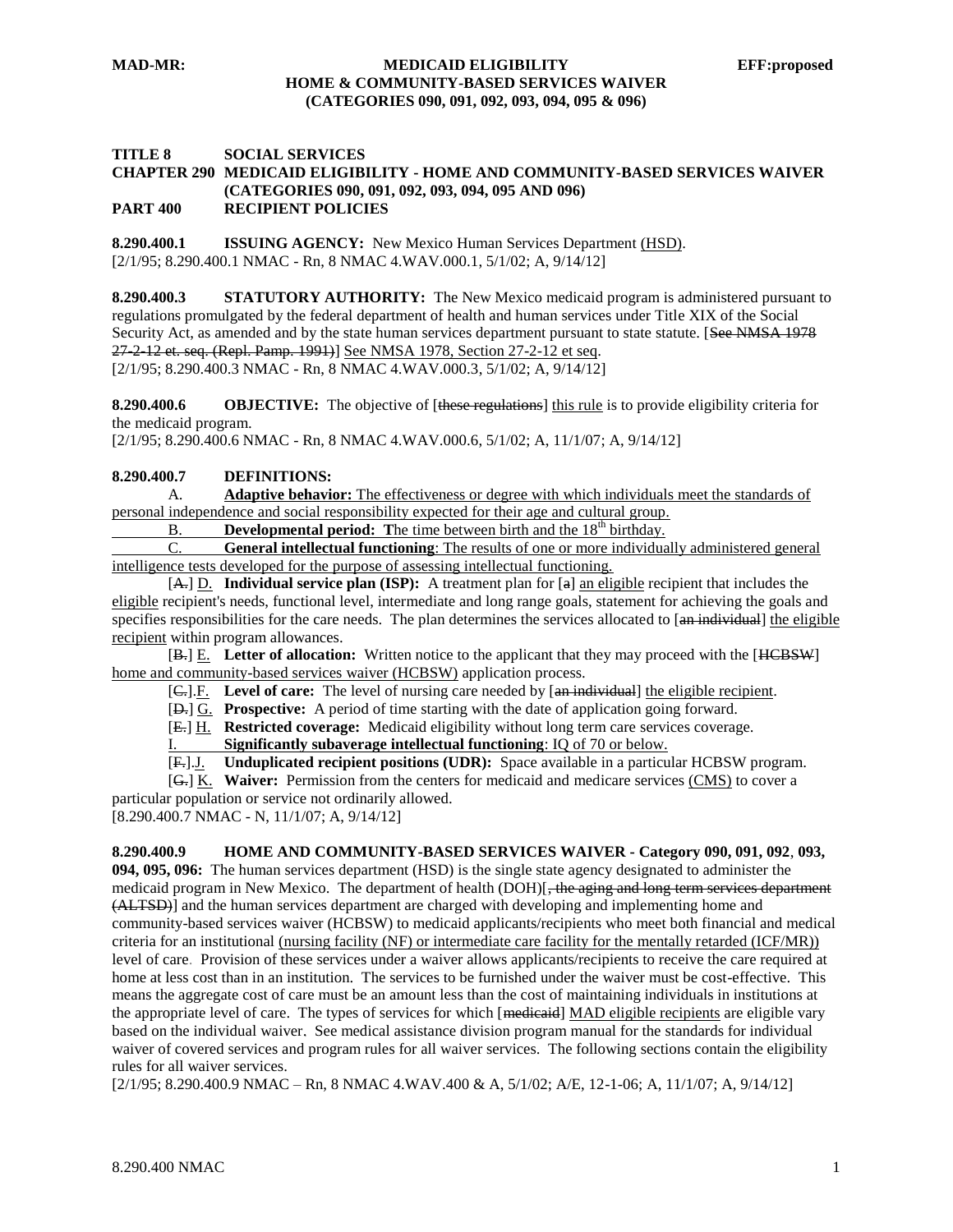**8.290.400.10 BASIS FOR DEFINING THE GROUP:** Eligibility for applicants/recipients who apply for waiver services is determined as if he or she were actually institutionalized, although this requirement has been waived. Entry into some of the waiver programs may be based upon the number of unduplicated eligible recipient positions (UDRs) (i.e., slots). Some waiver categories require [individuals] eligible recipients to be placed on a central registry. The individual waiver program manager is responsible for notifying ISD when an [individual] eligible recipient is allocated into a waiver program.

A. **[Disabled and elderly (D&E) waiver:] Coordination of long term-services (CoLTS) waiver:** The [<del>disabled and elderly</del>] CoLTS waiver, formerly known as the disabled and elderly (D&E) waiver, identified as identified as categories 091 (elderly), 093 (blind) and 094 (disabled) was approved effective July 1983, subject to renewal. To qualify as disabled or blind for the purposes of this waiver, disability or blindness must have been determined to exist by the disability determination contractor (DDC). To qualify as an elderly person for purposes of this waiver, the applicant/recipient must be 65 years of age or older. Applicants/recipients must also meet both the financial and non-financial eligibility requirements and meet the medical level of care for nursing facility services.

**[**B. **Developmentally disabled (DD) waiver:** The developmental disabled waiver identified as category 096 was approved effective July 1984, subject to renewal. This waiver is designed to furnish services to applicants/recipients who meet the definition of a developmental disability and mental retardation or specific related condition as determined by the department of health and the DDC in accordance with the approved DD waiver criteria, including the following:

 (1) the individual has a developmental disability, defined as a severe chronic disability, other than mental illness, that:

| (a) is attributable to a mental or physical impairment including the result of trauma to the                                         |  |
|--------------------------------------------------------------------------------------------------------------------------------------|--|
| $\alpha$ is authorized to a momar or physical impairmont, including the result of trading to the                                     |  |
| <u>brain, or a combination of mental and physical impairments.</u><br><u>oram, or a comomatori or memal and physical mioamments,</u> |  |

(b) is manifested before the person reaches the age of 22 years;

 $(c)$  is expected to continue indefinitely;

(d) results in substantial functional limitations in three or more of the following areas of major<br>life activity life activity:

| <del>hie activity:</del> |                                                                                                   |   |
|--------------------------|---------------------------------------------------------------------------------------------------|---|
|                          | self care;<br>۰÷۱<br>π,                                                                           |   |
|                          | (ii)<br>receptive and evpressive language.<br><del>receptive and expressive ranguage,</del><br>Œ, |   |
|                          | (iii)<br>learning;<br>, 111 7                                                                     |   |
|                          | mobility;<br>$\left( \mathbf{iv} \right)$<br><b>IV</b>                                            |   |
|                          | self direction;<br>$(\tau)$                                                                       |   |
|                          | capacity for independent living; and<br>$(\vec{m})$<br>vτ                                         |   |
|                          | (iii)<br>economic self sufficiency; and<br>$\overline{\mathbf{v}}$                                |   |
|                          |                                                                                                   | . |

 (e) reflects the person's need for a combination and sequence of special or interdisciplinary treatment, generic or other support and services that are of lifelong or extended duration and are individually planned and coordinated.

 (2) The individual also has mental retardation or a specific related condition, limited to cerebral palsy, autism (Asperger syndrome), seizure disorders, chromosomal disorders (e.g. downs), syndrome disorders, inborn errors of metabolism, and developmental disorders of brain formation.

 (3) The individual must also require the level of care provided in an intermediate care facility for the mentally retarded (ICF-MR), and meet all other applicable financial and non-financial eligibility requirements.]

B. Developmental disabilities (DD) waiver: The developmental disabilities waiver identified as category 096 was approved effective July 1984, subject to renewal. This waiver is designed to furnish services to eligible recipients who meet the definition of a developmental disability and mental retardation/intellectual disability (MR/ID) or a specific related condition as determined by the DOH/DDSD in accordance with the approved DD waiver criteria. Developmental disabilities waiver services are intended for eligible recipients who have developmental disabilities limited to mental retardation/intellectual disability (MR/ID) or a specific related condition as determined by the DOH/DDSD. The developmental disability must reflect the person's need for a combination and sequence of special interdisciplinary or generic treatment or other supports and services that are lifelong or of extended duration and are individually planned and coordinated. The eligible recipient must also require the level of care provided in an intermediate care facility for the mentally retarded (ICF/MR), in accordance with 8.313.2 NMAC, and meet all other applicable financial and non-financial eligibility requirements. An individual is considered to have MR/ID if she/he has significantly sub-average general intellectual functioning existing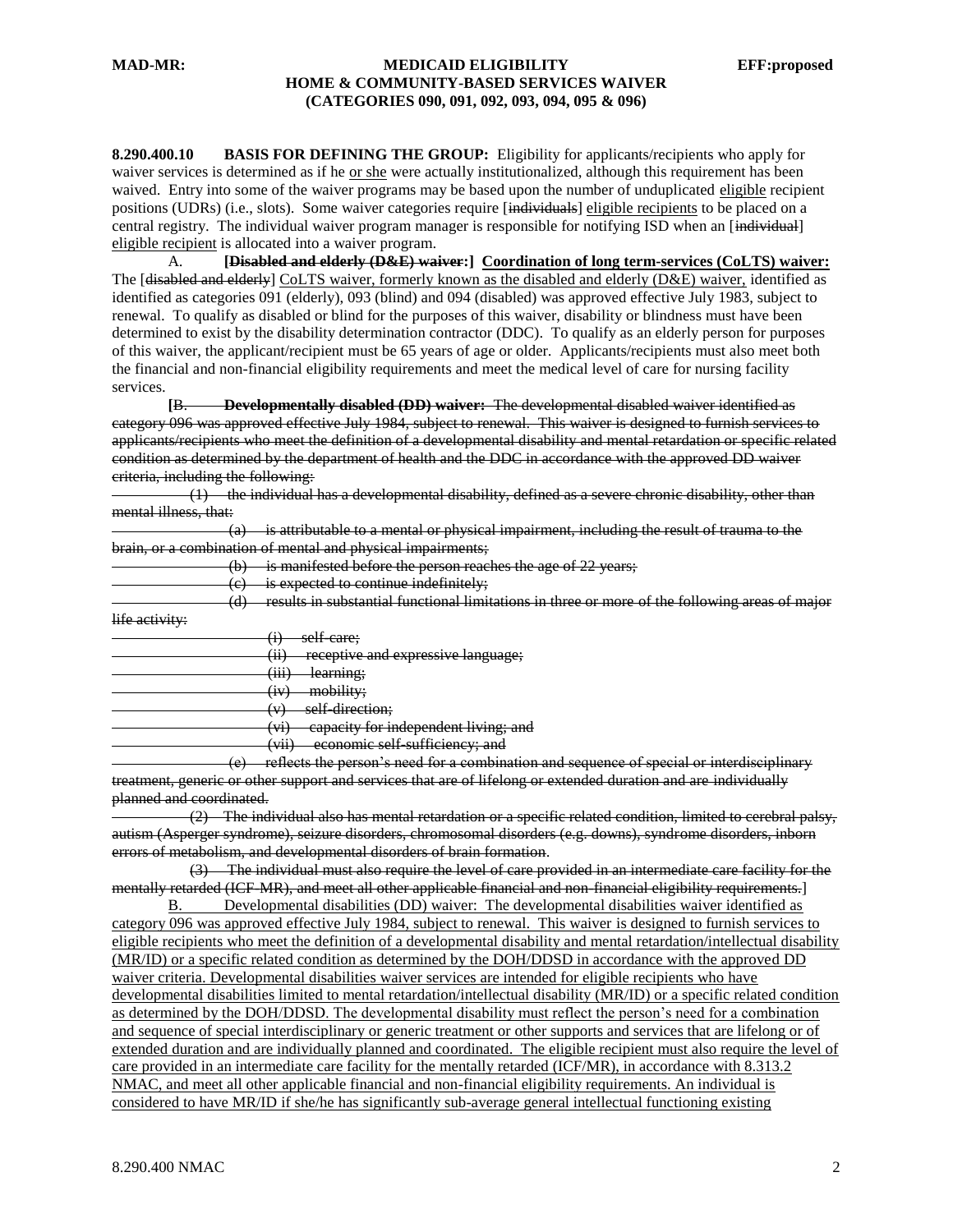concurrently with deficits in adaptive behavior and manifested during the developmental period. An individual is considered to have a specific related condition if she/he has a severe chronic disability, other than mental illness, that meets all of the following conditions: 1) is attributable to cerebral palsy or seizure disorder; or 2) is attributable to autistic disorder (as described in the fourth edition of the diagnostic and statistical manual of mental disorders); or 3) is attributable to chromosomal disorders (e.g. down), syndrome disorders, inborn errors of metabolism, or developmental disorders of the brain formation limited to the following:

(1) **prenatal causes:**

 (a) **chromosomal disorders:** autosomes: 4p-, trisomy 4p, trisomy 8, 5p-, 9p-, trisomy 9p, trisomy 9p mosaic, partial trisomy 10q, 13q-, ring 13, trisomy 13 (Patau), 18p-, 18q-, trisomy 18 (Edwards), Ttisomy 20p, G (21,22) monosomy/deletion, trisomy 21 (down), translocation 21 (down), "cat-eye" syndrome; Prader-Willi syndrome (15);

 (i) x-linked mental retardation: Allan syndrome; Atkin syndrome; Davis syndrome; Fitzsimmons syndrome; fragile x syndrome; fragile x phenotype (no fragile site); Gareis syndrome; glycerol kinase deficiency; Golabi syndrome; Homes syndrome; Juberg syndrome; Lujan syndrome; Renpenning syndrome; Schimke syndrome; Vasquez syndrome; nonspecific x-linked mental retardation;

 (ii) other x chromosome disorders: xo syndrome (Turner); xyy syndrome; xxy syndrome (Klinefelter); xxyy syndrome; xxxy syndrome; xxxx syndrome; xxxxy syndrome; xxxxx syndrome (penta-x); (b) **syndrome disorders:**

 (i) neurocutaneous disorders: ataxia-telangiectasia (Louis-Bar); basal cell nevus syndrome; dyskeratosis congenital; ectodermal dysplasia (hyperhidrotic type); ectromelia ichthyosis syndrome; focal dermal hypoplasia (Goltz); ichthyosis-hypogonadism syndrome, incontinentia pigmenti (Bloch-Sulzberger); Ito syndrome; Klippel-Trenauney syndrome; linear sebaceous nevus syndrome; multiple lentigines syndrome; neurofibromatosis (Type 1); poikiloderma (Rothmund-Thomsen); Pollitt syndrome; Sjogren-Larsen syndrome; Sturge-Weber syndrome; tuberous sclerosis; xeroderma pigmentosum;

 (ii) **muscular disorders:** Becker muscular dystrophy; chondrodystrophic myotonia (Schwartz-Jampel); congenital muscular dystrophy; Duchenne muscular dystrophy; myotonic muscular dystrophy;

 (iii) **ocular disorders:** Aniridia-Wilm's tumor syndrome; anophthalmia syndrome (xlinked); Leber amaurosis syndrome; Lowe syndrome; microphthalmia-corneal opacity-spasticity syndrome; Norrie syndrome; oculocerebral syndrome with hypopigmentation; retinal degeneration-trichomegaly syndrome; septooptic dysplasia;

 (iv) **craniofacial disorders:** acrocephaly-cleft lip-radial aplasia syndrome; acrocephalosyndactyly;type 1 (Apert); type 2 (Apert); type 3 (Saethre-Chotzen); type 6 (Pfeiffer); Carpenter syndrome with absent digits and cranial defects; Baller-Gerold syndrome; cephalopolysyndactyly (Greig) "cloverleaf-skull" syndrome; craniofacial dysostosis (Crouzon); craniotelencephalic dysplasia; multiple synostosis syndrome;

 (v) **skeletal disorders:** acrodysostosis, CHILD syndrome; chondrodysplasia punctata (Conradi-Hunerman type); chondroectodermal dysplasia; Dyggve-Melchior-Clausen syndrome; frontometaphyseal dysplasia; hereditary osteodystrophy (Albright); hyperostosis (Lenz-Majewski); hypochondroplasia; Klippel-Feil syndrome; Nail-patella syndrome; osteopetrosis (Albers-Schonberg); pyknodysostosis; radial aplasiathrombocytopenia syndrome; radial hypoplasia pancytopenia syndrome (Fanconi); Roberts-SC phocomelia syndrome;

#### (c) **inborn errors of metabolism:**

 (i) **amino acid disorders:** phenylketonuria: phenylalanine hydroxylase (classical, Type 1); dihydropteridine reductase (type 4); dihydrobiopterin synthetase (type 5); histidinemia; gamma-glutamylcysteine synthetase deficiency; hyperlysinemia; lysinuric protein intolerance; hyperprolinemia; hydroxyprolinemia; sulfite oxidase deficiency; iminoglycinuria; branched-chain amino acid disorders: hypervalinemia; hyperleucineisoleucinemia; maple-syrup urine disease; isovaleric academia, glutaric academia (type 2); 3-hydroxy-3 methylglutaryl CoA lyase deficiency; 3-kethothiolase deficiency;,biotin-dependent disorders: holocarboxylase deficiency; biotinidase deficiency; propionic academia: type A; Type BC; methylmalonic academia: mutase type (mut+); cofactor affinity type (mut-); adenosylcobalamin synthetase type (cbl A); ATP: cobalamin adenosyltransferase type (cbl B), with homocystinuria, type 1 (cbl C), with homocystinuria, type 2 (cbl D); folatedependent disorders: congenital defect of folate absorption; dihydrofolate reductase deficiency; methylene tetrahydrofolate reductase deficiency; homocystinuria; hypersarcosinemia; non-ketotic hyperglycinemia; hyper-beta-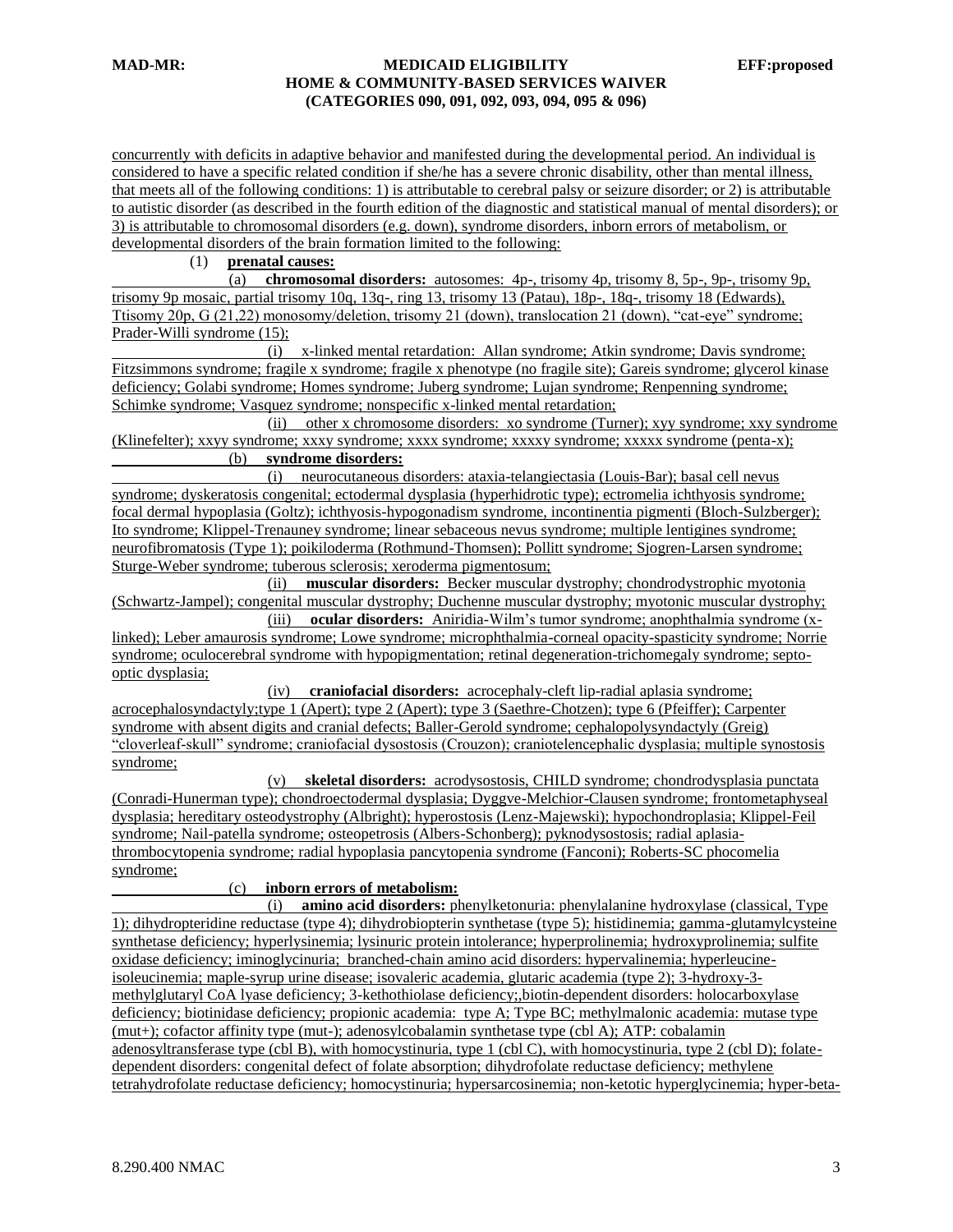alaninemia; carnosinase deficiency; homocarnosinase deficiency; Hartnup disease; methionine malabsorption (oasthouse urine disease); (ii) **carbohydrate disorders:** glycogen storage disorders: type 1, with hypoglycemia (von Gierke); type 2 (Pompe); galactosemia; fructose-1, 6-diphosphatase deficiency; pyruvic acid disorders: pyruvate dehydrogenase complex (Leigh); pyruvate carboxylase deficiency; mannosidosis; fucosidosis; aspartylglucosaminuria; (iii) **mucopolysaccharide disorders:** alpha-L-iduronidase deficiency: Hurler type; Scheie type, Hurler-Scheie type; iduronate sulfatase deficiency (Hunter type); Heparan N-sulfatase deficiency (Sanfilippo 3A type); N-acetyl-alpha-D-glucosaminidase deficiency (Sanfilippo 3B type); Acetyl CoA; glucosaminide N-acetyltransferase deficiency (Sanfilippo 3C type); N-acetyl-alpha D-glucosaminide 6-sulfatase deficiency (Sanfilippo 3D type); beta-glucuronidase deficiency (Sly type); (iv) **mucolipid disorders:** alpha-neuraminidase deficiency (type1); Nacetylglucosaminyl phosphotransferase deficiency: I-cell disease (Type 2); Pseudo-Hurler syndrome (type 3); mucolipidosis type 4 (v) **urea cycle disorders:** carbamyl phosphate synthetase deficiency; ornithine transcarbamylase deficiency; argininosuccinic acid synthetase deficiency (citrullinemia); argininosuccinic acid (ASA) lyase deficiency; arginase deficiency (argininemia); (vi) **nucleic acid disorders:** Lesch-Nyhan syndrome (HGPRTase deficiency); orotic aciduria; xeroderma pigmentosum (group A); DeSanctis-Cacchione syndrome; (vii) **copper metabolism disorders:** Wilson disease; Menkes disease; (viii) **mitochondrial disorders:** Kearns-Sayre syndrome; MELAS syndrome; MERRF syndrome; cytochrome c oxidase deficiency; other mitochondrial disorders; (ix) **peroxisomal disorders:** Zellweger syndrome; adrenoleukodystrophy: neonatal (autosomal recessive); childhood (x-linked); infantile Refsum disease; hyperpipecolic academia; chondrodysplasia punctata (rhizomelic type); (d) **developmental disorders of brain formation:** (i) neural tube closure defects: anencephaly; spina bifida; encephalocele; (ii) brain formation defects: Dandy-Walker malformation; holoprosencephaly; hydrocephalus: aqueductal stenosis; congenital x-linked type; Lissencephaly; pachygyria; polymicrogyria; schizencephaly; (iii) cellular migration defects: abnormal layering of cortex; colpocephaly; heterotopias of gray matter; cortical microdysgenesis (iv) intraneuronal defects: dendritic spine abnormalities; microtubule abnormalities; (v) acquired brain defects: hydranencephaly; porencephaly; and (vi) primary (idiopathic) microcephaly. (2) Results in impairment of general intellectual functioning or adaptive behavior similar to that of persons with mental retardation/intellectual developmental disability and requires treatment or services similar to people with MR/ID; (3) is manifested before the person reaches age 22 years; (4) is likely to continue indefinitely and; (5) results in substantial functional limitations in three or more of the following areas of major life activity: (a) self-care; (b) receptive and expressive language; (c) learning; (d) mobility; (e) self-direction; (f) capacity for independent living; and (g) economic self-sufficiency. C. **Medically fragile (MF) waiver:** The medically fragile (MF) waiver identified as category 095 was established effective August, 1984 subject to renewal. [To be eligible for the medically fragile waiver, an applicant/recipient] Eligible recipients must meet the level of care required for admission to an intermediate care

facility for the mentally retarded (ICF/MR), [and] meet all other applicable financial and non-financial eligibility

requirements and must have: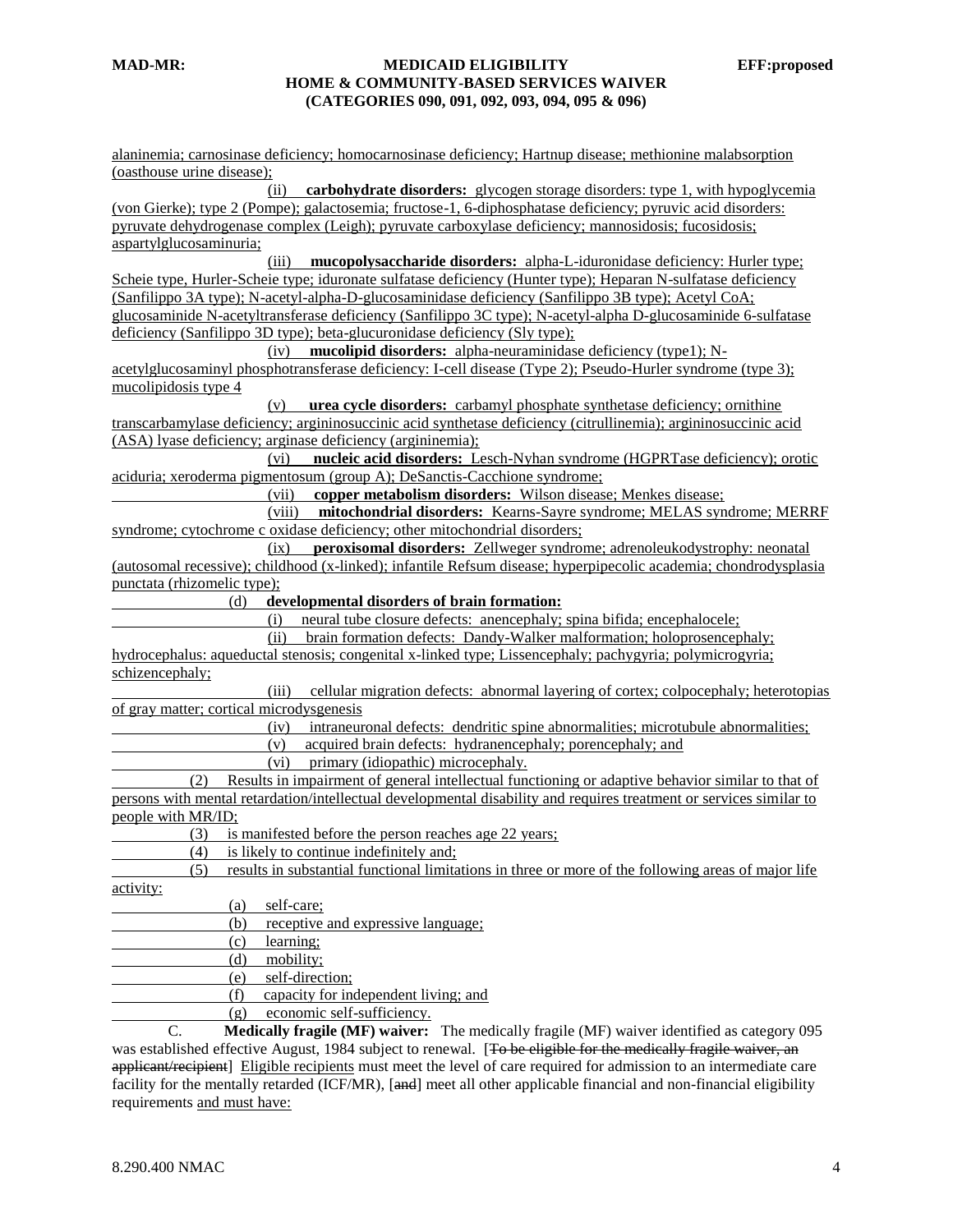#### $[(1)$  To qualify for the MF waiver an individual must:

 $(a)$  have] (1) a developmental disability, developmental delay, or be at risk for developmental delay as determined by the DDC, and

 $[4b \rightarrow be$  diagnosed with  $(2)$  a diagnosis of a medically fragile condition prior to the age of 22, defined as a chronic physical condition, which results in a prolonged dependency on medical care for which daily skilled (nursing) intervention is medically necessary, and which is characterized by one or more of the following:

 $\overline{(ii)}$ (a) a life threatening condition characterized by reasonably frequent periods of acute exacerbation, which require frequent medical supervision or physician consultation and which, in the absence of such supervision or consultation, would require hospitalization;

 $[\overrightarrow{(\mathbf{ii})}]$ (b) frequent, time-consuming administration of specialized treatments, which are medically necessary;

 $[(iii)](c)$  dependency on medical technology such that without the technology a reasonable level of health could not be maintained; examples include, but are not limited to, ventilators, dialysis machines, enteral or parenteral nutrition support and continuous oxygen; [and]

 $(iiv)$ ](d) periods of acute exacerbation of a life-threatening condition, the need for extraordinary supervision or observation, frequent or time-consuming administration of specialized treatments, dependency on mechanical (life) support devices, and developmental delay or disability.

D. **Acquired immunodeficiency syndrome (AIDS) and AIDS related condition (ARC) waiver:** The acquired immunodeficiency syndrome (AIDS) and AIDS related condition waiver designated as category 090, was established effective July 1987, subject to renewal. This waiver serves [applicants/recipients] eligible recipients diagnosed with AIDS/ARC. [Applicants/recipients] Eligible recipients must require [institutional] nursing facility level of care and meet all other applicable financial and non-financial eligibility requirements.

E. **Brain injury (BI) [under the mi via waiver]:** Brain injury services are [only available through the mi via waiver, and are] designated as category 092. [The mi via waiver, administered by the ALTSD, is effective December 1, 2006 and is subject to renewal.] To qualify for purposes of this waiver, the applicants/recipient] eligible recipient must be under 65 years of age at the time of approval, meet all other applicable financial and non-financial eligibility requirements, require nursing facility level of care and have a brain injury diagnosis, as defined by the state. Brain injury is defined as:

 $(1)$  an injury to the brain of traumatic or acquired origin [resulting in total or partial functional disability or psychosocial impairment or both. Additional criteria include the following] including:

 $(1)$  the term applies to open and closed head injuries caused by an insult to the brain from an outside physical force; anoxia, electrical shock, shaken baby syndrome, toxic and chemical substances, near-drowning, infections; tumors, or vascular lesions;

 (2) [BI may result] resulting in either temporary or permanent, partial or total impairments in one or more areas including, but not limited to: cognition; language; memory; attention; reasoning; abstract thinking; judgment; problem solving; sensory perception and motor abilities; psychosocial behavior; physical functions; information processing; and speech resulting in total or partial functional disability or psychosocial impairment or both;

 (3) the term "brain injury" does not apply to injuries that are congenital, degenerative, induced by birth trauma or neurological disorders related to the aging process, or chemically caused brain injuries that are a result of habitual substance abuse<sup>[</sup>; the BI participant must have a documented BI diagnosis, as defined by the state; a list of applicable international classification of disease (ICD9) codes (or its successor) can be obtained from ALTSD or HSD/MAD; and

(4) individuals who require nursing facility level of care].

[2/1/95; 3/15/96; 8.290.400.10 NMAC – Rn, 8 NMAC 4.WAV.402 & A, 5/1/02; A/E, 12-1-06; A, 11/1/07; A, 9/14/12]

#### **HISTORY OF 8.290.400 NMAC:**

**Pre-NMAC History:** The material in this part was derived from that previously filed with the Commission of Public Records-State Records Center and Archives: MAD Rule 898, Transfers Of Assets, 12/29/94.

#### **History of Repealed Material:** [RESERVED]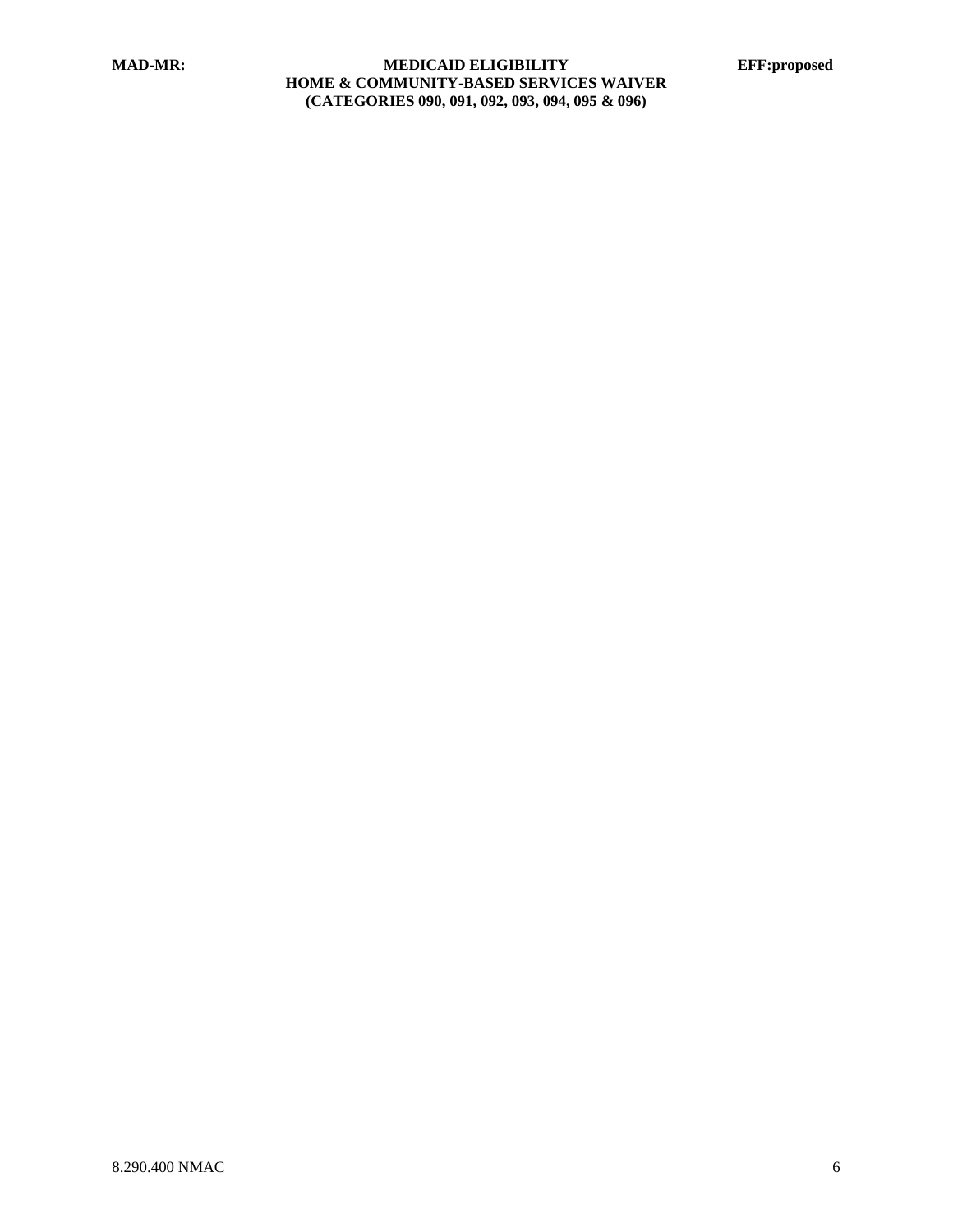#### **TITLE 8 SOCIAL SERVICES CHAPTER 290 MEDICAID ELIGIBILITY - HOME AND COMMUNITY-BASED SERVICES WAIVER (CATEGORIES 090, 091, 092, 093, 094, 095 AND 096) PART 600 BENEFIT DESCRIPTION**

**8.290.600.1 ISSUING AGENCY:** New Mexico Human Services Department (HSD). [2/1/95; 8.290.600.1 NMAC - Rn, 8 NMAC 4.WAV.000.1, 5/1/02; A, 9/14/12]

**8.290.600.2 SCOPE:** The rule applies to the general public. [2/1/95; 8.290.600.2 NMAC - Rn, 8 NMAC 4.WAV.000.2, 5/1/02]

**8.290.600.3 STATUTORY AUTHORITY:** The New Mexico medicaid program is administered pursuant to regulations promulgated by the federal department of health and human services under Title XIX of the Social Security Act, as amended and by the state human services department pursuant to state statute. [See NMSA 1978 Sections 27-2-12 et. seq. (Repl. Pamp. 1991)] See NMSA 1978 Section 27-2-12 et seq. [2/1/95; 8.290.600.3 NMAC - Rn, 8 NMAC 4.WAV.000.3, 5/1/02; A, 9/14/12]

**8.290.600.4 DURATION:** Permanent

[2/1/95; 8.290.600.4 NMAC - Rn, 8 NMAC 4.WAV.000.4, 5/1/02]

**8.290.600.5 EFFECTIVE DATE:** February 1, 1995 unless a later date is cited at the end of a section. [2/1/95; 8.290.600.5 NMAC - Rn, 8 NMAC 4.WAV.600, 5/1/02]

**8.290.600.6 OBJECTIVE:** The objective of [these regulations] this rule is to provide eligibility criteria for the [medicaid program] medical assistance division (MAD) programs. [2/1/95; 8.290.600.6 NMAC - Rn, 8 NMAC 4.WAV.000.6, 5/1/02; A, 11/1/07; A, 9/14/12]

**8.290.600.7 DEFINITIONS:** See 8.290.400.7 NMAC. [8.290.600.7 NMAC - N, 11/1/07]

**8.290.600.8** [RESERVED]

**8.290.600.9 BENEFIT DESCRIPTION:** [An applicant/recipient who is eligible for medicaid under any of the waiver categories is] Eligible recipients are eligible for specified services available under the particular waiver and ancillary services available under the general medicaid program. See specific program policy sections for covered services.

[2/1/95; 8.290.600.9 NMAC - Rn, 8 NMAC 4.WAV.600, 5/1/02]

**8.290.600.10 BENEFIT DETERMINATION:** Application for the waiver programs is made using the "application/redetermination of eligibility for medical assistance of aged, blind, and disabled individuals" (form MAD 381). Upon notification by the appropriate program manager that an unduplicated recipient (UDR) is available for waiver services, applicants are registered on the ISD2 system. Applications must be acted upon and notice of approval, denial, or delay sent out within  $[30]$  45 calendar days from the date of application, or within  $[60]$ 90 calendar days if a disability determination is required from the [DDC]. The [applicant/recipient] eligible recipients must assist in completing the application, may complete the form himself, or may receive help from a relative, friend, guardian, or other designated representative. To avoid a conflict of interest, a case manager or any other [medicaid] MAD provider may not complete the application or be a designated representative.

A. **Representatives applying on behalf of individuals:** If a representative makes application on behalf of the [applicant/recipient] eligible recipient, that representative will continue to be relied upon for information regarding the [applicant's/recipient's] eligible recipient's circumstances. The ISD worker will send all notices to the  $\overline{[appliedat/recipient]}$  eligible recipient in care of the representative.

B. **Additional forms:** The following forms are also required as part of the application process:

 (1) the [applicant/recipient] eligible recipient or representative must complete and sign the primary freedom of choice of case management agency form at the time of allocation; and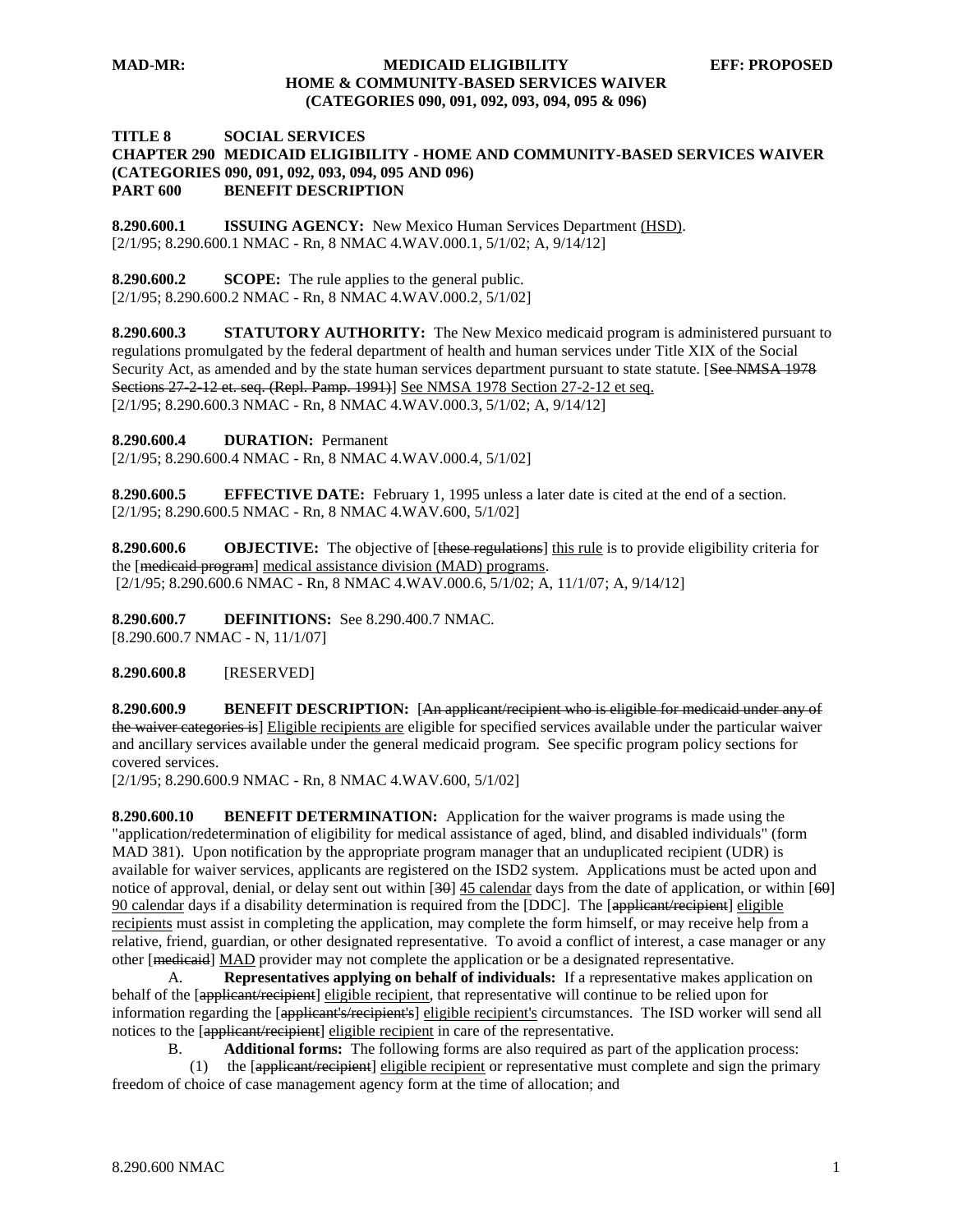(2) the [applicant/recipient] eligible recipient or representative must sign the applicant's statement of understanding at the time waiver services are declined or terminated.

C. **Additional information furnished during application:** The ISD worker provides an explanation of the waiver programs, including, but not limited to, income and resource limits and possible alternatives, such as institutionalization. The ISD worker refers potentially eligible [applicant/recipient] eligible recipient to the social security administration to apply for supplemental security income (SSI) benefits. If a disability decision by the DDC is required, but has not been made, the ISD worker must follow established procedures to refer the case for evaluation.

[2/1/95; 1/1/97; 8.290.600.10 NMAC - Rn, 8 NMAC 4.WAV.620 & A, 5/1/02; A, 11/1/07; A, 9/14/12]

#### **8.290.600.11 INITIAL BENEFITS:**

A. The application for home and community-based services waiver is approved when the following factors of eligibility have been met: financial, non-financial, and level of care. An application will be initiated when the ISD worker is notified by the appropriate program manager that a UDR position is available for the registrant (with the exception of the AIDS waiver). After the individualized service plan has been in effect for 30 days or if it can be reasonably anticipated that services will be in effect for 30 days, the application is approved effective the first day of the month of the start date of the individualized service plan, unless income/resources deemed to a minor child from his parents results in the child's ineligibility for the initial month. The eligibility start date is based on the date of application or the start date of the ISP, whichever is later. See 8.290.500.17 NMAC, DEEMING RESOURCES, and 8.290.500.21 NMAC, DEEMED INCOME.

B. **Notice of determination:** Applicants determined to be ineligible for waiver services are notified of the reason for the denial and provided with an explanation of appeal rights.

C. Applicants determined to be eligible for waiver services are notified of the approval. [2/1/95; 1/1/97; 8.290.600.11 NMAC - Rn, 8 NMAC 4.WAV.623 & A, 5/1/02; A, 11/1/07]

#### **8.290.600.12 ONGOING BENEFITS:**

A. **Regular reviews:** A complete redetermination of eligibility must be performed annually by the ISD worker for each open case. The redetermination includes contact with the [applicant/recipient] eligible recipient or his representative to review financial and non-financial eligibility.

B. **Additional reviews:** Additional reviews are scheduled by the ISD worker depending upon the likelihood that the [applicant's/recipient's] eligible recipient's income, resources or medical condition will change. The following are examples of frequently encountered changes which affect eligibility:

- (1) social security cost-of-living increases;
- (2) VA cost-of-living increases;
- (3) rental income may be sporadic and require review every three months; and
- (4) level of care review.

[2/1/95, 1/1/97; 8.290.600.12 NMAC - Rn, 8 NMAC 4.WAV.624 & A, 5/1/02; A, 11/1/07; A, 9/14/12]

**8.290.600.13 RETROACTIVE BENEFITS:** Retroactive coverage is not available under any of the waiver programs.

[2/1/95; 8.290.600.13 NMAC - Rn, 8 NMAC 4.WAV.625, 5/1/02]

**8.290.600.14 CHANGES IN ELIGIBILITY:** If the eligible recipient ceases to meet any of the eligibility criteria, the case is closed following provision of advance notice as appropriate. See 8.200.430.9 NMAC and following subsections for information about notices and hearing rights.

A. **Non-provision of waiver services:** To continue to be eligible for waiver services, an [applicant/recipient] eligible recipient must be receiving waiver services, early and periodic screening, diagnostic and treatment (EPSDT) benefits or [salud] managed care services, other than case management, [42 CFR Section 435.217]. Following initial approval, an eligible waiver recipient must be in waiver services within 90 calendar days of the approval. If at any time waiver services are no longer being provided (e.g., a suspension) and are not expected to be provided for 60 consecutive days, the recipient is **ineligible** for the waiver category and the case must be closed after appropriate notice is provided by the ISD worker

B. **Admission to a hospital, nursing facility, or intermediate care facility for the mentally retarded (ICF-MR):** If [a] an eligible waiver recipient enters an acute care hospital, a nursing facility, or an ICF-MR and remains for more than 60 consecutive days, the waiver case must be closed and an application for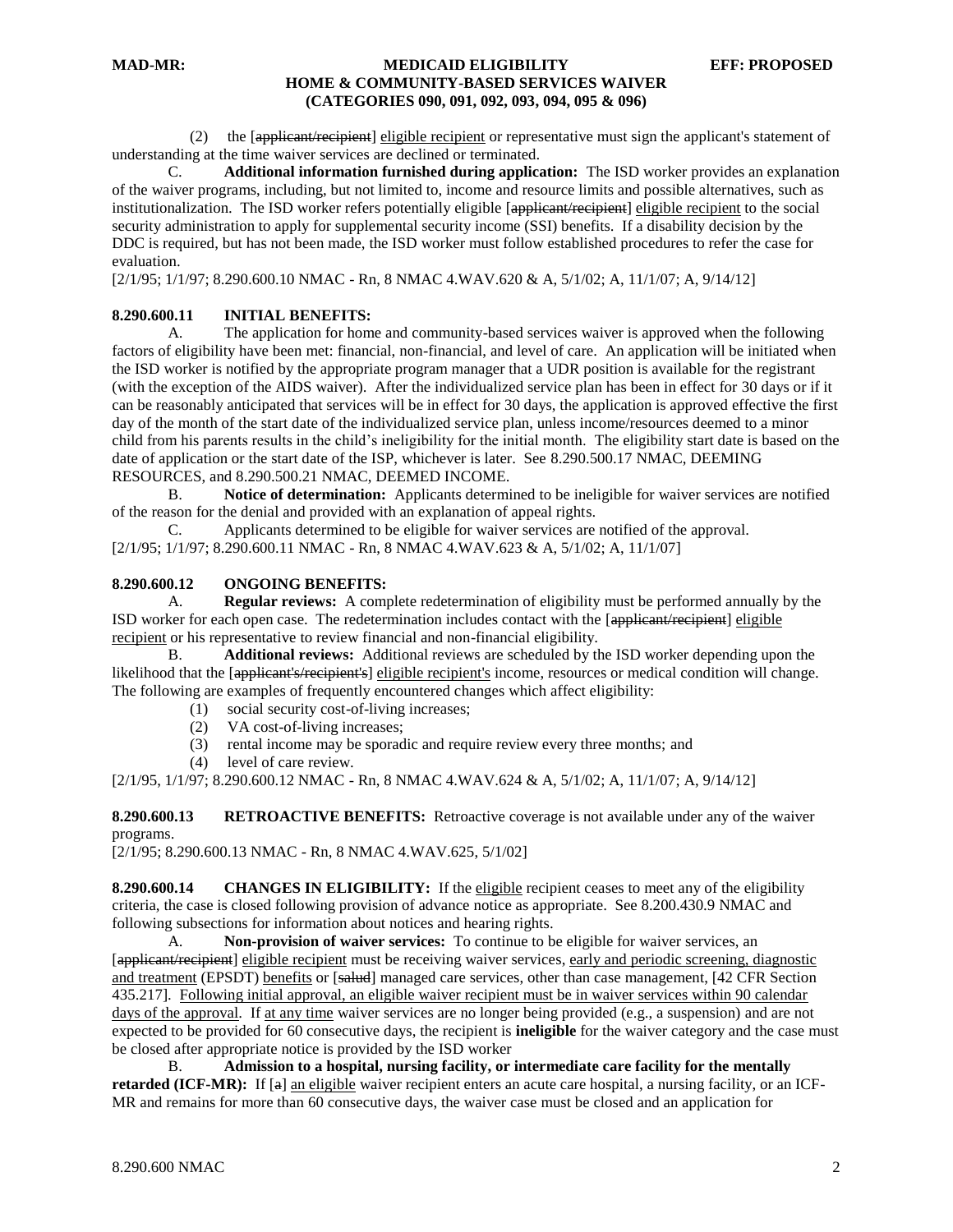institutional care medicaid (ICM) must be processed. The eligible recipient is not required to complete a new application if the periodic review on the waiver case is not due in either the month of entry into the institution or the following month. If the waiver recipient is institutionalized within less than 60 consecutive days and still receives waiver services within that time frame, the waiver case is not closed and an application for [institutional care medicaid] ICM need not be processed.

C. **Reporting changes in circumstances:** The primary responsibility for reporting changes in the eligible recipient's circumstances rests with the eligible recipient or representative. At the initial eligibility determination and all on-going eligibility redeterminations, the ISD worker must explain the reporting responsibilities requirement to the [applicant/recipient] eligible recipient or representative and document that such explanation was given. In the event that waiver services cease to be provided, the case manager or the waiver program manager (or designee) must immediately notify the income support division office of that fact by telephone. The telephone call is to be followed by a written notice to the ISD worker. [2/1/95; 1/1/97; 8.290.600.14 NMAC - Rn, 8 NMAC 4.WAV.630 & A, 5/1/02; A, 11/1/0; 9/14/12]

#### **HISTORY OF 8.290.600 NMAC:**

**Pre-NMAC History**: The material in this part was derived from that previously filed with the Commission of Public Records-State Records Center and Archives: MAD Rule 898, Transfers Of Assets, 12/29/94.

**History of Repealed Material:** [RESERVED]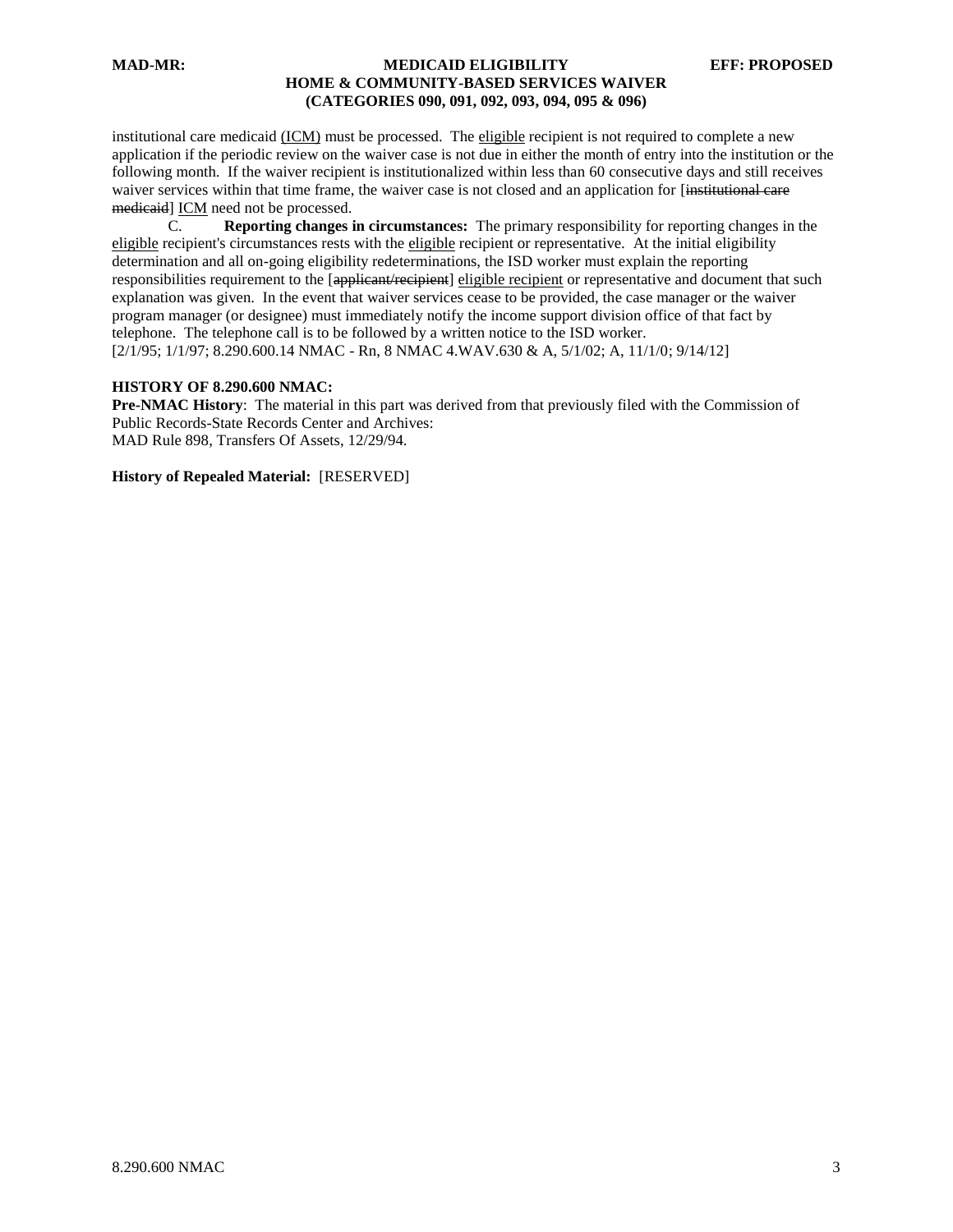#### **TITLE 8 SOCIAL SERVICES**

#### **CHAPTER 314 LONG TERM CARE SERVICES-WAIVERS**

# **PART 5 DEVELOPMENTAL DISABILITIES HOME AND COMMUNITY-BASED SERVICES WAIVER**

**8.314.5.1 ISSUING AGENCY:** New Mexico Human Services Department (HSD). [8.314.5.1 NMAC - Rp, 8.314.5.1 NMAC, 3-1-07; A, 9-14-12]

**8.314.5.3 STATUTORY AUTHORITY:** The New Mexico medicaid program is administered pursuant to regulations promulgated by the federal department of health and human services under Title XIX of the Social Security Act, as amended and by the state human services department pursuant to state statute. [See NMSA 1978 27-2-12 et. seq. (Repl. Pamp. 1991).] See NMSA 1978 , Section 27-2-12 et seq. The New Mexico medicaid program and other health care programs are administered pursuant to regulations promulgated by the federal department of health and human services under title XIX of the Social Security Act as amended or by state statute. [8.314.5.3 NMAC - Rp, 8.314.5.3 NMAC, 3-1-07; A, 9-14-12]

**8.314.5.6 OBJECTIVE:** The objective of [these regulations] this rule is to govern the service portion of the New Mexico medicaid program. These policies describe eligible providers, covered services, noncovered services, utilization review, and provider reimbursement.

[8.314.5.6 NMAC - Rp, 8.314.5.6 NMAC, 3-1-07; A, 9-14-12]

# **8.314.5.7 DEFINITIONS:** [RESERVED]

A. **Activities of daily living (ADLs):** Those activities associated with a person's daily functioning.

B. **Adaptive behavior:** The effectiveness or degree with which eligible recipients meet the standards of personal independence and social responsibility expected for their age and cultural group.

C. **Developmental period:** The time between birth and the 18th birthday.

D. **General intellectual functioning:** The results of one or more individually administered general intelligence tests developed for the purpose of assessing intellectual functioning.

E. **Individual service plan (ISP):** A treatment plan for an eligible recipient that includes the eligible recipient's needs, functional level, intermediate and long range goals, statement for achieving the goals and specifies responsibilities for the care needs. The plan determines the services allocated to the eligible recipient within program allowances.

F. **Significantly subaverage intellectual functioning:** Intelligence quotient (IQ) of 70 or below.

G. **Supports intensity scale (SIS):** A standardized assessment tool that provides a reliable framework to quantify the support needs of individuals with developmental disabilities.

H. **Waiver:** Permission from the centers for medicaid and medicare services (CMS) to cover a particular population or service not ordinarily allowed.

[8.314.5.7 NMAC - N, 9-14-12]

**8.314.5.8 MISSION STATEMENT:** [The mission of the New Mexico medical assistance division (MAD) is to maximize the health status of HSD/MAD program eligible individuals by furnishing payment for quality health services at levels comparable to private health plans.] To reduce the impact of poverty on people living in New Mexico by providing support services that help families break the cycle of dependency on public assistance. [8.314.5.8 NMAC - Rp, 8.314.5.8 NMAC, 3-1-07; A, 9-14-12]

#### **8.314.5.9 DEVELOPMENTAL DISABILITIES HOME AND COMMUNITY-BASED SERVICES**

**WAIVER:** [To help New Mexicans who have a developmental disability, mental retardation or a specified related condition to receive services in a cost-effective manner, the New Mexico medical assistance division (MAD) has obtained a waiver of certain federal regulations to provide home and community-based services waiver (HCBSW) programs to recipients as an alternative to institutionalization. See Section 2176 of the Omnibus Budget Reconciliation Act of 1981, codified at 42 CFR 441.300 Subpart G. The developmental disabilities waiver (DDW) annual resource allotment (ARA) allows the individual to utilize flexible combinations of services that are of benefit to them up to the maximum of their available ARA. The utilization of an ARA offers the individual more flexibility in choosing and receiving desired services. The ARA is the individual's annual funding resource for DDW services for their individualized service plan (ISP) year with the exception of community living services, environmental modifications, tier III crisis service, and outlier services. Exceptions to the ARAs for additional therapy hours,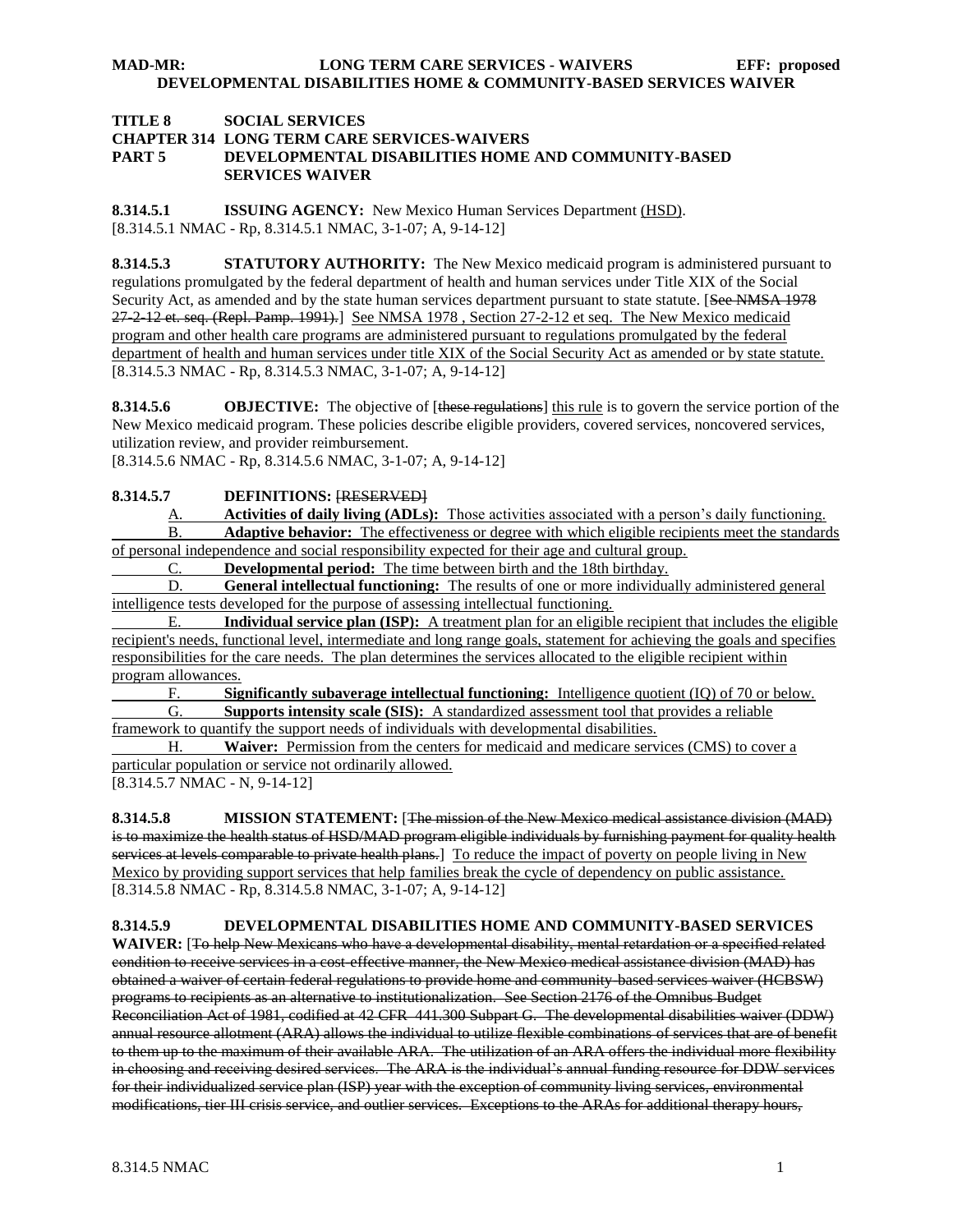behavior support consultation, or supported employment services are subject to approval by the department of health, developmental disabilities supports division (DOH/DDSD) and in accordance with the DOH/DDSD DDW service definitions and standards. This part describes DDW eligible providers, covered waiver services, service limitations, general reimbursement methodology, and services for recipients determined to have developmental disabilities.] To help New Mexicans who have a developmental disability, mental retardation/intellectual disability (MR/ID) or a specified related condition to receive services in a cost-effective manner, the New Mexico medical assistance division (MAD) has obtained a waiver of certain federal regulations to provide home and communitybased services waiver (HCBSW) programs to eligible recipients as an alternative to institutionalization. [8.314.5.9 NMAC - Rp, 8.314.5.9 NMAC, 3-1-07; A, 9-14-12]

#### **8.314.5.10 ELIGIBLE PROVIDERS:**

[A. Eligible providers must be approved by the DOH/DDSD or its designee and have an approved medicaid provider agreement with MAD. Eligible providers who contract with DOH/DDSD for more than \$100,000. must be accredited in accordance with the DOH/DDSD accreditation policy.

B. Individual providers participate as employees or contractors of agencies, except as otherwise, recognized by this policy. Providers may subcontract only with individuals who are qualified and must follow the general contract provisions for subcontracting. Agencies may not employ or subcontract direct care personnel who are the spouse or parent, if a minor child, of the individual served pursuant to 42 CFR Section 440.167 and CMS state medicaid manual section 4480-D. For professionals governed by various licensing boards (nurses, social workers, counselors, psychologists, physical therapists, physical therapy assistants (PTAs), occupational therapists, certified occupational therapy assistants (COTAs), speech pathologists, clinical fellows, etc.), contact the appropriate licensing body for information regarding the applicable licensure.

C. Once enrolled, providers receive instruction on how to access medicaid and other medical assistance provider program policies, billing instructions, utilization review instructions, and other pertinent material from MAD and DOH/DDSD. It is the provider's responsibility to access these instructions or ask for paper copies to be provided, to understand the information provided and to comply with the requirements. To be eligible for medical assistance program reimbursement, providers are bound by the provisions of the provider participation agreement.]

A. Health care to New Mexico MAD eligible recipients is furnished by a variety of providers and provider groups. The reimbursement for these services is administered by MAD. Upon approval of a New Mexico MAD provider participation agreement by MAD or its designee, providers of services that meet applicable requirements are eligible to be reimbursed for furnishing covered services to eligible recipients. A provider must be enrolled before submitting a claim for payment to the MAD claims processing contractors. MAD makes available on the HSD/MAD website, on other program-specific websites, or in hard copy format, information necessary to participate in health care programs administered by HSD or its authorized agents, including program rules, billing instructions, utilization review instructions, and other pertinent materials. When enrolled, a provider receives instruction on how to access these documents. It is the provider's responsibility to access these instructions, to understand the information provided and to comply with the requirements. The provider must contact HSD or its authorized agents to obtain answers to questions related to the material or not covered by the material. To be eligible for reimbursement, a provider must adhere to the provisions of the MAD provider participation agreement and all applicable statutes, regulations, and executive orders. MAD or its selected claims processing contractor issues payments to a provider using electronic funds transfer (EFT) only.

B. Eligible providers must be approved by the department of health/developmental disabilities support division (DOH/DDSD) or its designee and have an approved MAD provider participation agreement (PPA) as a DDW provider.

C. MAD through its designee, DOH/DDSD, follows a subcontractor model for certain DDW services. A provider agency, following the DOH/DDSD model, must ensure the subcontractors or employees meet all required qualifications. Provider agencies must provide oversight of subcontractors and employees to ensure subcontractors or employees meet all required MAD and DOH/DDSD qualifications. There must be oversight of subcontractors and employees by the provider agency to ensure the services are delivered in accordance with the all requirements set forth by DOH/DDSD DDW service definition, all requirements outlined in the DDW services standards and the MAD rules. An agency may not employ or subcontract the spouse of an eligible recipient or the parent of a minor child receiving services pursuant to federal regulations.

D. **Qualifications of case management agency providers: [**Case management providers must meet all qualifications set forth by the DOH/DDSD, DDW definitions and service standards. Case management providers must possess the following qualifications:] Case management providers must comply with all accreditation policies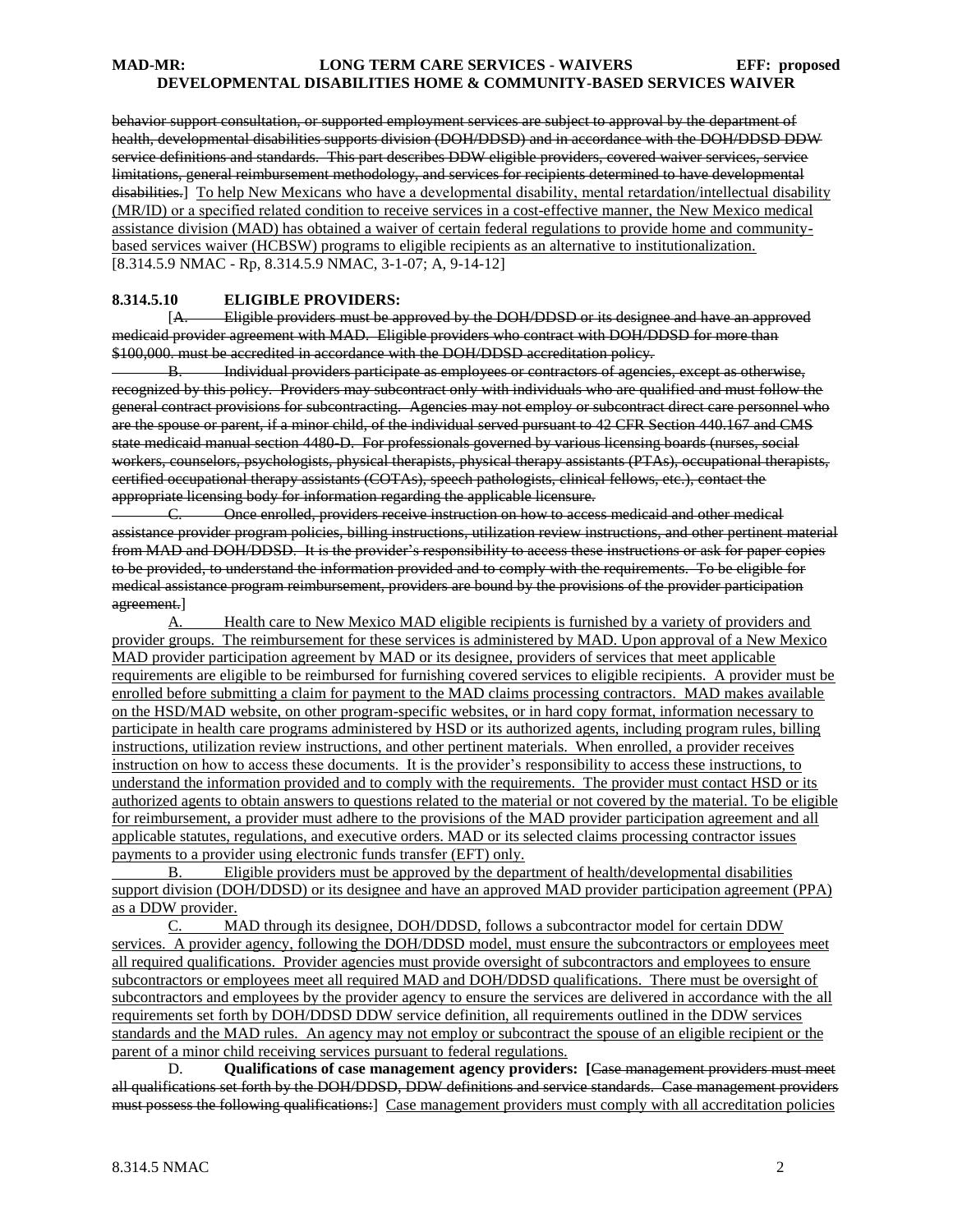and requirements set forth by the DOH/DDSD, DDW service definition, all requirements outlined in the DDW service standards and the MAD rules. Case management providers must ensure that all case managers, whether subcontractors or employees, meet all qualifications set forth by DOH/DDSD and its DDW service standards and the MAD rules. Case management providers must ensure that case managers meet the following qualifications:

(1) one year clinical experience, related to the target population; and

- (2) one of the following:
	- (a) social worker licensure as defined by the NM board of social work examiners; or
	- (b) registered nurse licensure as defined by the NM board of nursing; or

 (c) bachelor's or master's degree in social work, psychology, counseling, nursing, special education, or closely related field;

(3) training requirements as specified by DDSD/DOH; and

(4) have a clear caregiver criminal history screening (CCHS).

[E. **Qualifications of personal support service providers:** Personal support service providers must meet all qualifications set forth by the DOH/DDSD, DDW definitions and service standards.

 (1) Personal support service providers must complete a 40 hour personal support service training program and participate in ongoing training at a minimum of 10 hours per year after the first year.

 (2) Personal support providers must be accredited by an agency identified by DOH/DDSD, DDW service standards.

(3) Personal support service staff must possess a current CPR and first aid certification.]

[F.] E. [**Qualifications of respite providers:** Respite providers must meet all qualifications as set forth by the DOH/DDSD, DDW definitions and service standards. Respite providers must complete a 40 hour training program and participate in ongoing training at a minimum of 10 hours per year, after the first year.] **Qualifications of respite provider agencies:** Respite provider agencies must comply with DOH/DDSD accreditation policy and all requirements set forth by the DOH/DDSD service definition, all requirements outlined in the DDW service standards, and the MAD rules. Respite provider agencies must ensure that all direct support personnel, whether subcontractors or employees, meet all qualifications set forth by DOH/DDSD and in its DDW service standards and the MAD. Respite provider agencies and direct support personnel must:

(1) comply with all training requirements as specified by DOH/DDSD;

(2) have and maintain documentation of current CPR and first aid certification; and

(3) have and maintain documentation of clear caregiver criminal history screening (CCHS).

[G. **Qualifications of private duty nursing providers:** Private duty nursing providers must meet all qualifications set forth by the DOH/DDSD, DDW definitions and service standards. Direct nursing services are provided by individuals who are currently licensed as registered or licensed practical nurses by the New Mexico state board of nursing. Nurses must have a minimum of one year of supervised nursing experience, in accordance with the New Mexico Nursing Practice Act. Eligible agencies must be licensed home health agencies, licensed or certified rural health clinics, community programs or individual contractors.]

F. **Qualifications of adult nursing provider agencies:** Adult nursing provider agencies must comply with all requirements set forth by DOH/DDSD, DDW service standards and all applicable state and federal laws. Adult nursing provider agencies must ensure that all nurses, whether subcontractors or employees, meet all qualifications set forth by the DOH/DDSD, and its DDW service standards and MAD rules. Adult nursing provider agencies must ensure that all nurses, whether subcontractors or employees meet all qualifications set forth by the DOH/DSD service definition, all requirements outlined in the DDW service standards and the MAD rules. Direct nursing services are provided by licensed registered or licensed practical nurses by the New Mexico state board of nursing. Nurses must have a minimum of one year of supervised nursing experience, in accordance with the New Mexico Nursing Practice Act and must comply with all aspects of the New Mexico Nursing Practice Act, including requirements regarding delegation of specific nursing functions.<br> **[H. Cualifications of therany providers:** Physics

[H. **Qualifications of therapy providers:** Physical, occupational, and speech therapists, PTAs and COTAs must meet all qualification criteria in accordance with the DOH/DDSD, DDW service definitions and standards. Physical, occupational and speech therapists, PTAs and speech clinical fellows must possess a therapy license in their respective field, from the New Mexico regulation and licensing department. COTAs must possess an occupational therapy assistant certification from the New Mexico regulation and licensing department.]

G. **Qualifications of therapy provider agencies:** Therapy provider agencies must comply with all requirements set forth by DOH/DDSD DDW service definition, all requirements outlined in the DDW service standards and the MAD rules. Therapy provider agencies must ensure that all therapists including physical, occupational, and speech therapists, physical therapy assistants (PTAs) and certified occupational therapy assistants (COTAs) whether subcontractors or employees, meet all qualifications set forth by DOH/DDSD and the MAD rules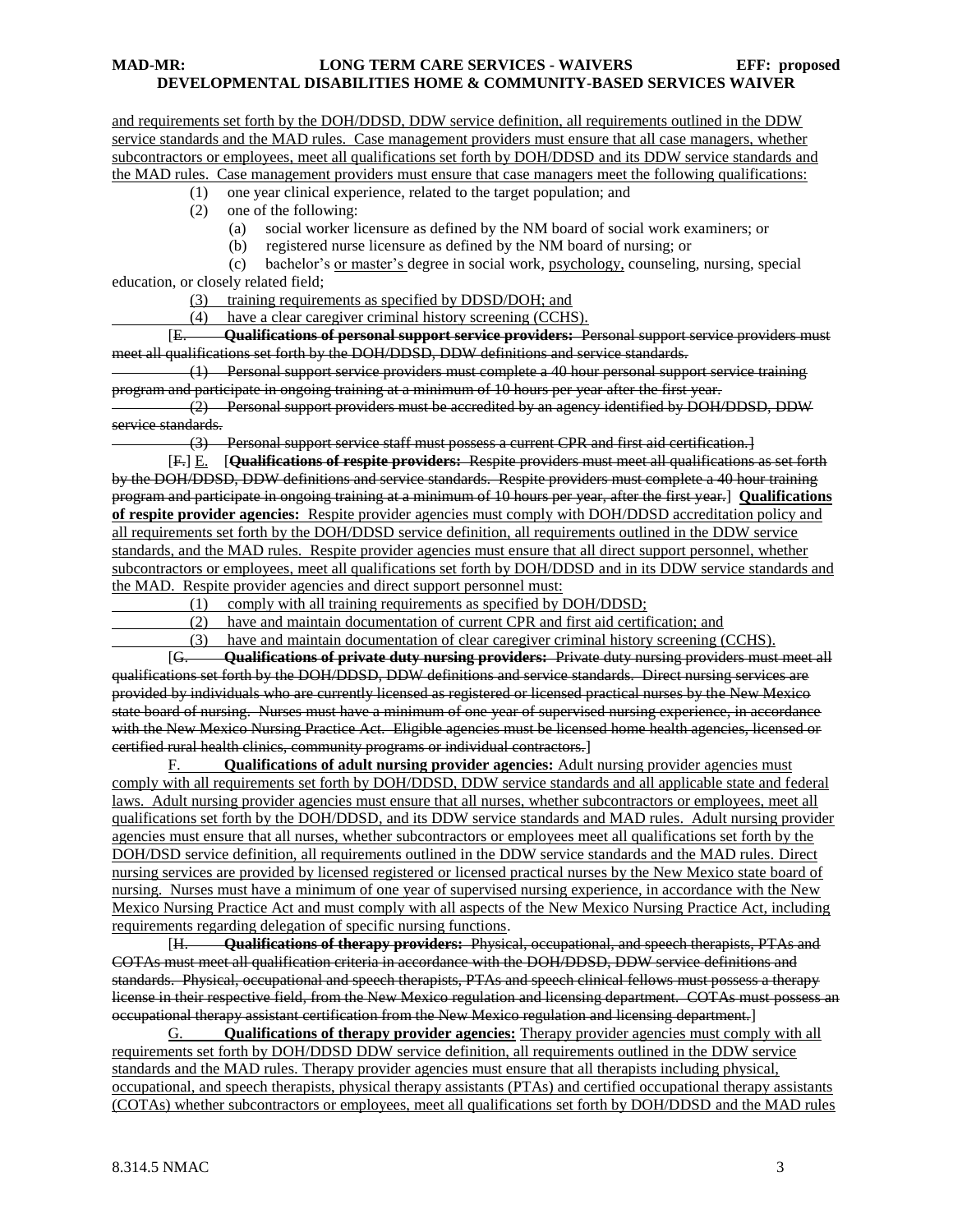and DDW service standards including relevant licensure or certification in their respective discipline from the New Mexico regulation and licensing department.

[I. **Qualifications for community living service providers:** There are three types of community living services: Family living, supported living and independent living. Community living providers must meet all qualifications set forth by the DOH/DDSD, DDW definitions and service standards.

Family living service providers for adults must meet the qualifications for staff required by the DOH/DDSD, DDW service definitions and standards. The direct care provider employed by or subcontracting with the provider agency must be approved through a home study completed prior to provision of services and conducted at subsequent intervals required of the provider agency. All family living sub-contracts must be approved by the DOH/DDSD.

 (2) Supported living service providers must meet the qualifications for residential facility staff in accordance with the DOH/DDSD, DDW service definitions and standards.

 (3) Independent living service providers must meet the qualifications for residential facility staff in accordance with the DOH/DDSD, DDW service definitions and standards.

H. **Qualifications for community living supports provider agencies:** Living supports consist of family living and supported living. Living supports provider agencies must comply with accreditation policy and all requirements set forth by the DOH/DDSD, DDW service definition, all requirements outlined in the DDW service standards and the MAD rules. Living supports provider agencies must ensure that all direct support personnel meet all qualifications set forth by DOH/DDSD and its DDW service standards and MAD rules. Living supports provider agencies and direct support personnel must:

(1) comply with all training requirements as specified by DOH/DDSD;

(2) have and maintain documentation of current CPR and first aid certification; and

(3) have and maintain documentation of clear caregiver criminal history screening (CCHS).

 (a) Family living provider agencies must ensure that all direct support personnel, whether subcontractors or employees, meet all qualifications set forth by DOH/DDSD and its DDW service standards and the MAD rules. The direct support personnel employed by or subcontracting with the provider agency must be approved through a home study completed prior to provision of services and conducted at subsequent intervals required of the provider agency.

 (b) Supported living provider agencies must ensure that all direct support personnel meet all qualifications set forth by DOH/DDSD and the MAD rules and its DDW service standards. Supported living provider agencies must employ or subcontract with at least one licensed registered nurse and comply with the New Mexico Nurse Practicing Act.

[J. **Qualifications of adult day habilitation providers:** Adult day habilitation service providers must meet all qualifications as set forth by the DOH/DDSD, DDW service definitions and standards.]

I. **Qualifications of customized community supports provider agencies:** Customized community supports provider agencies must comply with accreditation policy and all requirements set forth by the DOH/DDSD, DDW service definition, all requirements outlined in the DDW service standards and the MAD rules. Customized community supports providers must comply with all provisions of the performance based measure requirements. Customized community supports provider agencies must ensure that all direct support personnel meet all qualifications set forth by DOH/DDSD DDW service definition, all requirements outlined in the DDW service standards and the MAD rules. Customized community supports provider agencies and direct support personnel must:

(1) comply with all training requirements as specified by DOH/DDSD;

(2) have and maintain documentation of current CPR and first aid certification; and

(3) have and maintain documentation of clear caregiver criminal history screening (CCHS).

[K. **Qualifications of community access providers:** Community access service providers must meet all qualifications as set forth by the DOH/DDSD, DDW service definitions and standards.]

[L. **Qualifications of supported employment providers:** Supported employment providers must meet the minimum qualifications as set forth by the DOH/DDSD, DDW service definitions and standards.]

J. **Qualifications of community integrated employment provider agencies:** Community integrated employment provider agencies must comply with the DOH/DDSD accreditation policy and all requirements set forth by the DOH/DDSD DDW service definition, all requirements outlined in the DDW services standards and the MAD rules. Community integrated employment provider agencies must comply with all provisions of the performance based measure requirements. Community integrated employment provider agencies must ensure that all direct support personnel meet all qualifications set forth by DOH/DDSD and the DDW service standards and MAD rules. Community integrated employment provider agencies and direct support personnel must: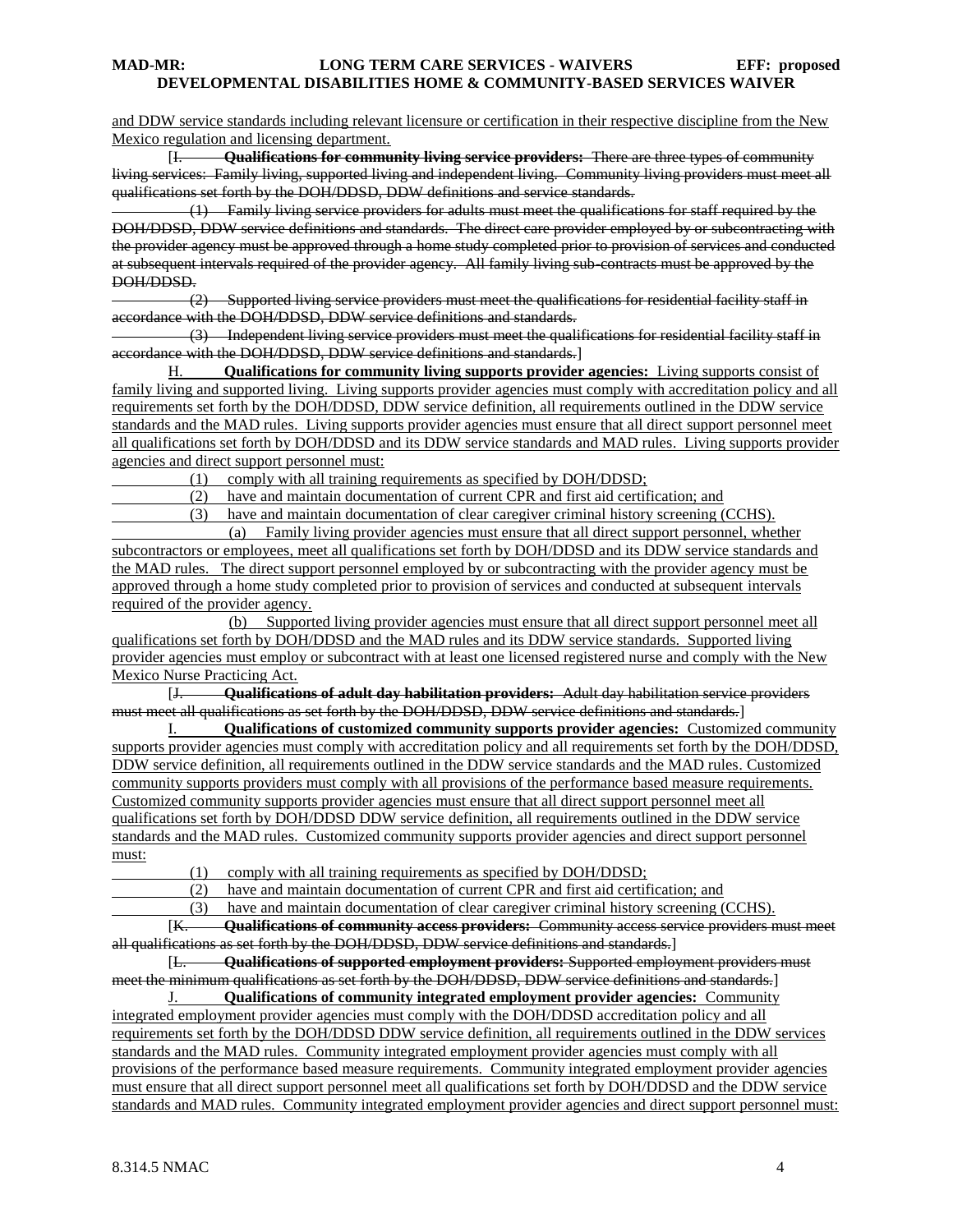(1) comply with all training requirements as specified by DOH/DDSD;

(2) have and maintain documentation of current CPR and first aid certification; and

(3) have and maintain documentation of clear caregiver criminal history screening (CCHS).

[M. **Qualifications of behavior support consultation providers:** Behavior support consultation providers must meet all qualifications as set forth by the DOH/DDSD, DDW definitions and service standards.]

K. **Qualifications of behavioral support consultation provider agencies:** Behavioral support consultation provider agencies must comply with all requirements set forth by the DOH/DDSD, DDW service standards and MAD rules. Behavioral support consultation provider agencies must ensure that all behavioral support consultants, whether subcontractors or employees, meet all qualifications set forth by DOH/DDSD DDW service definition, all requirements outlined in the DDW service standards and the MAD rules.

(1) Providers of [behavior] behavioral support consultation services must possess [qualifications in] at least one of the following [areas] qualifications and be currently licensed and maintain that licensure by the New Mexico appropriate board or licensing authority:

- (a) a licensed mental health counselor (LMHC), or
- (b) a licensed psychiatrist; or
- (c) a licensed clinical psychologist; or
- (d) a licensed psychologist associate, (masters or Ph.D. level); or
- (e) a licensed independent social worker (LISW); or

(f) a licensed master social worker (LMSW); or

(g) a licensed professional clinical counselor (LPCC); or

(h) a licensed professional counselor (LPC); or

(i) a licensed psychiatric nurse (MSN/RNCS); or

- (i) a [NM] licensed marriage and family therapist (LMFT); or
- (k) a [NM] licensed practicing art therapist (LPAT); or

(l) other related licenses and qualifications may be considered with DOH/DDSD prior written

approval.

(2) Providers of [behavior] behavioral support consultation must have a minimum of one year of experience working with persons with developmental disabilities. [All behavior support consultants must maintain current New Mexico licensure with their professional field licensing body.]

 (3) Behavioral support consultation providers must receive training in accordance with DDSD training policy.

[N. **Qualifications of nutritional counseling providers:** Nutritional counseling providers must meet all other qualification criteria in accordance with the DOH/DDSD, DDW service definitions and standards. Nutritional counseling providers must be registered as dietitians by the commission on dietetic registration of the American dietetic association.]

L. **Qualifications of nutritional counseling provider agencies:** Nutritional counseling provider agencies must comply with all requirements set forth by DOH/DDSD DDW service definitions, all requirements outlined in the DDW service standards and MAD rules. Nutritional counseling provider agencies must ensure that all nutritional counseling providers, whether subcontractors or employees, meet all qualifications set forth by DOH/DDSD DDW service definition, all requirements outlined in the DDW service standards and the MAD rules. Nutritional counseling providers must be registered as dietitians by the commission on dietetic registration of the American dietetic association and licensed in New Mexico as a nutrition counselor.

[O. **Qualifications of environmental modification providers:** Environmental modification providers must be a licensed contractor authorized by the State of New Mexico to complete the specified project. Environmental modification providers must meet all qualification criteria in accordance with the DOH/DDSD, DDW service definitions and standards.]

M. **Qualifications of environmental modification provider agencies:** Environmental modification contractors must be bonded, licensed by the state of New Mexico and authorized to complete the specified project. Environmental modification provider agencies must comply with all requirements set forth by DOH/DDSD DDW service definition, all requirements outlined in the DDW service standards and the MAD rules. Environmental modification provider agencies must meet all qualifications set forth by the DOH/DDSD DDW service definition, all requirements outlined in the DDW service standards and the MAD rules. All services shall be provided in accordance with applicable federal, state and local building codes.

[P. **Qualifications of personal planning facilitation providers:** Personal planning facilitation providers must meet all qualifications as set forth by the DOH/DDSD, DDW definitions and service standards.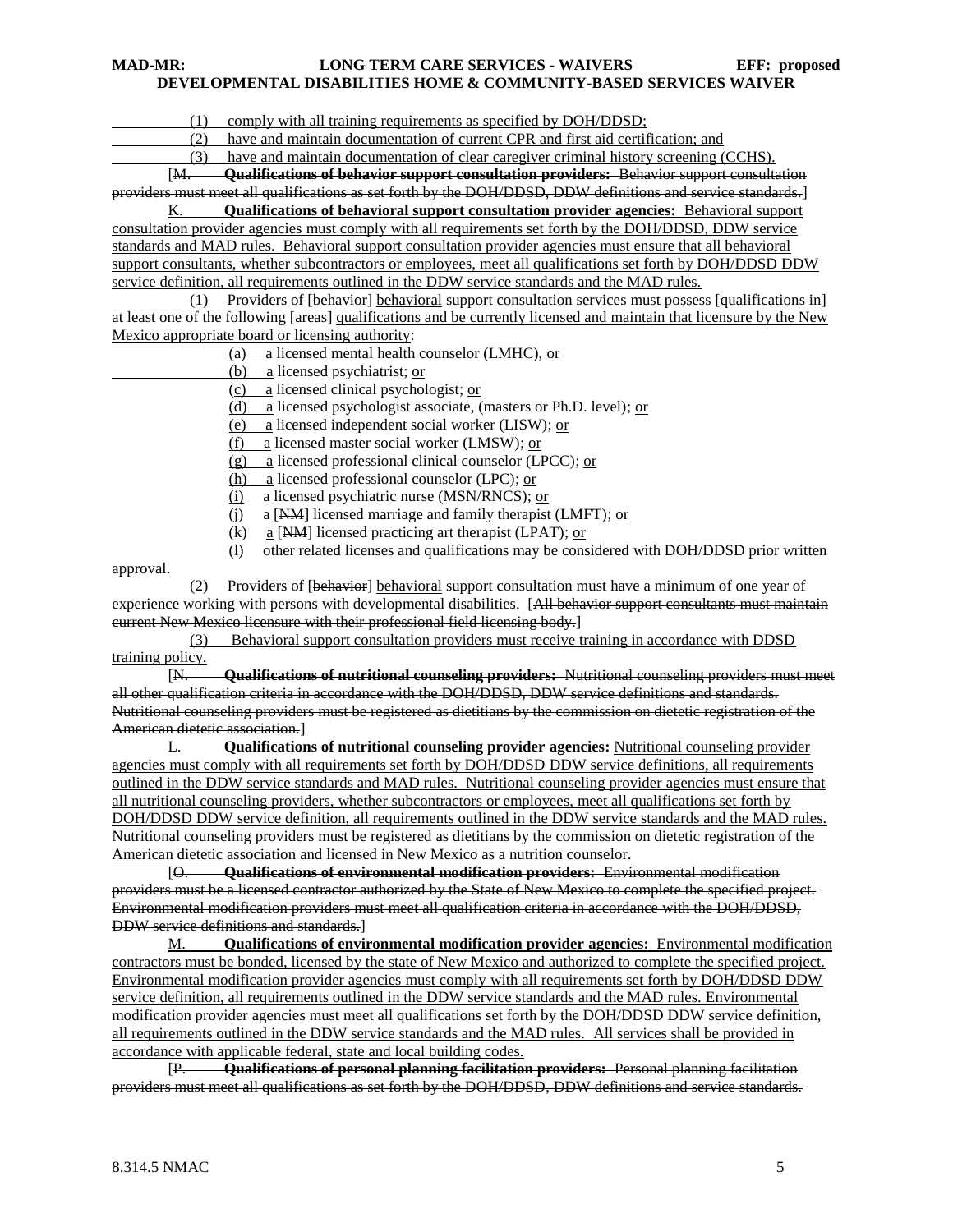[Q. **Qualifications of goods and services providers:** Goods and services providers must meet all qualifications as set forth by the DOH/DDSD, DDW definitions and service standards.]

[R. **Qualifications of tier III crisis support providers:** Tier III crisis support providers must meet all qualifications as set forth by the DOH/DDSD, DDW definitions and service standards.]

**N. Qualifications of crisis supports provider agencies:** Crisis supports provider agencies must comply with all requirements set forth by the DOH/DDSD DDW service definition, all requirements outlined in the DDW service standards and the MAD rules. Crisis supports provider agencies must ensure that direct support personnel, whether subcontractors or employees, meet all qualifications set forth by the DOH/DDSD and the DDW service standards. Crisis supports provider agencies and direct support personnel must:

(1) comply with all training requirements as specified by DOH/DDSD;

(2) have and maintain documentation of current CPR and first aid certification; and

(3) have and maintain documentation of clear caregiver criminal history screening (CCHS).

[S. **Qualifications for non-medical transportation providers:** Non-medical transportation providers must meet all qualifications as set forth by the DOH/DDSD, DDW definitions and service standards.]

**O. Qualifications for non-medical transportation provider agencies:** Non-medical transportation provider agencies must comply with all requirements set forth by DOH/DDSD DDW service definition, all requirements outlined in the DDW service standards and the MAD rules. Non-medical transportation provider agencies must ensure that all transportation provider agencies meet all qualifications set forth by DOH/DDSD DDW definition, all requirements outlined in the DDW service standards and MAD rules. Non-medical transportation provider agencies and direct support personnel must:

(1) comply with all training requirements as specified by DOH/DDSD;

(2) have and maintain documentation of current CPR and first aid certification; and

(3) have and maintain documentation of a clear caregiver criminal history screening (CCHS).<br>[<del>T. **Cualification for outlier providers:** Outlier providers must meet all qualifications as set a</del>

[T. **Qualification for outlier providers:** Outlier providers must meet all qualifications as set forth by the DOH/DDSD, DDW definitions and service standards.]

P. **Qualifications of supplemental dental care provider agencies:** Supplemental dental care provider agencies must comply with all requirements set forth by the DOH/DDSD, DDW service standards and all applicable state and federal laws. Supplemental dental care providers must contract with New Mexico licensed dentists and dental hygienists who are licensed as per New Mexico regulation and licensing department, 61-5A-1 et seq., NMSA 1978. The supplemental dental care provider will ensure that a licensed dentist per New Mexico regulation and licensing provides the oral examination; ensure that a dental hygienist certified by the New Mexico board of dental health care provides the routine dental cleaning services; demonstrate fiscal solvency; and will function as a payee for the service.

Q. **Qualifications of assistive technology purchasing agent providers and agencies**: Assistive technology purchasing agent providers and agencies must comply with all requirements set forth by the DOH/DDSD DDW service definition, all requirements outlined in the DDW service standards and the MAD rules.

R. **Qualifications of independent living transition service provider agencies:** Independent living transition service provider agencies must comply with all requirements and must meet all qualifications set forth by DOH/DDSD DDW service definition, all requirements outlined in the DDW service standards and the MAD rules.

S. **Qualifications of personal support technology/on-site response service provider agencies:**  Personal support technology/on-site response service provider agencies must comply and must meet all qualifications with all requirements set forth by DOH/DDSD DDW service definition and all requirements outlined in the DDW service standards and the MAD rules. Personal support technology/on-site response service provider agencies must comply with all laws, rules, and regulations from the federal communications commission (FCC) for telecommunications.

T. **Qualifications of preliminary risk screening and consultation related to inappropriate sexual behavior provider agencies**: Preliminary risk screening and consultation related to inappropriate sexual behavior provider agencies must comply with all requirements set forth by the DOH/DDSD, DDW service standards and all applicable state and federal laws. Preliminary risk screening and consultation related to inappropriate sexual behavior provider agencies must meet all qualifications set forth by the DOH/DDSD and the DDW service standards. Preliminary risk screening and consultation related to inappropriate sexual behavior provider agencies must have a current independent practice license through a board of the New Mexico regulation and licensing department in a counseling or counseling-related field (e.g., counseling and therapy practice, psychologist examiners, social work examiners), and a master's or doctoral degree in a counseling or counseling-related field from an accredited college or university. Preliminary risk screening and consultation related to inappropriate sexual behavior provider agencies must comply with all training requirements as specified by DOH/DDSD.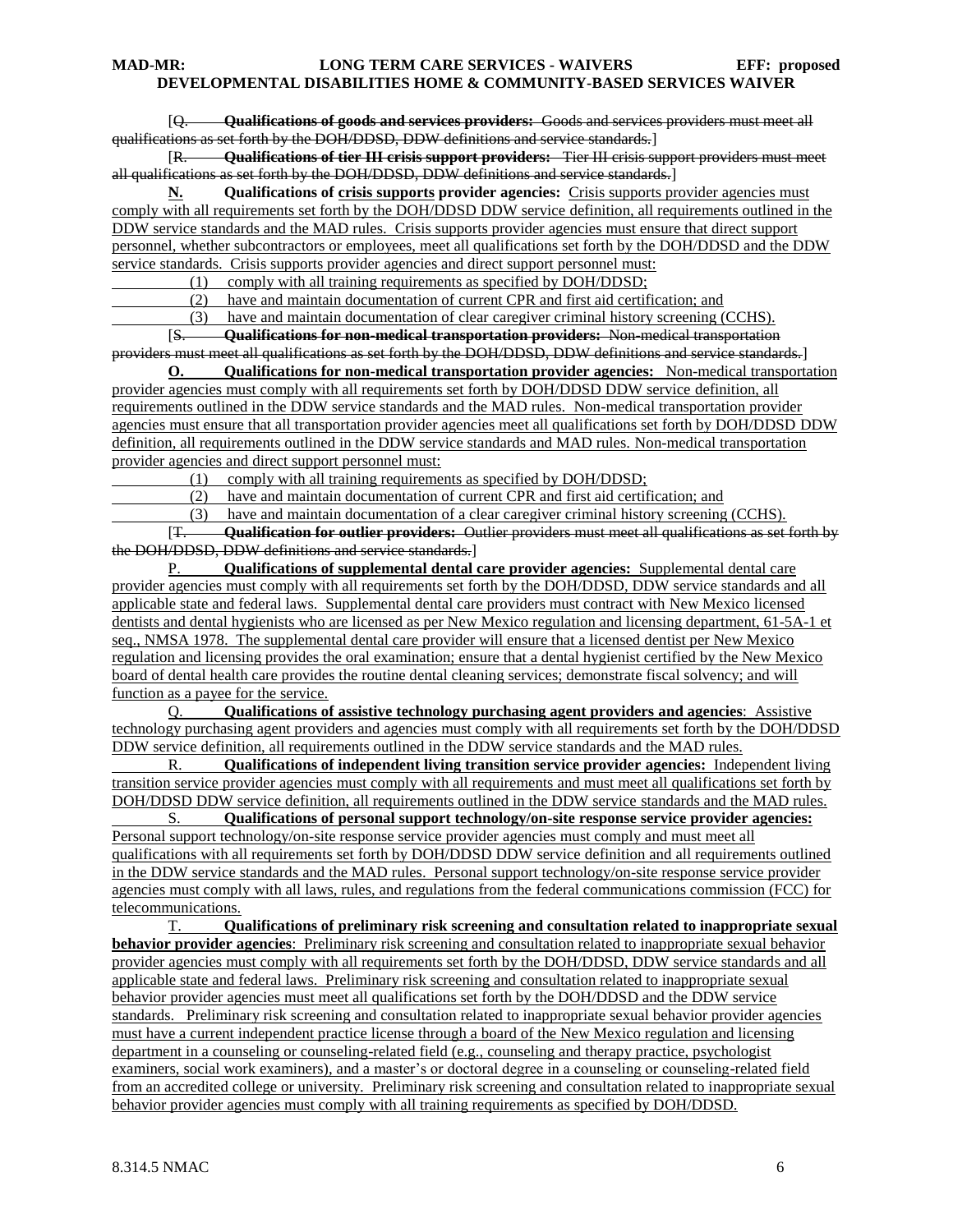U. **Qualifications of socialization and sexuality education provider agencies:** Socialization and sexuality education provider agencies must comply with all requirements set forth by the DOH/DDSD DDW service definition, all requirements outlined in the DDW service standards and the MAD rules. Socialization and sexuality education provider agencies must meet all qualifications set forth by DOH/DDSD DDW service definition, all requirements outlined in the DDW service standards and the MAD rules.

 (1) Socialization and sexuality education provider agencies must have one of the following providers rendering the service:

(a) a master's degree or higher in psychology;

(b) a master's degree or higher in counseling;

(c) a master's degree or higher in special education;

(d) a master's degree or higher in social work;

(e) a master's degree or higher in a related field;

(f) a New Mexico registered nurse or as a licensed practical nurse;

(g) a bachelor's degree in special education;

(h) hold a certification in special education; and

 (i) been approved by the DDS office of behavioral services as a socialization and sexuality education provider; and

(j) must meet training requirements as specified by DDSD.

V. **Qualifications of customized in-home supports provider agencies:** The customized in-home supports provider agencies must comply with DOH/DDSD accreditation policy and all requirements set forth by DOH/DDSD DDW service definition, all requirements outlined in the DDW service standards and the MAD rules. Customized in-home supports provider agencies must ensure that all direct support personnel, whether subcontractors or employees, meet all qualifications set forth by DOH/DDSD DDW service definition, all requirements outlined in the DDW service standards and the MAD rules. Customized in-home supports provider agencies and direct support personnel must:

(1) comply with all training requirements as specified by DOH/DDSD;

(2) have and maintain documentation of current CPR and first aid certification; and

(3) have and maintain documentation of clear caregiver criminal history screening (CCHS).

W. **Qualifications of intense medical living supports provider agencies:** Intense medical living supports provider agencies must comply with the accreditation policy and all requirements set forth by DOH/DDSD DDW service definition, all requirements outlined in the DDW service standards and the MAD rules. Intense medical living supports provider agencies must employ or subcontract with at least one licensed registered nurse by the New Mexico state board of Nursing. Nurses must have a minimum of one year of supervised nursing experience, in accordance with the New Mexico Nursing Practice Act. Intense medical living supports provider agencies must ensure that all direct support personnel meet all qualifications set forth by the DOH/DDSD, DDW service standards and MAD rules. Intense medical living supports provider agencies and direct support personnel must:

(1) comply with all training requirements as specified by DOH/DDSD; and

(2) have and maintain documentation of current CPR and first aid certification; and

(3) have and maintain documentation of clear caregiver criminal history screening (CCHS).

[8.314.5.10 NMAC - Rp, 8.314.5.10 NMAC, 3-1-07; A, 9-14-12]

# **8.314.5.11 PROVIDER RESPONSIBILITIES:**

[A. Providers who furnish services to HSD/MAD program eligible recipients must comply with all specified HSD/MAD participation requirements. See 8.302.1 NMAC, *General Provider Policies*.

B. Providers must verify that individuals are eligible for medicaid and DDW services at the time services are furnished and determine if medicaid recipients have other health insurance.

C. Providers must maintain any and all medical or business records as necessary to fully disclose the type and extent of services provided to recipients. See 8.302.1 NMAC, *General Provider Policies*.]

A. A provider who furnishes services to a medicaid or other health care programs eligible recipient must comply with all federal and state laws, regulations, and executive orders relevant to the provision of services as specified in the MAD provider participation agreement. A provider also must conform to MAD program rules and instructions as specified in the provider rules manual and its appendices, and program directions and billing instructions, as updated. A provider is also responsible for following coding manual guidelines and CMS correct coding initiatives, including not improperly unbundling or upcoding services.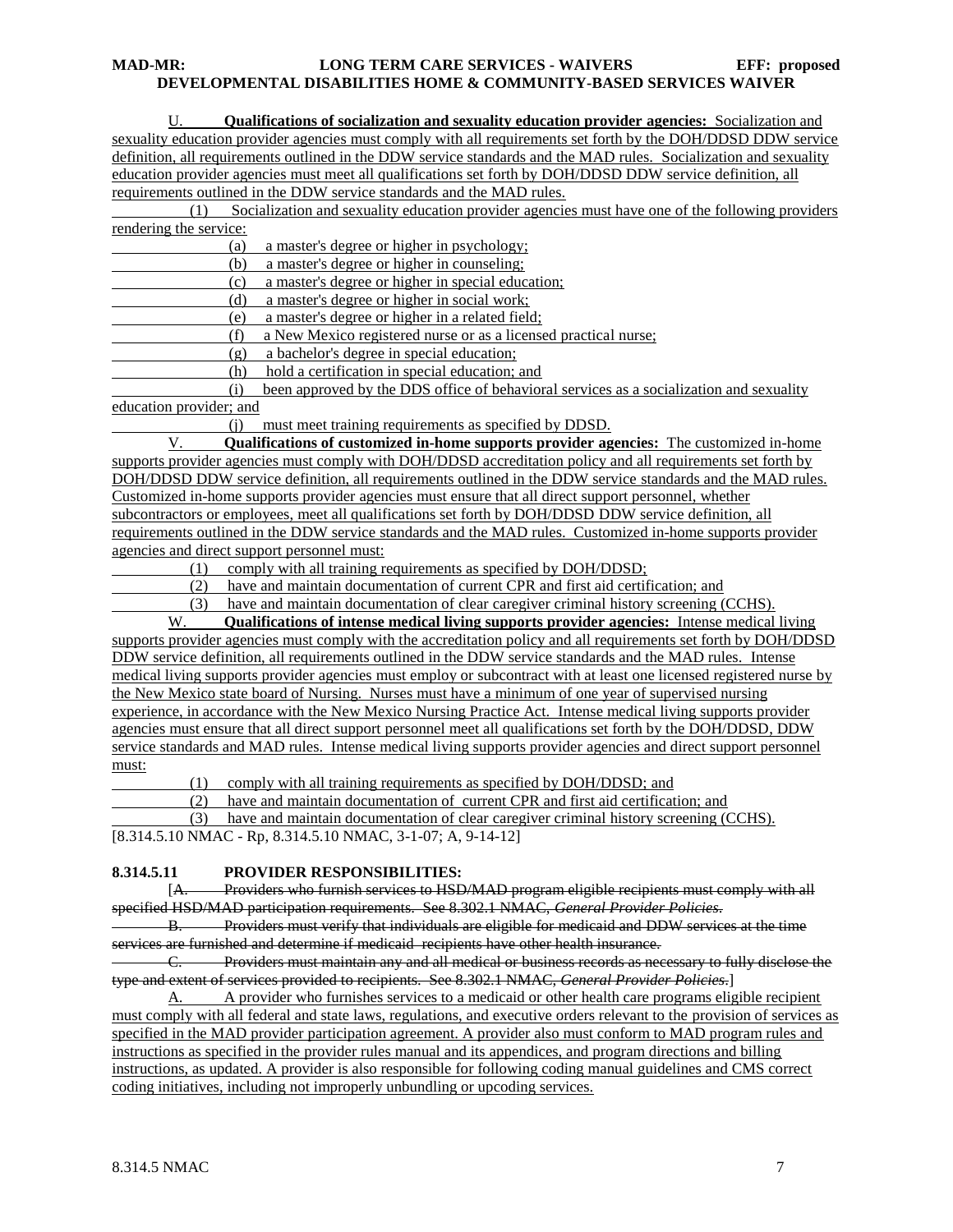B. A provider must verify that an individual is eligible for a specific health care program administered by the HSD and its authorized agents, and must verify the eligible recipient's enrollment status at the time services are furnished. A provider must determine if an eligible recipient has other health insurance. A provider must maintain records that are sufficient to fully disclose the extent and nature of the services provided to an eligible recipient.

C. When services are billed to and paid by a MAD fee-for-service coordinated services contractor authorized by HSD, under an administrative services contract, the provider must also enroll as a provider with the coordinated services contractor and follow that contractor's instructions for billing and for authorization of services. See 8.302.1 NMAC, *General Provider Policies*.

[8.314.5.11 NMAC - Rp, 8.314.5.11 NMAC, 3-1-07; A, 9-14-12]

**8.314.5.12 ELIGIBLE RECIPIENTS:** [DDW services are limited to individuals who meet the definition of developmental disability and mental retardation or specific related conditions as determined by the DOH/DDSD in accordance with approved DDW criteria, including the following. The individual has a severe chronic disability, other than mental illness, that:

A. is attributable to a mental or physical impairment, including the result from trauma to the brain, or a combination of mental and physical impairments;

B. is manifested before the person reaches the age of twenty-two years;

C. is expected to continue indefinitely;<br>D. Fesults in substantial functional limit

D. results in substantial functional limitations in three or more of the following areas of major life

activity:

 $(1)$  self-care;

(2) receptive and expressive language;

 $(3)$  learning;

(4) mobility;

(5) self-direction;

(6) capacity for independent living; and

(7) economic self-sufficiency;

E. reflects the person's need for a combination and sequence of special, interdisciplinary or generic care treatment or other support and services that are of life long or extended duration and are individually planned and coordinated;

F. have mental retardation or a specific related condition; related conditions are limited to cerebral palsy, autism (including asperger syndrome), seizure disorder, chromosomal disorders (e.g. downs), syndrome disorders, inborn errors of metabolism, and developmental disorders of brain formation; and

G. who meet the intermediate care facility for the mentally retarded (ICF/MR) level of care criteria in accordance with 8.313.2 NMAC.] Developmental disabilities waiver services are intended for eligible recipients who have developmental disabilities limited to mental retardation/intellectual disability (MR/ID) or a specific related condition as determined by the DOH/DDSD. The developmental disability must reflect the eligible recipient's need for a combination and sequence of special interdisciplinary or generic treatment or other supports and services that are lifelong or of extended duration and are individually planned and coordinated. The eligible recipient must also require the level of care provided in an intermediate care facility for the mentally retarded (ICF/MR), in accordance with 8.313.2 NMAC, and meet all other applicable financial and non-financial eligibility requirements. An eligible recipient is considered to have MR/ID if she/he has significantly sub-average general intellectual functioning existing concurrently with deficits in adaptive behavior and manifested during the developmental period. An eligible recipient is considered to have a specific related condition if she/he has a severe chronic disability, other than mental illness, that meets all of the following conditions: 1) is attributable to cerebral palsy or seizure disorder; or 2) is attributable to autistic disorder (as described in the fourth edition of the diagnostic and statistical manual of mental disorders); or 3) is attributable to chromosomal disorders (e.g. down), syndrome disorders, inborn errors of metabolism, or developmental disorders of the brain formation limited to the following:

(1) **prenatal causes:**

 (a) **chromosomal disorders:** autosomes: 4p-, trisomy 4p, trisomy 8, 5p-, 9p-, trisomy 9p, trisomy 9p mosaic, partial trisomy 10q, 13q-, ring 13, trisomy 13 (Patau), 18p-, 18q-, trisomy 18 (Edwards), trisomy 20p, G (21,22) monosomy/deletion, trisomy 21 (down), translocation 21 (down), "cat-eye" syndrome; Prader-Willi syndrome (15);

 (i) x-linked mental retardation: Allan syndrome; Atkin syndrome; Davis syndrome; Fitzsimmons syndrome; fragile x syndrome; fragile x phenotype (no fragile site); Gareis syndrome; glycerol kinase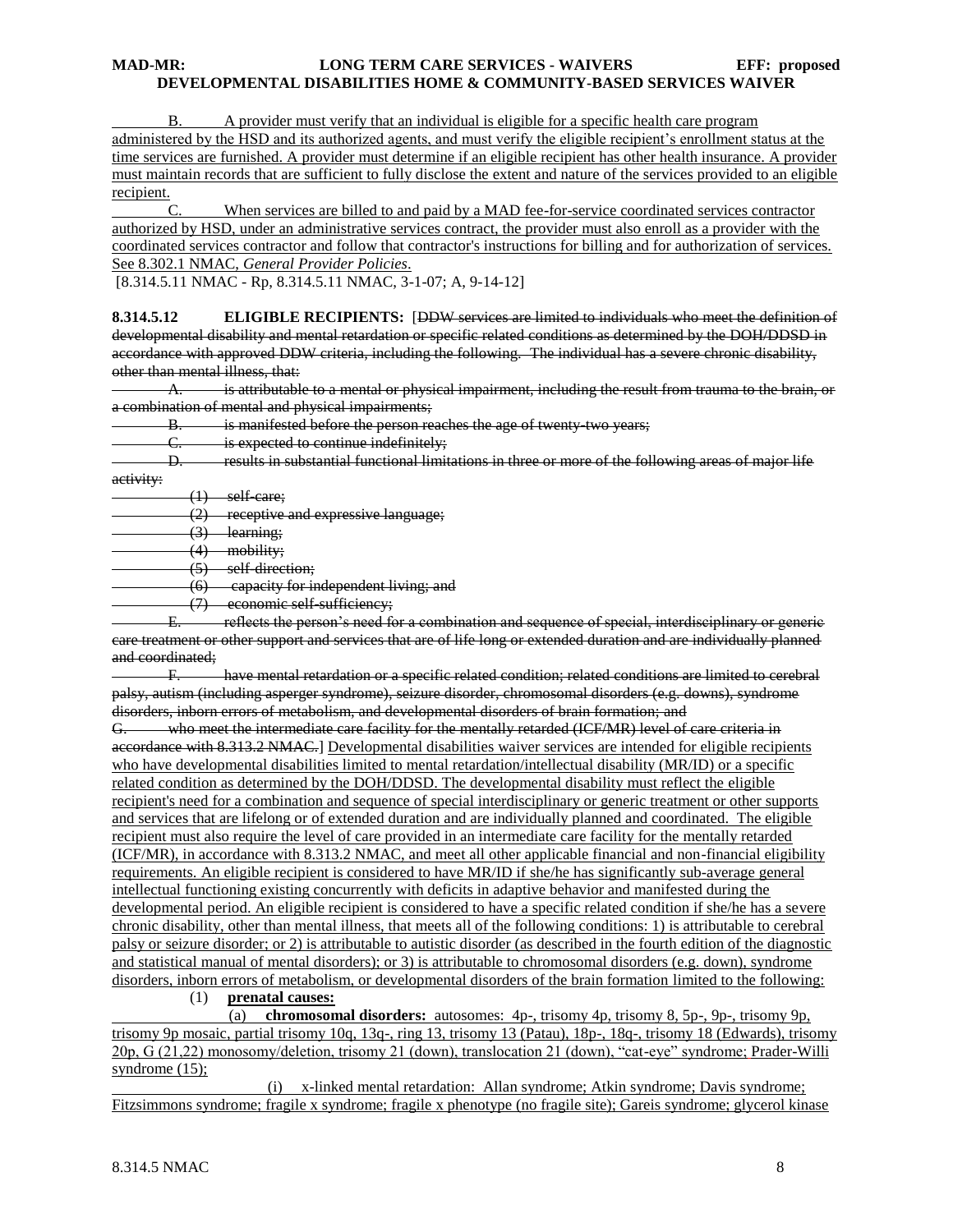deficiency; Golabi syndrome; Homes syndrome; Juberg syndrome; Lujan syndrome; Renpenning syndrome; Schimke syndrome; Vasquez syndrome; nonspecific x-linked mental retardation;

 (ii) other x chromosome disorders: xo syndrome (Turner); xyy syndrome; xxy syndrome (Klinefelter); xxyy syndrome; xxxy syndrome; xxxx syndrome; xxxxy syndrome; xxxxx syndrome (penta-x); (b) **syndrome disorders:**

 (i) neurocutaneous disorders: ataxia-telangiectasia (Louis-Bar); basal cell nevus syndrome; dyskeratosis congenital; ectodermal dysplasia (hyperhidrotic type); ectromelia ichthyosis syndrome; focal dermal hypoplasia (Goltz); ichthyosis-hypogonadism syndrome, incontinentia pigmenti (Bloch-Sulzberger); Ito syndrome; Klippel-Trenauney syndrome; linear sebaceous nevus syndrome; multiple lentigines syndrome; neurofibromatosis (Type 1); poikiloderma (Rothmund-Thomsen); Pollitt syndrome; Sjogren-Larsen syndrome; Sturge-Weber syndrome; tuberous sclerosis; xeroderma pigmentosum;

 (ii) **muscular disorders:** Becker muscular dystrophy; chondrodystrophic myotonia (Schwartz-Jampel); congenital muscular dystrophy; Duchenne muscular dystrophy; myotonic muscular dystrophy;

 (iii) **ocular disorders:** Aniridia-Wilm's tumor syndrome; anophthalmia syndrome (xlinked); Leber amaurosis syndrome; Lowe syndrome; microphthalmia-corneal opacity-spasticity syndrome; Norrie syndrome; oculocerebral syndrome with hypopigmentation; retinal degeneration-trichomegaly syndrome; septooptic dysplasia;

 (iv) **craniofacial disorders:** acrocephaly-cleft lip-radial aplasia syndrome; acrocephalosyndactyly;type 1 (Apert); type 2 (Apert); type 3 (Saethre-Chotzen); type 6 (Pfeiffer); Carpenter syndrome with absent digits and cranial defects; Baller-Gerold syndrome; cephalopolysyndactyly (Greig) "cloverleaf-skull" syndrome; craniofacial dysostosis (Crouzon); craniotelencephalic dysplasia; multiple synostosis syndrome;

 (v) **skeletal disorders:** acrodysostosis, CHILD syndrome; chondrodysplasia punctata (Conradi-Hunerman type); chondroectodermal dysplasia; Dyggve-Melchior-Clausen syndrome; frontometaphyseal dysplasia; hereditary osteodystrophy (Albright); hyperostosis (Lenz-Majewski); hypochondroplasia; Klippel-Feil syndrome; Nail-patella syndrome; osteopetrosis (Albers-Schonberg); pyknodysostosis; radial aplasiathrombocytopenia syndrome; radial hypoplasia pancytopenia syndrome (Fanconi); Roberts-SC phocomelia syndrome;

#### (c) **inborn errors of metabolism:**

 (i) **amino acid disorders:** phenylketonuria: phenylalanine hydroxylase (classical, Type 1); dihydropteridine reductase (type 4); dihydrobiopterin synthetase (type 5); histidinemia; gamma-glutamylcysteine synthetase deficiency; hyperlysinemia; lysinuric protein intolerance; hyperprolinemia; hydroxyprolinemia; sulfite oxidase deficiency; iminoglycinuria; branched-chain amino acid disorders: hypervalinemia; hyperleucineisoleucinemia; maple-syrup urine disease; isovaleric academia, glutaric academia (type 2); 3-hydroxy-3 methylglutaryl CoA lyase deficiency; 3-kethothiolase deficiency;,biotin-dependent disorders: holocarboxylase deficiency; biotinidase deficiency; propionic academia: type A; Type BC; methylmalonic academia: mutase type (mut+); cofactor affinity type (mut-); adenosylcobalamin synthetase type (cbl A); ATP: cobalamin adenosyltransferase type (cbl B), with homocystinuria, type 1 (cbl C), with homocystinuria, type 2 (cbl D); folatedependent disorders: congenital defect of folate absorption; dihydrofolate reductase deficiency; methylene tetrahydrofolate reductase deficiency; homocystinuria; hypersarcosinemia; non-ketotic hyperglycinemia; hyper-betaalaninemia; carnosinase deficiency; homocarnosinase deficiency; Hartnup disease; methionine malabsorption (oasthouse urine disease);

 (ii) **carbohydrate disorders:** glycogen storage disorders: type 1, with hypoglycemia (von Gierke); type 2 (Pompe); galactosemia; fructose-1, 6-diphosphatase deficiency; pyruvic acid disorders: pyruvate dehydrogenase complex (Leigh); pyruvate carboxylase deficiency; mannosidosis; fucosidosis; aspartylglucosaminuria;

 (iii) **mucopolysaccharide disorders:** alpha-L-iduronidase deficiency: Hurler type; Scheie type, Hurler-Scheie type; iduronate sulfatase deficiency (Hunter type); Heparan N-sulfatase deficiency (Sanfilippo 3A type); N-acetyl-alpha-D-glucosaminidase deficiency (Sanfilippo 3B type); Acetyl CoA; glucosaminide N-acetyltransferase deficiency (Sanfilippo 3C type); N-acetyl-alpha D-glucosaminide 6-sulfatase deficiency (Sanfilippo 3D type); beta-glucuronidase deficiency (Sly type);

(iv) **mucolipid disorders:** alpha-neuraminidase deficiency (type1); N-

acetylglucosaminyl phosphotransferase deficiency: I-cell disease (Type 2); Pseudo-Hurler syndrome (type 3); mucolipidosis type 4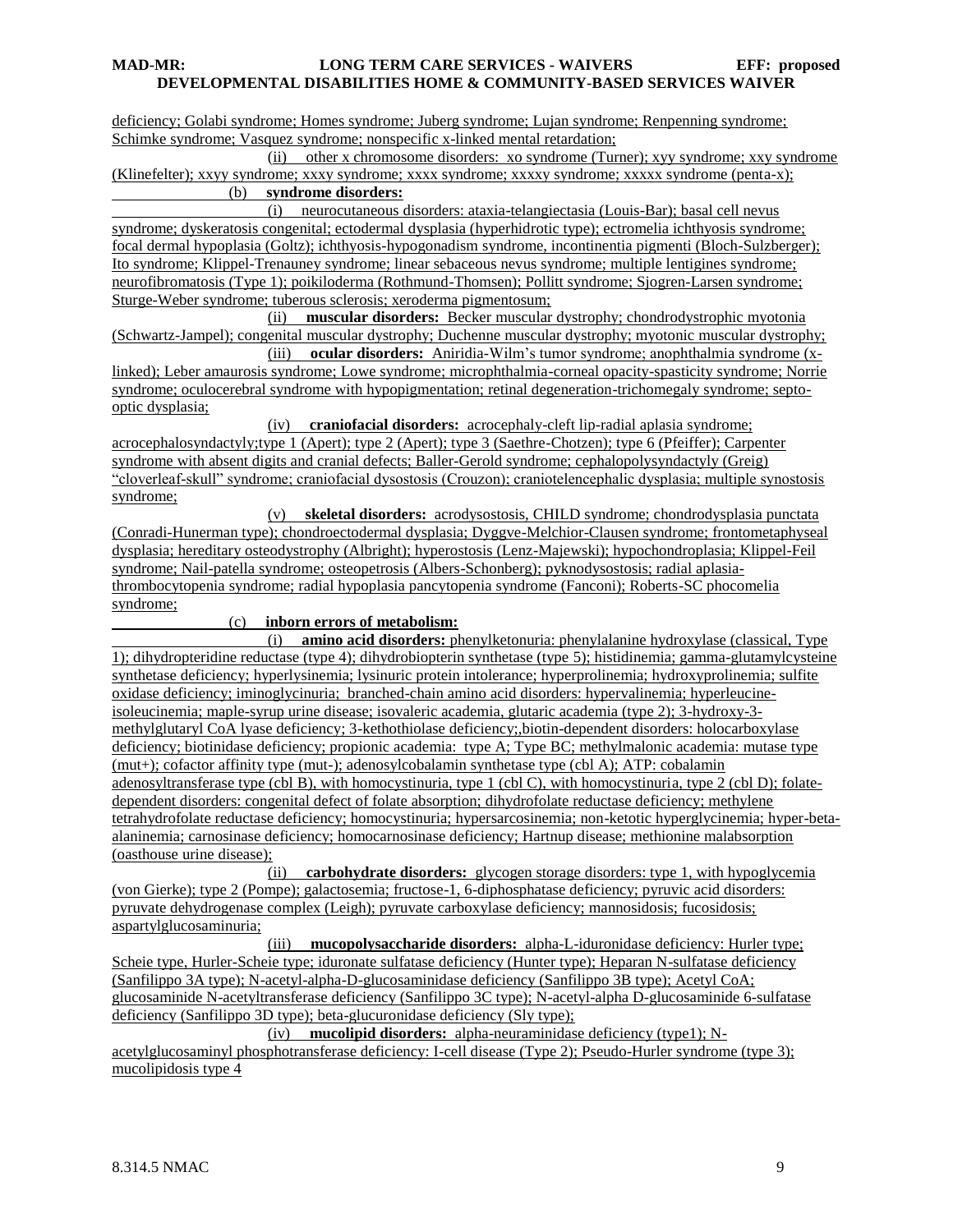| (v) urea cycle disorders: carbamyl phosphate synthetase deficiency; ornithine                                       |
|---------------------------------------------------------------------------------------------------------------------|
| transcarbamylase deficiency; argininosuccinic acid synthetase deficiency (citrullinemia); argininosuccinic acid     |
| (ASA) lyase deficiency; arginase deficiency (argininemia);                                                          |
| nucleic acid disorders: Lesch-Nyhan syndrome (HGPRTase deficiency); orotic<br>(vi)                                  |
| aciduria; xeroderma pigmentosum (group A); DeSanctis-Cacchione syndrome;                                            |
| copper metabolism disorders: Wilson disease; Menkes disease;<br>(vii)                                               |
| mitochondrial disorders: Kearns-Sayre syndrome; MELAS syndrome; MERRF<br>(viii)                                     |
| syndrome; cytochrome c oxidase deficiency; other mitochondrial disorders;                                           |
| peroxisomal disorders: Zellweger syndrome; adrenoleukodystrophy: neonatal<br>(ix)                                   |
| (autosomal recessive); childhood (x-linked); infantile Refsum disease; hyperpipecolic academia; chondrodysplasia    |
| punctata (rhizomelic type);                                                                                         |
| (d)<br>developmental disorders of brain formation:                                                                  |
| neural tube closure defects: anencephaly; spina bifida; encephalocele;<br>(i)                                       |
| (ii) brain formation defects: Dandy-Walker malformation; holoprosencephaly;                                         |
| hydrocephalus: aqueductal stenosis; congenital x-linked type; Lissencephaly; pachygyria; polymicrogyria;            |
| schizencephaly;                                                                                                     |
| cellular migration defects: abnormal layering of cortex; colpocephaly; heterotopias<br>(iii)                        |
| of gray matter; cortical microdysgenesis                                                                            |
| intraneuronal defects: dendritic spine abnormalities; microtubule abnormalities;<br>(iv)                            |
| acquired brain defects: hydranencephaly; porencephaly; and<br>(v)                                                   |
| primary (idiopathic) microcephaly.<br>(vi)                                                                          |
| (2) Results in impairment of general intellectual functioning or adaptive behavior similar to that of               |
| persons with mental retardation/intellectual developmental disability and requires treatment or services similar to |
| people with MR/ID;                                                                                                  |
| is manifested before the person reaches age 22 years;<br>(3)                                                        |
| is likely to continue indefinitely and;<br>(4)                                                                      |
| results in substantial functional limitations in three or more of the following areas of major life<br>(5)          |
| activity:                                                                                                           |
| self-care;<br>(a)                                                                                                   |
| receptive and expressive language;<br>(b)                                                                           |
| learning;<br>(c)                                                                                                    |
| mobility;<br>(d)                                                                                                    |
| self-direction;<br>(e)                                                                                              |
| capacity for independent living; and<br>(f)                                                                         |
| (g) economic self-sufficiency.                                                                                      |
| [(3) The individual must also require the level of care provided in an intermediate care facility for the           |
| mentally retarded (ICF/MR), and meet all other applicable financial and non-financial eligibility requirements.]    |
| 8.314.5.12 NMAC - Rp, 8.314.5.12 NMAC, 3-1-07; A, 9-14-12]                                                          |
|                                                                                                                     |

**8.314.5.13 COVERED WAIVER SERVICES:** [This medicaid waiver covers the following services for a specified and limited number of waiver recipients as a cost effective alternative to institutionalization in an ICF-MR.] The program is limited to the number of federally authorized unduplicated recipient (UDR) positions and program funding. All covered services in an individual service plan (ISP) must be authorized and cannot exceed the allowable amount associated with their assigned service package. Covered services must be provided in accordance with all requirements set forth by DOH/DDSD DDW service definition, all requirements outlined in the DDW service standards and the MAD rules. MAD covers the following services for a specified and limited number of waiver eligible recipients as a cost effective alternative to institutionalization in an ICF-MR. DOH/DDSD utilizes the supports intensity scale (SIS) as its standardized assessment tool. The SIS provides a reliable framework to quantify the support needs of an eligible recipient with developmental disabilities. Utilizing this and other information, the DOH/DDSD resource allocation system determines an eligible recipient's benefit service package known as the service package. The service package is based on the groups identified during the SIS assessment that includes the eligible recipient's living care arrangements. The service package consists of: 1) base budget; 2) a professional service budget, and 3) other services budget that make up the total funding allocation authorized in the eligible recipient's ISP. Services included in the base budget, professional service budget and other services budget are specified in the DDW service standards. The flexibility of the resource allocation system supports the eligible recipient combine beneficial services to the maximum amount associated with his or her assigned service package.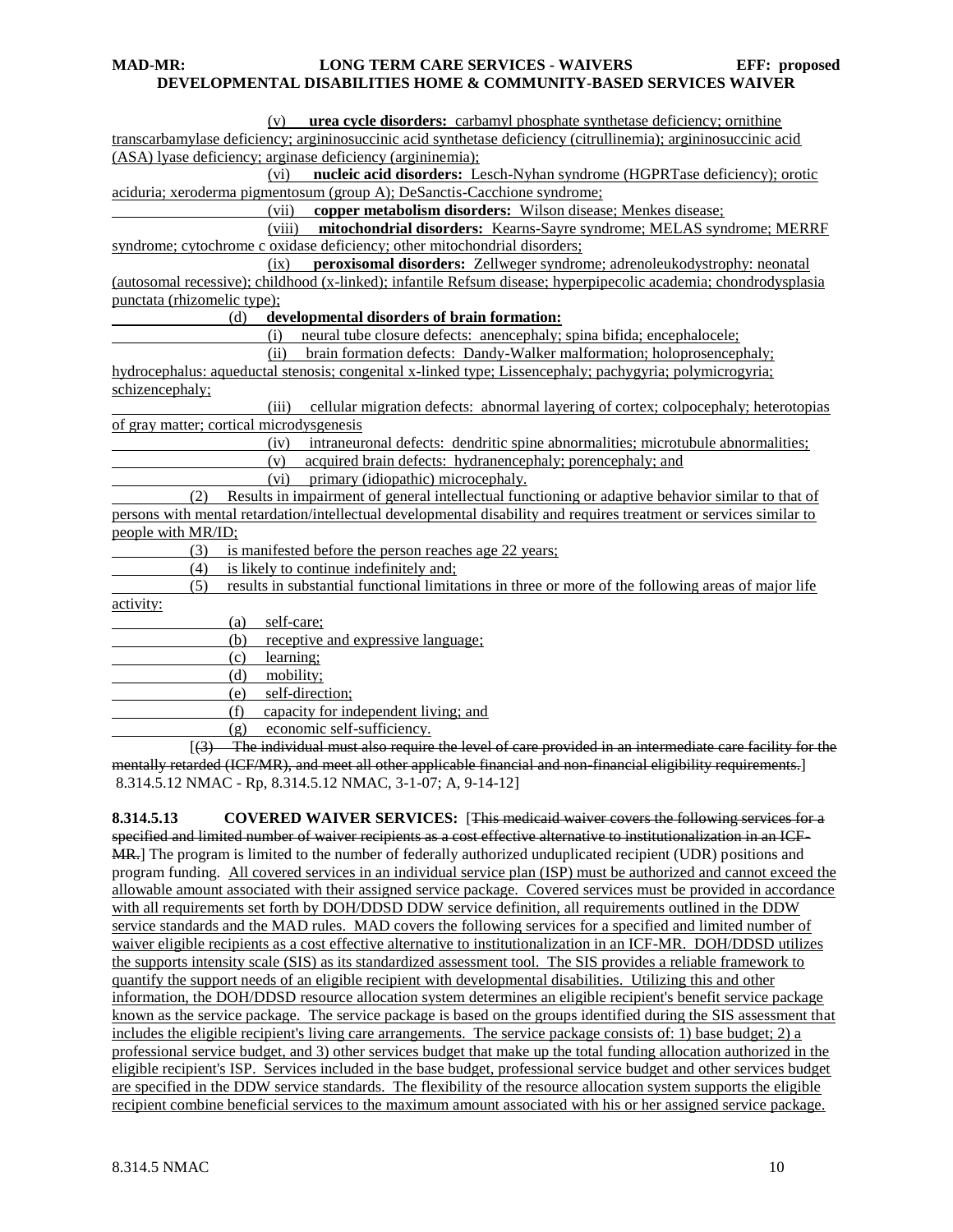A. **Case management services:** [Case management services are person-centered and intended to support the individual in pursuing their desired life outcomes by assisting them in accessing supports and services necessary to achieve the quality of life that they desire, in a safe and healthy environment. Case management services assist participants in gaining access to needed DDW, medicaid state plan services, and needed medical, social, educational and other services, regardless of the funding source for the services to which access is needed.] Case management services assist eligible recipients to access medicaid waiver services and medicaid state plan services. Case managers also link the eligible recipient to needed medical, social, educational and other services, regardless of funding source. Waiver services are intended to enhance, not replace existing natural supports and other available community resources. Services will emphasize and promote the use of natural and generic supports to address the eligible recipient's assessed needs in addition to paid supports. Case managers facilitate and assist in assessment activities. Case management services are person-centered and intended to support eligible recipients in pursuing his or her desired life outcomes while gaining independence, and access to services and supports. Case management is a set of interrelated activities that are implemented in a collaborative manner involving the active participation of the eligible recipient, his or her designated representative/guardian, and the entire interdisciplinary team. The case manager is an advocate for the eligible recipient they serve, is responsible for developing the individualized service plan (ISP) and for ongoing monitoring of the provision of services included in the ISP. Case management services include but are not limited to activities such as: assessing needs; facilitating eligibility determination for persons with developmental disabilities; directing the service planning process; advocating on behalf of the [individual] eligible recipient; coordinating service delivery; assuring services are delivered as described in the individualized service plan (ISP); and maintaining a complete current central [elient] eligible recipient record (e.g. ISP, ISP budget, level of care documentation, assessments).

 (1) Cost-effectiveness is a waiver program requirement mandated by federal policy. The fiscal responsibilities of the case manager include assuring cost containment by preventing the expense of waiver services from exceeding a maximum cost established by DOH and by exploring other options to address expressed needs. [Case management services are intended to assist individuals to enable, not replace, existing natural supports and other available community resources in collaboration with waiver services.]

 (2) Case managers must evaluate and monitor direct service through face-to-face visits with the [individual] eligible recipient to ensure the health and welfare of the eligible recipient, and to monitor the implementation of the ISP.

 (3) Case management services must be provided in accordance with the accreditation policy and with all requirements set forth by DOH/DDSD DDW service definition, all requirements outlined in the DDW service standards and MAD rules.

[B. **Personal support services:** Individuals receiving personal support services live in the community, in their own home or in the home of their family. Personal support/companion services assist the individual with activities of daily living while providing companionship to acquire, maintain or improve social interaction skills in the community or at the job site. Personal support services duties include accompanying the individual to community events and activities of interest to the individual; assistance at the individual's place of employment; and assistance at the individual's home. Legal guardians or natural family members who meet DOH/DDSD requirements must be approved by DOH/DDSD to provide personal support services. Personal support services may include performing and/or assisting the individual with the following:

 (1) household services, cleaning, laundry, meal preparation and assistance, support service that promote the recipient's independence (appointments, shopping and/or errands, extension of skilled therapy services, individualized exercise program);

 (2) individual care services (hygiene/grooming, oral care with intact swallowing reflux, nail care, perineal care, toileting), minor maintenance of assistive device(s), skin care prevention/maintenance, and mobility assistance (ambulation and transfer);

 (3) individuals requiring the assistance for their individualized bowel and bladder program must be determined to be medically stable; a personal support direct care provider must demonstrate competency to perform individualized bowel and bladder programs.

 (a) An individualized bladder program may include the following tasks: straight in and out catheterization; changing of catheter bag; application and care of external catheter; care of indwelling catheter; individualized crede bladder massage if appropriate; care of indwelling catheter; irrigation of indwelling catheter with medicated or non-medicated solutions; and insertion and care of suprapubic catheter.

 (b) An individualized bowel program may include the following tasks: insertion of medicated or non-medicated suppositories; digital stimulation; enemas; manual impaction removal; and ostomy care, including irrigations, changing, cleaning of bags and skin care;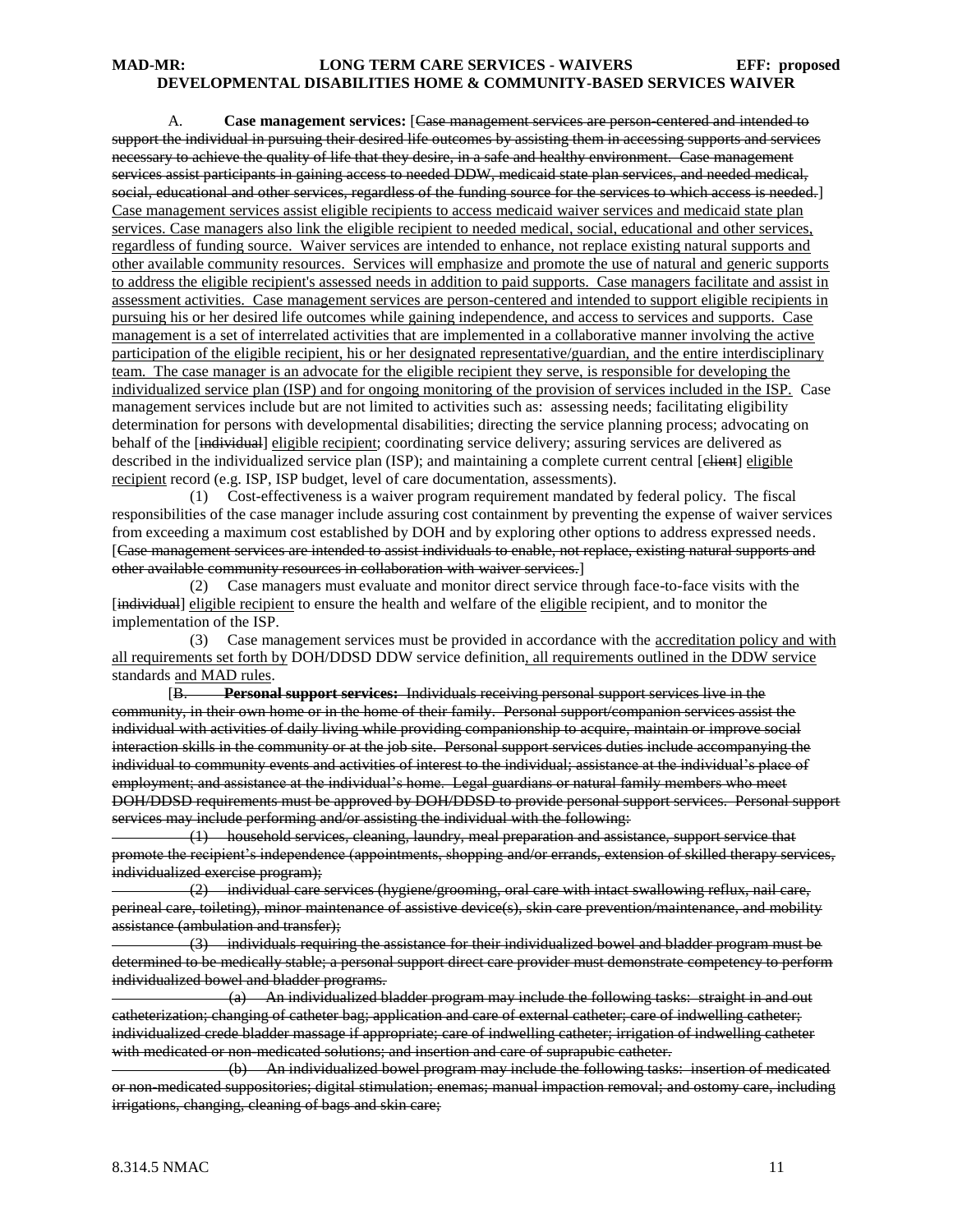(4) assist individuals with self-administration of medication, including prompting and reminding; this must be accomplished in accordance with the New Mexico Nursing Practice Act;

 (5) assist the recipient with eating as determined by the interdisciplinary team; the recipient must have an intact swallowing reflux in order to receive assistance; in the instance where the recipient requires tube feeding, the personal support attendant must be trained and supervised by a registered nurse or this task may be delegated to the personal support attendant as governed by the New Mexico Nursing Practice Act;

 (6) personal support services can be provided with respite services, adult day habilitation, or individual, group and customized supported employment as long as the combination is deemed appropriate in the ISP and is not provided for the same hours of the same day;

 (7) personal support services cannot be included in the ISP in combination with any community living support service (i.e. family living, supported living or independent living); in addition, personal support services may not be provided to recipients by their spouses or to minor recipients by their parents; other family members may be covered as personal support services providers only if the following requirements are met:

(a) the family member meets the qualifications for providers of care;

 (b) there are strict controls to assure that payment is made to the family member only in return for specific services rendered; and;

 (c) there is adequate written justification as to why the family member is the only available provider of care (e.g. a lack of other qualified providers in the geographic area);

 (8) personal support services must be provided in accordance with the DOH/DDSD DDW service definitions and standards.]

[C.] **B**. **Respite [care] services:** Respite is a flexible family support service. The primary purpose of respite is to provide support to the [individual] eligible recipient and give the primary, unpaid caregiver relief and time away from their duties. [The respite care provider assists the individual in activities of daily living to promote the individual's health and safety, as well as maintain a clean and safe environment.] Respite services include assistance with routine activities of daily living (e.g., bathing, toileting, preparing or assisting with meal preparation and eating), enhancing self-help skills and providing opportunities for play and other recreational activities; community and social awareness; providing opportunities for community and neighborhood integration and involvement; and providing opportunities for the eligible recipient to make his/her own choices with regard to daily activities. Respite will be scheduled as determined by the primary caregiver. [Respite services can be included in the ISP with personal support, adult day habilitation, individual, group and customized supported employments, and community access as long as the services are not provided for the same hours of the same day with the exception of therapies and case management. Respite services cannot be provided for individuals receiving supported or independent living services.] An eligible recipient receiving living supports and customized in-home supports (not living with a family member), may not access respite. Respite may be provided in the [elient's] eligible recipient's own home, in a provider's home or in a community setting of the family's choice. Respite services must be provided in accordance with the accreditation policy and all requirements set forth by DOH/DDSD DDW service definition, all requirements outlined in the DDW service standards and the MAD rules.

[D.] C. [**Private duty nursing] Adult nursing services:** [Private duty nursing services are provided by registered nurses or licensed practical nurses to adults. Nursing intervention are activities, procedures and treatments provided to treat a physical condition, physical illness or chronic physical disability. Activities, procedures and treatments may include, but not be limited to: health assessment; aspiration precautions; bowel management; feeding tube management; health education; health screening; infection control; medication management; medication administration; nutrition management; oxygen management; seizure management; seizure precautions; self-care assistance, skin care; teaching of prescribed medication; weight management; wound care; and staff supervision of such activities, procedures and treatment. (Children receive this service through the medicaid early periodic screening, diagnosis and treatment [EPSDT] program.)

 (1) Nursing services may be combined with other services, except as specified below. (a) Nursing services cannot be included in the ISP for individuals receiving a community living service.

 (b) Because nursing is included in the adult day habilitation rate, any nursing provided during the hours of adult day habilitation cannot be billed as a separate service.

 (2) Private duty nursing services must be provided in accordance with the DOH/DDSD DDW service definitions and standards.] Adult nursing services are provided by licensed registered nurses or licensed practical nurses to an eligible adult recipient. Adult nursing services are intended to support the highest practicable level of health, functioning and independence for a DDW eligible recipient age 21 and older with a variety of health conditions, except for an eligible recipient receiving nursing supports through supported living and intensive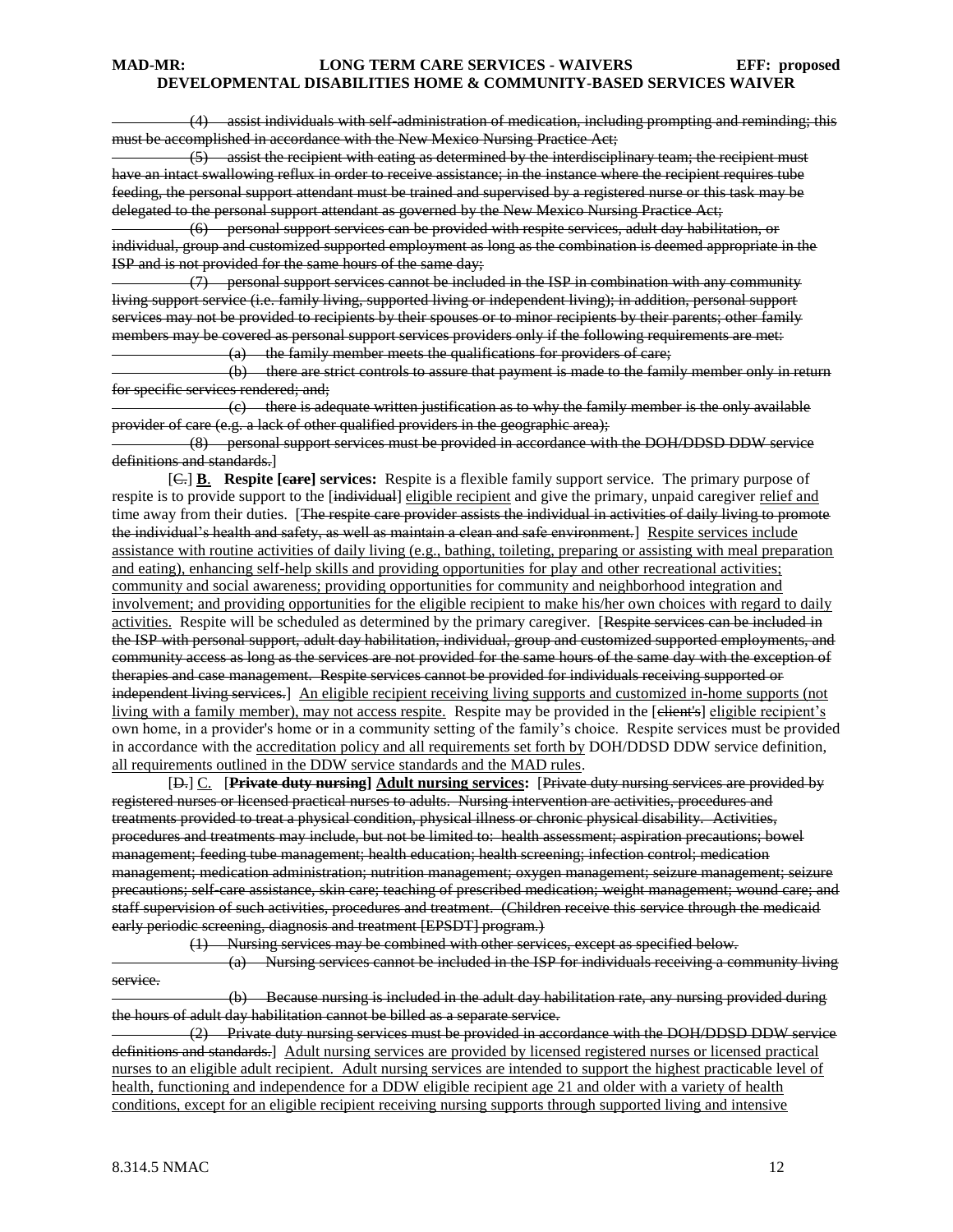medical living services, where such nursing supports are included as part of the living service and addressed within those respective services standards. Any adult nursing service provided during the hours of customized community supports cannot be billed as a separate rate because nursing is included in the customized community supports rate. (1) There are two categories of adult nursing services:

 (a) assessment and consultation services which include a comprehensive health assessment and basic nurse consultation of and with an eligible recipient; and

 (b) ongoing services, which require prior authorization and are tied to the eligible recipient's specific health needs revealed in the comprehensive health assessment.

 (2) Adult nursing services support the delivery of professional nursing services in compliance with the New Mexico Nurse Practice Act and in accordance with professional standards of practice.

 (3) Eligible children and youth recipients receive medically necessary nursing services through the medicaid state plan early periodic screening, diagnostic and treatment (EPSDT) program and are, therefore, not eligible for this service through the waiver.

 (4) Adult nursing services for eligible recipients must be provided in accordance with the accreditation policy and all requirements set forth by DOH/DDSD DDW service definition, all requirements outlined in the DDW service standards and the MAD rules.

[E.] D. **Therapy services [for adults]:** [Therapy services include physical therapy, occupational therapy and speech and language therapy. Based on therapy goals, services may be delivered in an integrated natural setting, clinical setting or in a group setting.] Therapy services are to be delivered consistent with the participatory approach philosophy and two models of therapy services (collaborative-consultative and direct treatment). These models support and emphasize increased participation, independence and community inclusion in combination with health and safety. Therapy services are designed to support achievement of ISP outcomes and prioritized areas of need identified through therapeutic assessment. Physical therapy (PT), occupational therapy (OT) and speech-language pathology (SLP) are skilled therapies that are recommended by an eligible recipient's interdisciplinary team (IDT) members and a clinical assessment that demonstrates the need for therapy services. Therapy services for eligible adult recipients require a prior authorization except for an initial assessment. A licensed practitioner, as specified by applicable state laws and standards, provides the skilled therapy services. Therapy services for eligible adult recipients must be provided in accordance with all requirements set forth by DOH/DDSD DDW service definition, all requirements outlined in the DDW service standards and the MAD rules. For therapy services, eligible children and youth recipients receive medically necessary nursing services through the medicaid state plan EPSDT benefits.

 [(1) **Individual integrated therapy:** Individual integrated therapy services are provided within the natural context of an individual's life (i.e. home, day habilitation site, vocational site or community locations). Consultative services may be provided at ISP planning meetings. This model does not include services provided in an isolated, non-integrated manner unless a direct skilled therapy service is provided and applied to a functional activity/routine in collaboration with a caregiver during the same session.

 (2) **Individual clinical therapy:** Individual clinical therapy services are provided in a clinic setting such as in a therapist's office or when services are delivered in an isolated, non-integrated manner. A clinical context would include any location that an individual would not otherwise visit, if they did not have a therapy appointment.

 (3) **Group integrated therapy:** Group integrated therapy services are delivered in a group with a ratio of two or three individuals to one therapist designed to benefit the individuals involved due to a group context. The context of the group must reflect the context of a naturally occurring activity/routine i.e., yoga group instruction; social interaction; leisure activity; etc.

 (4) **Group clinical therapy:** Group clinical therapy services are delivered in a clinical setting, in a group with a ratio of two or three individuals to one therapist designed to benefit the individuals involved due to a group context. A clinical setting would include any location that an individual would not otherwise visit, if they did not have a therapy appointment.]

 [(5)] (1) **Physical therapy:** [Physical therapy is a skilled therapy service performed by a licensed physical therapist or a licensed physical therapist assistant (PTA) under the supervision of a licensed physical therapist. Services include the diagnosis and management of movement dysfunction and the enhancement of physical and functional abilities. Physical therapy addresses the restoration, maintenance and promotion of optimal physical function, wellness and quality of life related to movement and health. Physical therapy activities: increase, maintain or reduce the loss of functional skills; treat a specific condition clinically related to an individual's developmental disability; or support the individual's health and safety needs. Activities include the identification, implementation or training of therapeutic strategies to support the individual and their family or support staff in efforts to meet the individual's ISP vision and goals.] Physical therapy is a skilled licensed therapy service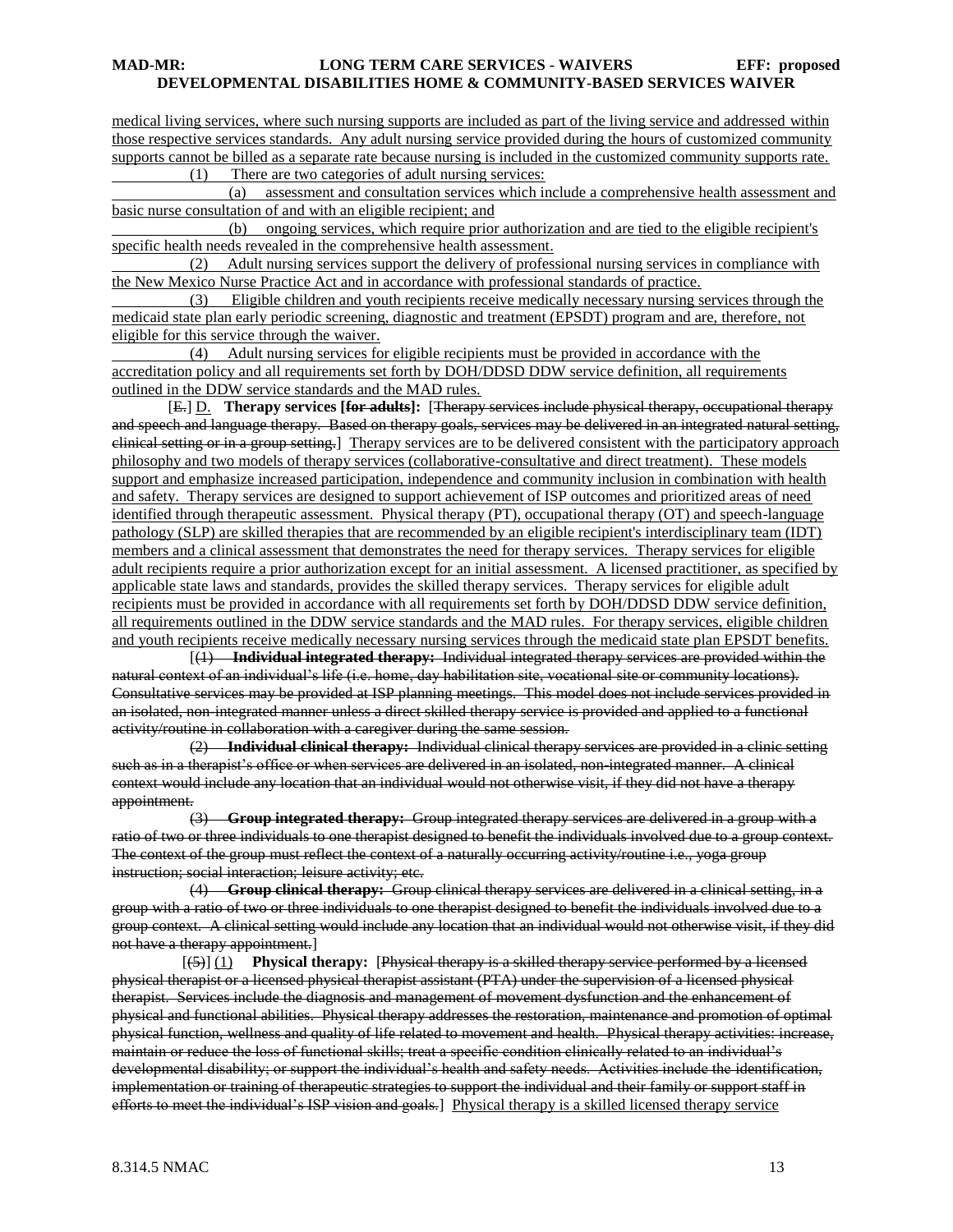involving the diagnosis and management of movement dysfunction and the enhancement of physical and functional abilities. Physical therapy addresses the restoration, maintenance, and promotion of optimal physical function, wellness and quality of life related to movement and health. Physical therapy prevents the onset, symptoms and progression of impairments, functional limitations, and disability that may result from diseases, disorders, conditions or injuries. Licensed physical therapy assistant (PTA) may perform physical therapy procedures and related tasks pursuant to a plan of care/therapy intervention plan written by the supervising physical therapist

 [(6)] (2) **Occupational therapy:** [Occupational therapy is a skilled therapy service performed by a licensed occupational therapist or certified occupational therapy assistant (COTA) under the supervision of a licensed occupational therapist. Occupational therapy services include diagnosis, assessment and management of functional limitations intended to assist adults to regain, maintain, develop and build skills that are important for independence, functioning and health. Occupational therapy services typically include: customized treatment programs to improve one's ability to perform daily activities; comprehensive home and job site evaluations with adaptation recommendations; performance of skills assessments and treatment; assistive technology recommendations and usage training; and guidance to family members and caregivers. Occupational therapy services: increase, maintain or reduce the loss of functional skills; treat specific conditions clinically related to an individual's developmental disability; or support the individual's health and safety needs. Activities include the identification, implementation or training of therapeutic strategies to support the individual and their family or support staff in efforts to meet the individual's ISP desired outcomes and goals. Based on therapy goals, services may be delivered in an integrated natural setting, clinical setting or in a group setting. [Occupational therapy is a skilled, licensed therapy service involving the use of everyday life activities (occupations) for the purpose of evaluation, treatment, and management of functional limitations. Occupational therapy addresses physical, cognitive, psychosocial, sensory, and other aspects of performance in a variety of contexts to support engagement in everyday life activities that affect health, well-being and quality of life.

(a) Occupational therapy services typically include:

 (i) evaluation and customized treatment programs to improve the eligible recipient's ability to engage in daily activities;

(ii) evaluation and treatment for enhancement of performance skills;

(iii) health and wellness promotion;

(iv) environmental access and assistive technology evaluation and treatment; and (v) training/consultation to eligible recipient's family members and direct support

personnel.

 (b) Certified occupational therapy assistants (COTAs) may perform occupational therapy procedures and related tasks pursuant to a therapy intervention plan written by the supervising occupational therapist (OT) and in accordance with the current NM Occupational Therapy Act.

 [(7)](3) [**Speech therapy] Speech-language pathology:** [Speech therapy is a specialized therapy service performed by a licensed speech language pathologist or a speech clinical fellow under the supervision of a licensed speech language pathologist. Speech therapy services include the diagnosis, counseling and instruction related to the development and disorders of communication including speech fluency, voice, verbal and written language, auditory comprehension, cognition, swallowing dysfunction, oral phyaryngeal or laryngeal, or sensory motor competencies. Speech language pathology is also used when an individual requires the use of an augmentative communication device. Services are intended to improve or maintain the individual's capacity for successful communication, to lessen the effects of the individual's loss of communication skills, or to improve or maintain the individual's ability to eat foods, drink liquids, and manage oral secretions with minimal risk of aspiration, other potential injuries or illnesses related to swallowing disorders. Activities include identification, implementation and training of therapeutic strategies to support the individual and their family or support staff in efforts to meet the individual's ISP vision and goals. Based on therapy goals, services may be delivered in an integrated natural setting, clinical setting or in a group setting.] Speech-language pathology service, also known as speech therapy, is a skilled therapy service, provided by a speech-language pathologist that involves the non-medical application of principles, methods and procedures for the diagnosis, counseling, and instruction related to the development of and disorders of communication including speech, fluency, voice, verbal and written language, auditory comprehension, cognition, swallowing dysfunction and sensory-motor competencies. Speech-language pathology services are also used when an eligible recipient requires the use of an augmentative communication device. For example, speech-language pathology services are intended to:

 (a) Improve or maintain the eligible recipient's capacity for successful communication or to lessen the effects of an eligible recipient's loss of communication skills; or

(b) Treat a specific condition clinically related to an intellectual developmental disability; or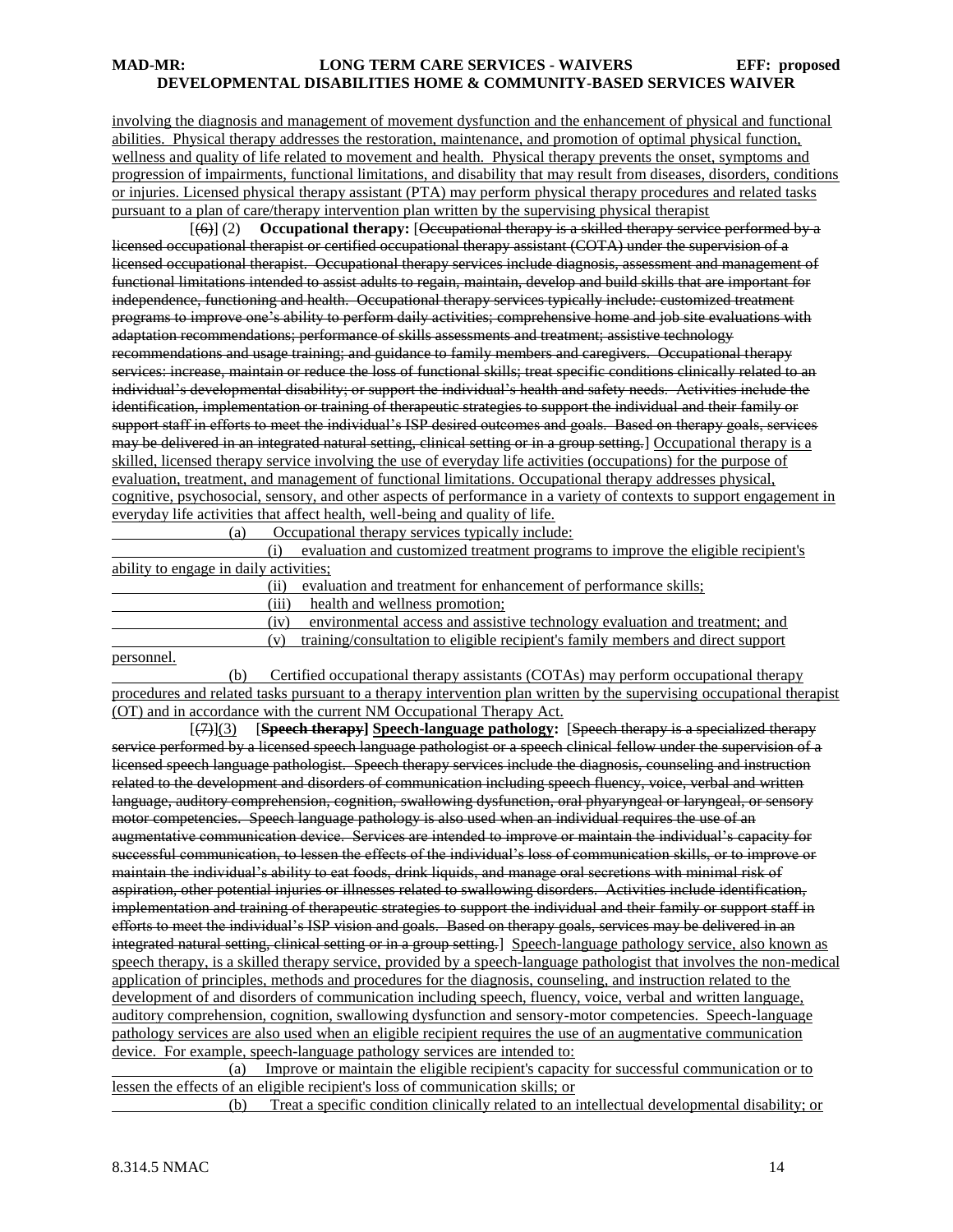Improve or maintain the eligible recipient's ability to safely eat foods, drink liquids or manage oral secretions while minimizing the risk of aspiration or other potential injuries or illness related to swallowing disorders.

 [(8) Providers of therapy services must prepare progress notes and reports as required by the DOH or designee, including analysis of data, progress, effectiveness of strategies and significant events in the individual's life which may impact progress. Physical, occupational, and speech therapy services must be provided in accordance with the DOH/DDSD DDW service definitions and standards.

F. **Therapy services for children:** Therapy services include physical therapy, occupational therapy and speech and language therapy. Based on therapy goals, services may be delivered in an integrated natural setting, clinical setting or in a group setting.

 (1) **Individual integrated therapy:** Individual integrated therapy services are provided within the natural contexts of an individual's life (i.e. home, day habilitation site, vocational site, community locations). Consultative services may be provided at ISP planning meetings. This model does not include services provided in an isolated, non-integrated manner unless a direct skilled therapy service is provided and applied to a functional activity/routine in collaboration with a caregiver during the same session.

 (2) **Individual clinical therapy:** Individual clinical therapy services are provided in a clinic setting such as in a therapist's office or when services are delivered in an isolated, non-integrated manner. A clinical context would include any location that an individual would not otherwise visit, if they did not have a therapy appointment.

 (3) **Group integrated therapy:** Group integrated therapy services are delivered in a group with a ratio of two or three individuals to one therapist designed to benefit the individuals involved due to a group context. The context of the group must reflect the context of a naturally occurring activity/routine i.e. yoga group instruction; social interaction; leisure activity; etc. One therapist can bill for no more than three individuals regardless of the number of participants.

 (4) **Group clinical therapy:** Group clinical therapy services are delivered in a clinical setting, in a group with a ratio of two or three individuals to one therapist designed to benefit the individuals involved due to a group context. A clinical setting would include any location that an individual would not otherwise visit, if they did not have a therapy appointment. One therapist can bill for no more than three individuals regardless of the number of participants.

 (5) **Physical therapy for children:** Services are delivered by a licensed physical therapist to provide services not covered by the state plan under medicaid EPSDT requirements, nor through an individualized education program (IEP) through the public schools. Services include: physical therapy interventions that are used to promote participation in community integration activities as defined in the DDW service standards; adaptation of exercise equipment and associated training for family members or other support persons to promote ongoing fitness of the child; assessment for appropriate environmental modifications in the home as described in the DDW service standards; recommendations for equipment, techniques or therapy interventions to increase family or caregiver ability to provide support for the child's comfort and conveniences; interventions for children with swallowing disorders to prevent aspiration in accordance with the team approach described in the DOH/DDSD aspiration prevention policy and procedures, as appropriate to the therapist's scope of practice; coordination with other therapists serving the child through EPSDT or the public schools or with other disciplines on the child's DDW interdisciplinary team; and associated evaluation, assessment and training of the child, family or other caregivers related to the above activities.

 (6) **Occupational therapy for children:** Services are delivered by a licensed occupational therapist to provide services not covered by the state plan under medicaid EPSDT requirements, nor through an IEP through the public schools. Services include: occupational therapy interventions that are used to promote participation in community integration activities as defined in the DDW service standards; adaptation of exercise equipment and associated training for family members or other support persons to promote ongoing fitness of the child; assessment for appropriate environmental modifications in the home as described in the DDW service standards; recommendations for equipment, techniques or therapy interventions to increase family or caregiver ability to provide support for the child's comfort and conveniences; interventions for children with swallowing disorders to prevent aspiration in accordance with the team approach described in the DOH/DDSD aspiration prevention policy and procedures, as appropriate to the therapist's scope of practice; coordination with other therapists serving the child through EPSDT or the public schools or with other disciplines on the child's DDW interdisciplinary team; and associated evaluation, assessment and training of the child, family or other caregivers related to the above activities. Based on therapy goals, services may be delivered in an integrated natural setting, clinical setting or in a group setting.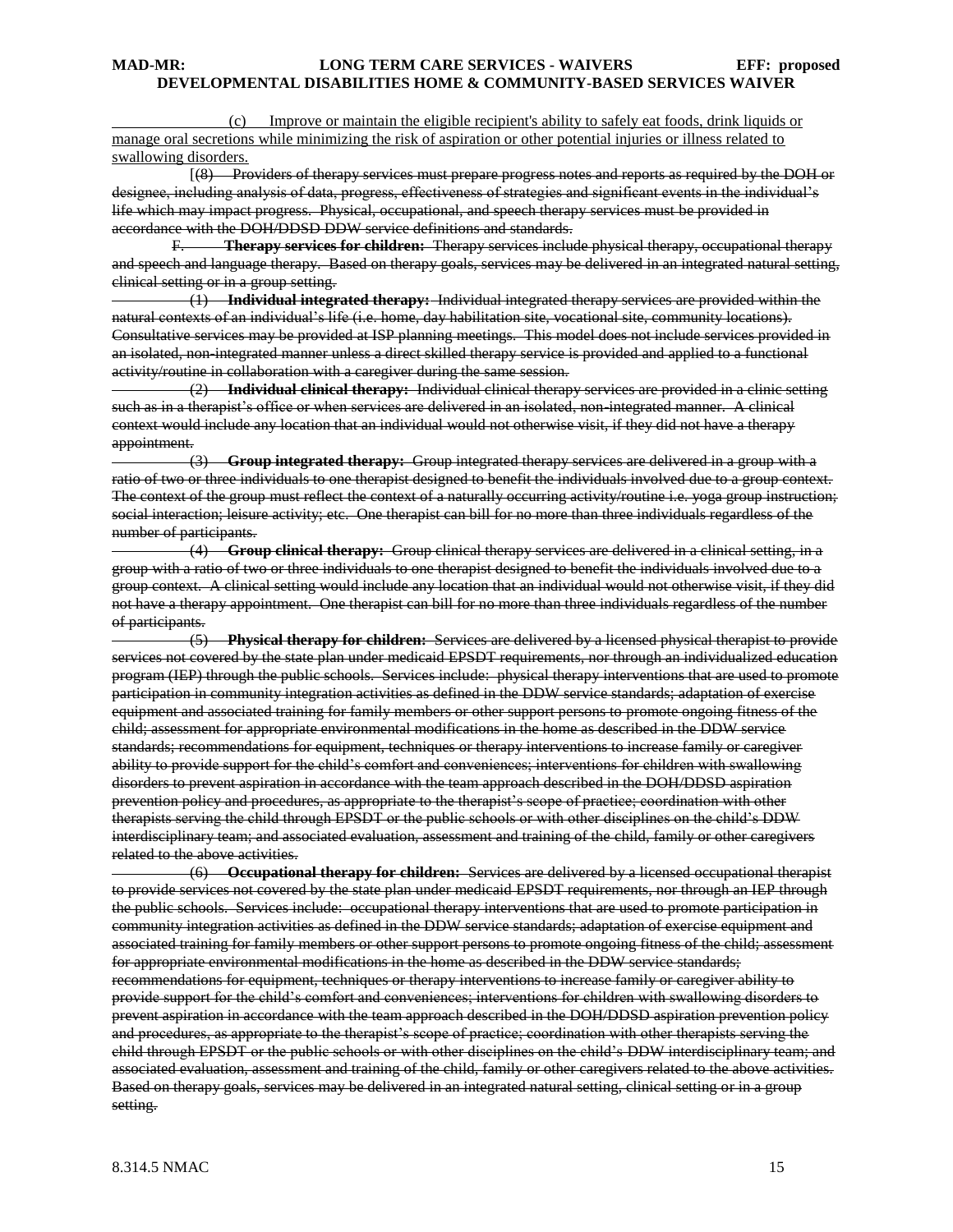(7) **Speech and language pathology for children:** Services are delivered by a licensed speech language pathologist to provide services not covered by the state plan under medicaid EPSDT requirements, nor through an IEP through the public schools. Speech language services: interventions to promote participation in community integration activities as defined in the DDW service standards; interventions for children with swallowing disorders to prevent aspiration in accordance with the team approach described in the DOH/DDSD aspiration prevention policy and procedures, as appropriate to the therapist's scope of practice; recommendations for equipment, techniques or therapy interventions to increase family or caregiver ability to facilitate; coordination with other therapists serving the child through EPSDT or the public schools or with other disciplines on the child's DDW interdisciplinary team; and associated evaluation, assessment and training of the child, family or other caregivers related to the above activities. Based on therapy goals, services may be delivered in an integrated natural setting, clinical setting or in a group setting.]

[G.] E. [**Community living services:** Community living services are intended to provide persons with the assistance and support needed in a home environment in order to increase or maintain an individual's capacity for independent functioning, self-determination, interdependence, productivity and integration in the community. Community living services are only available for individuals for whom no other residential or support options are clinically appropriate to meet the needs of the individual. Community living services must be justified by the IDT as the only service which can meet the needs of the individual.]

 (1) This service includes personal support, nutritional counseling and nursing supports and, therefore, personal support, nutritional counseling and private duty nursing services may not be included in an ISP for an individual receiving community living services. Respite services cannot be provided to individuals receiving supported or independent living services. Room and board costs are reimbursed through the individual's SSI or other personal accounts and cannot be paid through the waiver service.

(2) This service is available to individuals 18 years of age or older.

 (3) This service may be available to individuals under 18 years of age in extraordinary circumstances and are approved by the DOH/DDSD Director on a case-by-case basis. Community living services for individuals under 18 years of age may not be provided by legally responsible individuals.

 (4) Legally responsible individuals (i.e. spouses or parents of minor children) may not be paid for any services that they would ordinarily perform in the household for individuals of the same age who did not have a disability or chronic illness.

 (5) This medicaid waiver covers the following three living supports services. Each of these services is a distinct service and must be billed in accordance with DDSD of the DOH standards:] **Living supports:** Living supports are residential habilitation services that are individually tailored to assist an eligible recipient 18 years or older who is assessed to need daily support or supervision with the acquisition, retention, or improvement of skills related to living in the community to prevent institutionalization. Living supports include residential instruction intended to increase and promote independence and to support an eligible recipient to live as independently as possible in the community in a setting of his or her own choice. Living support services assist and encourage an eligible recipient to grow and develop, to gain autonomy, become self-governing and pursue their own interests and goals. Living support providers take positive steps to protect and promote the dignity, privacy, legal rights, autonomy and individuality of each eligible recipient who receives services. Services promote inclusion in the community and eligible recipients are afforded the opportunity to be involved in the community and actively participate using the same resources and doing the same activities as other community members. Living supports will assist an eligible recipient to access generic and natural supports, employment and opportunities to establish or maintain meaningful relationships throughout the community.

 (1) Living supports providers are responsible for providing an appropriate level of services and supports up to 24 hours per day, seven days per week.

 (2) Room and board costs are reimbursed through the eligible recipient's SSI or other personal accounts and cannot be paid through the medicaid waiver.

 (3) Living supports services must be provided in accordance with all requirements set forth by DOH/DDSD DDW service definition, all requirements outlined in the DDW service standards and the MAD rules.

 [(a) **Family living services**: These services may be furnished by a companion, surrogate, foster or natural family member who has been studied and approved to provide family living in the individual's home or the home of the family living provider. Legal guardians or natural family members who meet the DOH/DDSD requirements must be approved by DOH/DDSD to provide family living services.

 (i) Family living can be provided to no more than two individuals with developmental disabilities in the home environment at a time.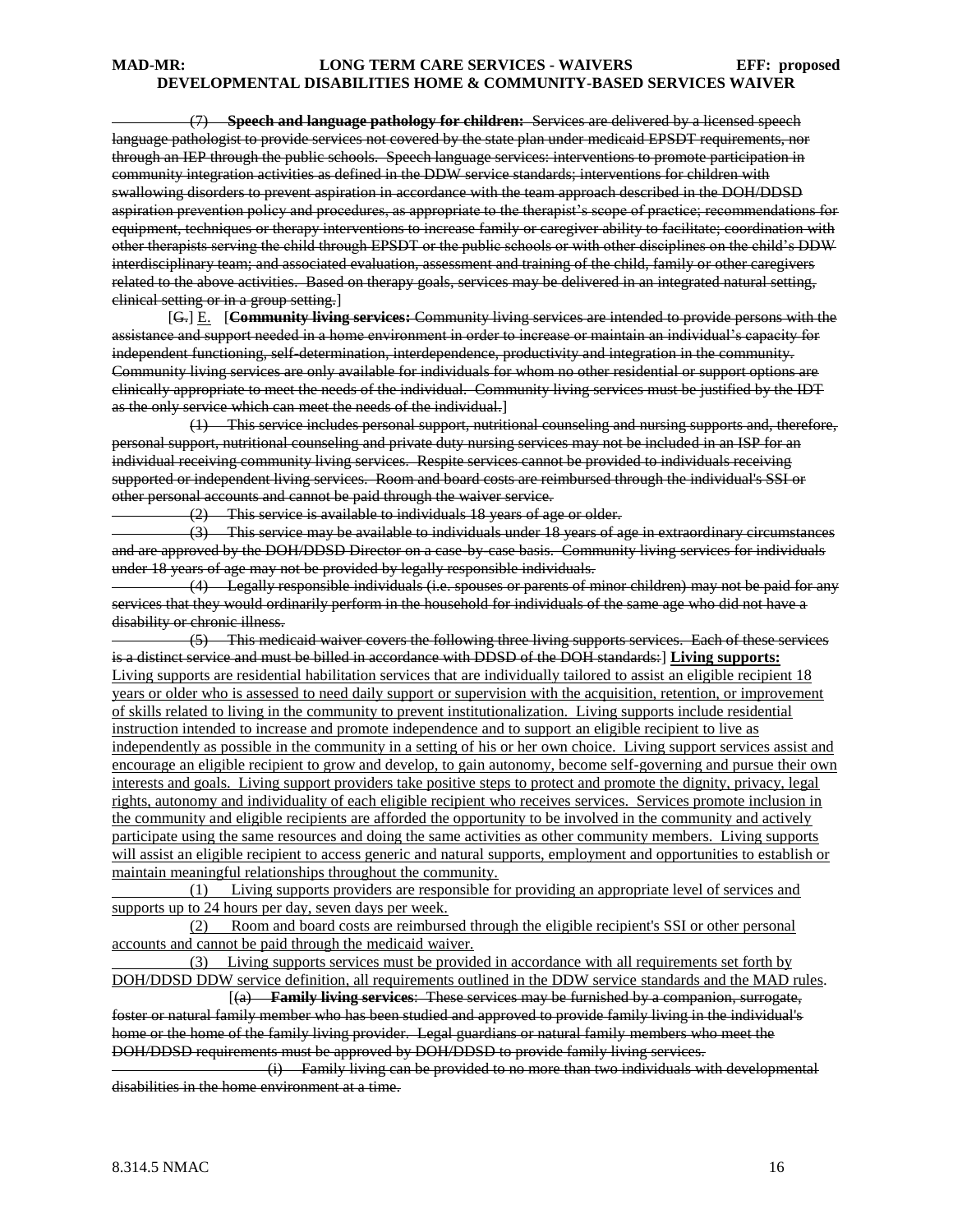(ii) The direct support provider must be present when the individual is in the home, as described in the ISP or other coverage specified below.

 (iii) The direct support provider is responsible for services up to 24 hours per day as described in the ISP, but does not include time when an individual is in an employment, school, adult habilitation or other day program. Twenty-four hour support includes coverage in the residential setting during times when the individual is unable to attend other scheduled services and/or activities due to reasons beyond their control (e.g. illness). The direct support provider is responsible for arrangements for back-up supports and staffing. The person(s) providing back-up supports and staffing must be listed with and meet the requirements of the provider agency.

 (iv) The provider agency is responsible for providing on-call emergency staffing coverage. The 24 hour per day requirement may be met through the emergency on-call system, when necessary. If the individual requires emergency staffing services, those services must reach the individual within 60 minutes. (v) Family living direct support providers must complete all DOH/DDSD requirements for approval, including completion of a home study, and compliance with all relevant policies, procedures,

standards, requirements and training.

 (vi) Substitute care is available to individuals receiving family living services. (vii) Family living cannot be included in the ISP for individuals receiving any other living support service.

 (viii) The family living direct support provider may be a single person, couples, roommates, companions, friends, and natural family members. The direct support provider may not be the spouse of the individual served. Family members providing direct supports to the recipient with developmental disabilities must meet all the requirements for approval and ongoing service provision as other family living direct support providers.

 (ix) Family living services must be provided in accordance with the DOH/DDSD DDW service definitions and standards.

 (b) **Supported living services:** Supported living services are provided in a home setting to four or fewer individuals. This service model can only be accessed by individuals for whom all other residential services are clinically inappropriate and is documented in the ISP. Supported living services must be available up to 24 hours per day, as determined by the IDT, but does not include time when an individual is in an employment, school, adult habilitation or other day program. Supported living is not an appropriate model for individuals needing less than 340 hours of face to face service and support per month. Twenty-four hour staff support includes coverage in the residential setting during times when persons are unable to attend other scheduled services and/or activities due to reasons beyond their control (e.g. illness). Additional residential staff support may also be available in an emergency through an on-call system. If the individual requires on-call services, those services must reach the individual within 60 minutes. Supported living provider services must be provided in accordance with the DOH/DDSD DDW service definitions and standards.

 (c) **Independent living services:** Independent living services are individual intervention and support services promoting a more independent environment and life style. Independent living supports are only provided in the individual's home and community in groups of three or fewer individuals with developmental disabilities. Individuals must be at least 18 years of age. Staff support is available as needed and is furnished on a planned periodic schedule of less than 24 hours per day as required in the ISP. Unscheduled staff support may be available through an on-call system. If the individual requires on-call services, those services must reach the individual within 60 minutes. Independent living is reimbursed at two levels based on the number of support hours needed. Providers serving individuals requiring at least 20 but less than 100 hours of support per month will be reimbursed at level II rates. Individuals requiring 100 or more hours per month will receive level I funding. Independent living cannot be included in the ISP for individuals receiving any other community living service. Independent living services must be provided in accordance with the DOH/DDSD DDW service definitions and standards.]

(4) Living supports consists of family living and supported living as follows:

 (a) **Family Living:** Family living is intended for an eligible recipient who is assessed to need residential habilitation to ensure health and safety while providing the opportunity to live in a typical family setting. Family living is a residential habilitation service that is intended to increase and promote independence and to provide the skills necessary to prepare an eligible recipient to live on his or her own in a non-residential setting. Family living services are designed to address assessed needs and identified individual eligible recipient outcomes. Family living is direct support and assistance to no more than two eligible recipients furnished by a natural or host family member, or companion who meets the requirements and is approved to provide family living services in the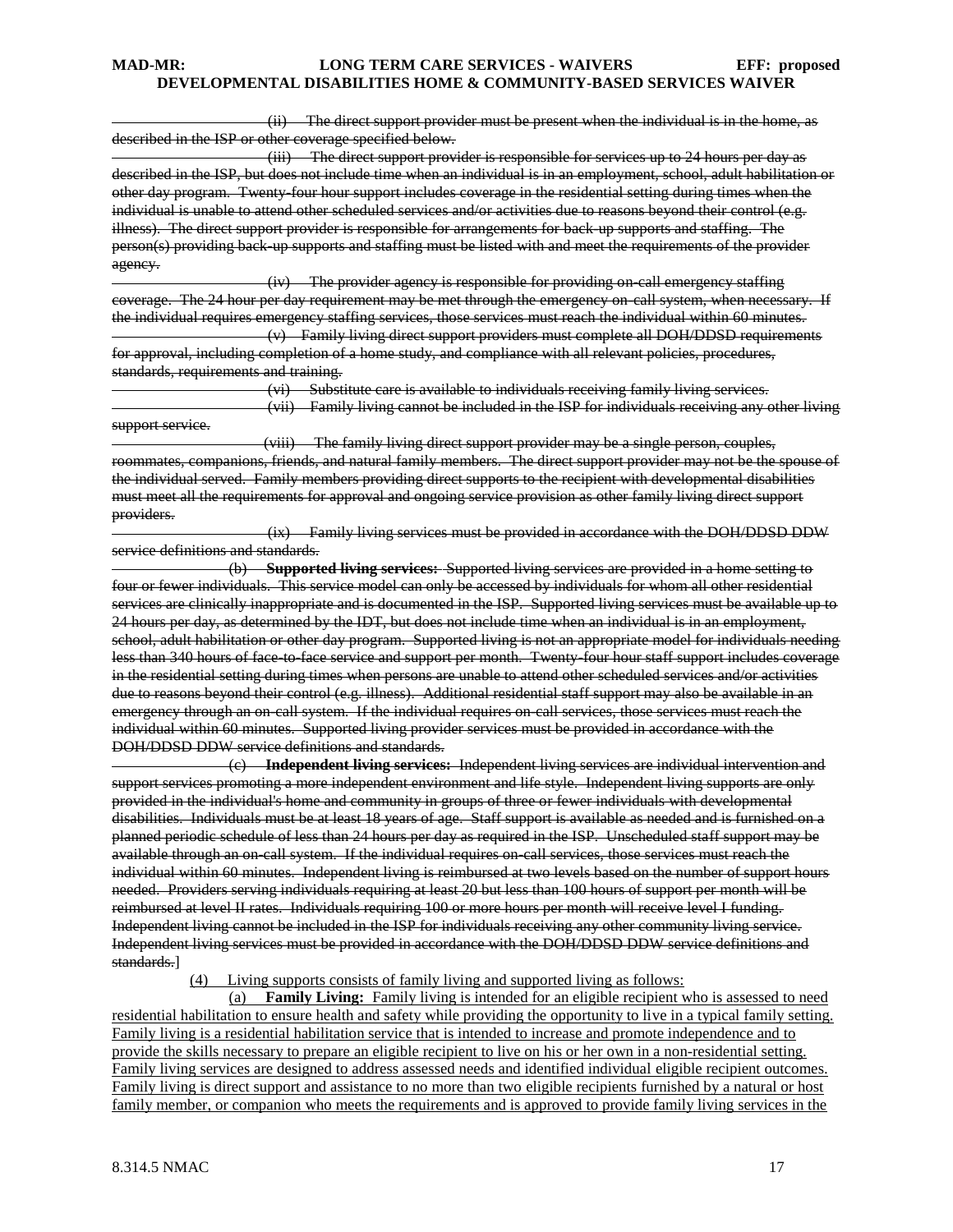eligible recipient's home or the home of the family living direct care personnel. The eligible recipient lives with the paid direct support personnel. The provider agency is responsible for substitute coverage for the primary direct support personnel to receive sick leave and time off as needed.

 (i) Home studies: The family living services provider agency shall complete all DOH/DDSD requirements for approval of each direct support personnel, including completion of an approved home study and training prior to placement. After the initial home study, an updated home study shall be completed annually. The home study must also be updated each time there is a change in family composition or when the family moves to a new home. The content and procedures used by the provider agency to conduct home studies shall be approved by DDSD.

 (ii) Family living services: Family living can be provided to no more than two eligible recipients with developmental disabilities at a time. An exception may be granted by DOH/DDSD if three eligible recipients are in the residence, but only two of the three are on the waiver and the arrangement is approved by DOH/DDSD based on the home study documenting the ability of the family living services provider agency to serve more than two eligible recipients in the residence; or there is documentation that identifies the eligible recipients as siblings or there is documentation of the longevity of a relationship (e.g., copies of birth certificates or social history summary); documentation shall include a statement of justification from a social worker, psychologist, and any other pertinent professionals working with the eligible recipients.

 (iii) Family living services cannot be provided in conjunction with any other living supports service, respite, or nutritional counseling.

 (b) **Supported living:** Supported living is intended for an eligible recipient who is assessed to need residential habilitation to ensure health and safety. Supported living is a residential habilitation service that is intended to increase and promote independence and to provide the skills necessary to prepare an eligible recipient to live on his or her own in a non-residential setting. Supported living services are designed to address assessed needs and identified individual eligible recipient outcomes. The service is provided to two to four eligible recipients in a community residence. Prior authorization is required from DOH/DDSD for an eligible recipient to receive this service when living alone.

 (i) When DOH/DDSD approves an eligible recipient utilizing the supports intensity scale (SIS) group G, the supported living providers will ensure that agency's direct support personnel receive individualized, eligible recipient specific behavior training and access ongoing behavior support from the behavior support consultant. The provider agency will provide the necessary levels of staffing for the eligible recipient during times of increased risk of harm to self or others. The support will return to a typical staffing pattern once the circumstance associated with the increased risk has ended.

 (ii) Supported living services cannot be provided in conjunction with any other living supports service, respite, or nutritional counseling.

[H. **Community inclusion services**: Community inclusion services provide individuals with connection to and membership in the same community life that is desired and chosen by the general population. This includes: purposeful, meaningful and equitably paid work; sustained opportunity for self-empowerment and personal relationships; skill development in natural settings; and social, education and community membership activities that are specified in the individual's ISP. Community inclusion services also assist the individual to develop skills and relationships that reduce dependence on paid, specialized services. Community inclusion services include the following: community access, supported employment and adult habilitation.

 (1) Community inclusion services support measurable individual progress as specified in the ISP including the individual's personal definition of a meaningful day. The outcome of community inclusion services is that the individual becomes an integral part of his community in the manner desired by the individual.

 (2) Community inclusion providers must be provided in accordance with the DOH/DDSD DDW services definitions and standards.

(3) Community inclusion services include the following:

 (a) **Community access services:** Community access services are designed to promote maximum participation in community life, support individuals in achieving their desired outcome, promote selfadvocacy, and enhance a participant's ability to control his environment through focused teaching of adaptive skills, self-help and socialization skills. These services may be used by adults and children. For children and youth, the objective of the community access services is to support the family in understanding and promoting his child's development. This service promotes the acquisition and retention of skills necessary for the child to participate successfully in family and community life as well as future employment. Community access services addresses the child's development in natural settings with age appropriate strategies of self-help, cognitive, physical/motor, communication, and social skills; potentially reducing dependence on specialized supports.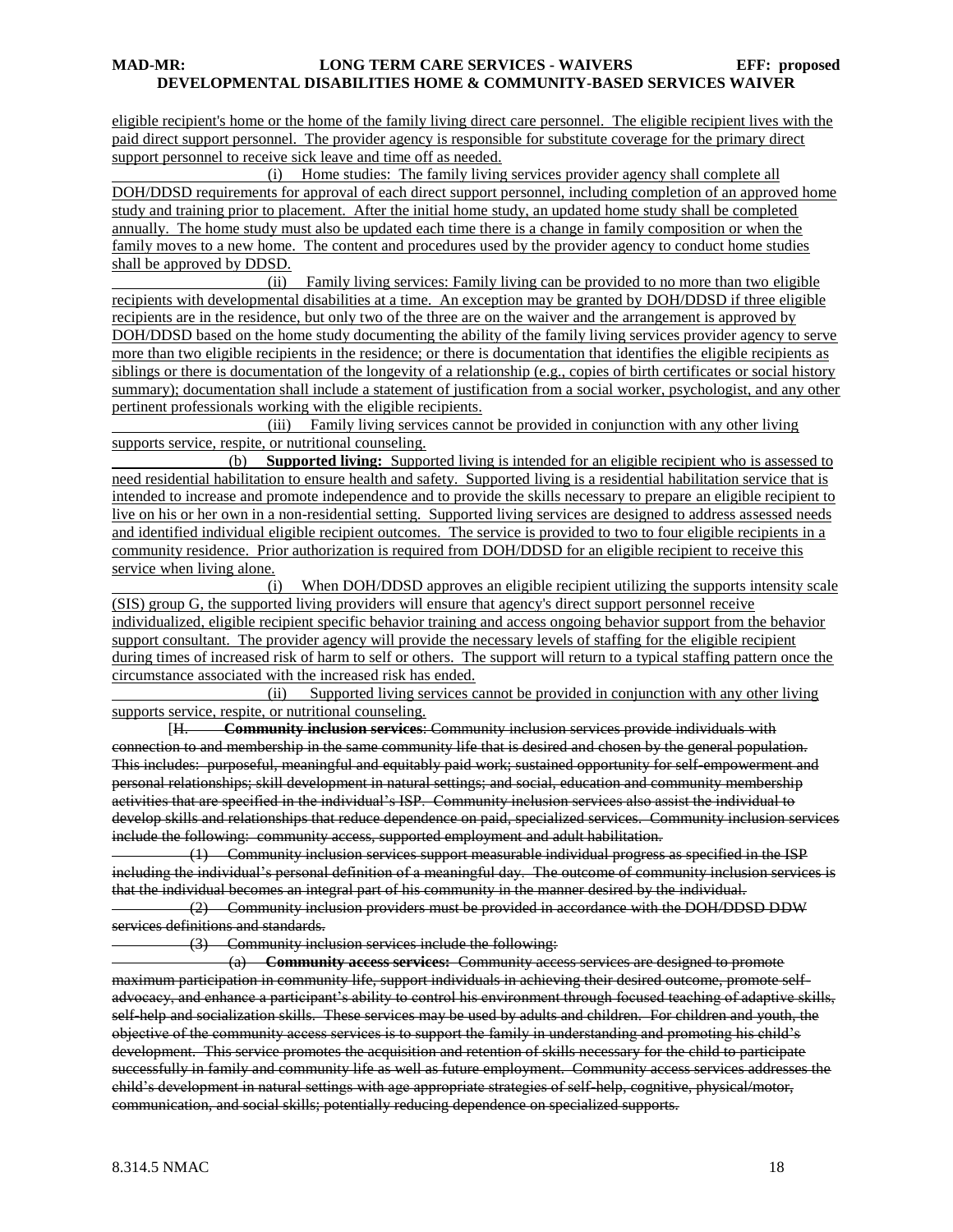(i) Community access services may be provided in a group (not to exceed three persons), or individual arrangement as outlined in the ISP. Services must accommodate non-traditional hours (e.g., evenings) as outlined in the ISP. Services are to be provided in integrated environments that enhance the person's contribution to the community and increase independence.

 (ii) Community access cannot replace, supplant, or duplicate services included in community living services.

 (iii) Community access services can be provided with any other service, as long as the combination is deemed appropriate in the ISP and as long as the services are not provided for the same hours of the same day, except for therapies or case management.

 (iv) Community access services must be provided in accordance with the DOH/DDSD DDW service definitions and standards.

 (b) **Supported employment services:** Supported employment services are intended to provide ongoing supports, as needed for persons seeking or maintaining community based employment for which compensation, if it is covered work, would be made in compliance with the Fair Labor Standards Act (FLSA) and New Mexico labor laws. Supported employment services may be conducted in a variety of settings, in which most persons employed do not have disabilities. Activities are designed to increase or maintain the individual's skills and independence; and may include job development, job placement, and job coaching. Individuals are eligible for DD waiver supported employment services insofar as the service is not otherwise available or appropriate under a program funded under the Rehabilitation Act of 1973, VI-C funds available through the division of vocational rehabilitation, New Mexico public education department (as amended, 1992). DOH will require reporting on supported employment services as specified in the DDSD of the DOH DDW service definitions and standards. Waiver services included in this category are individual supported employment, group supported employment and customized supported employment.

 (c) **Group supported employment:** Group supported employment provides onsite supervision of persons with developmental disabilities working as part of a group in a community-based employment setting, including employment by the provider agency, which promotes opportunities for integration with non-disabled people. Supervision and support is usually furnished on a continual basis as scheduled by the provider or may include full or part-time supervision by the employer.

 (i) Reimbursement to the recipient must be at prevailing hourly wage with regard to productivity and in compliance with the Federal Fair Labor Standards Act. Wages are to be commensurate with the hourly wages or salaries of those performing the same or similar work.

 (ii) Group supported employment services must be provided in accordance with the DOH/DDSD DDW service definitions and standards.

 (iii) Group supported employment services can be provided with any other service, as long as the combination is deemed appropriate in the ISP and as long as the services are not provided for the same hours of the same day; however, therapy services are reimbursable when provided simultaneously.

 (d) **Individual supported employment:** Individual supported employment offers one-to-one support to participants placed in jobs in the community and support is provided at the work site as needed for the individual to learn and perform the job. Participants must have the opportunity for integration into work settings where most of the people in the work setting are not disabled. Individual supported employment may include competitive jobs in the public or private sector and self-employment. The service delivery model for individual supported employment includes a job coach, job developer and personal support companion. Providers must document time spent on allowable activities on behalf of the individuals and include at least two face-to-face contacts with the individual each month in order to receive reimbursement.

 (i) Supervision and supports are furnished in response to the individual's needs and preferences. Full time support may be needed at the beginning of employment. The fading of support is required in accordance with the ISP supported employment fading plan as the recipient stabilizes in the job. A fading plan must include supports and training needed for a specified period of time at a defined level or degree. The plan will specify natural supports available to the recipient and will address related training for the employer's staff who will be providing the supports. The provider agency will furnish coordination activities including assistance in arranging transportation, job development and job placement.

 (ii) Reimbursement to the recipient must be paid at prevailing hourly wages with regard to productivity and in compliance with the Federal Fair Labor Standards Act.

 (iii) Supported employment services are described in the ISP and must be provided in accordance with the DOH/DDSD DDW service definitions and standards. Individual supported employment services can be provided with any other service, as long as the combination is deemed appropriate in the ISP and as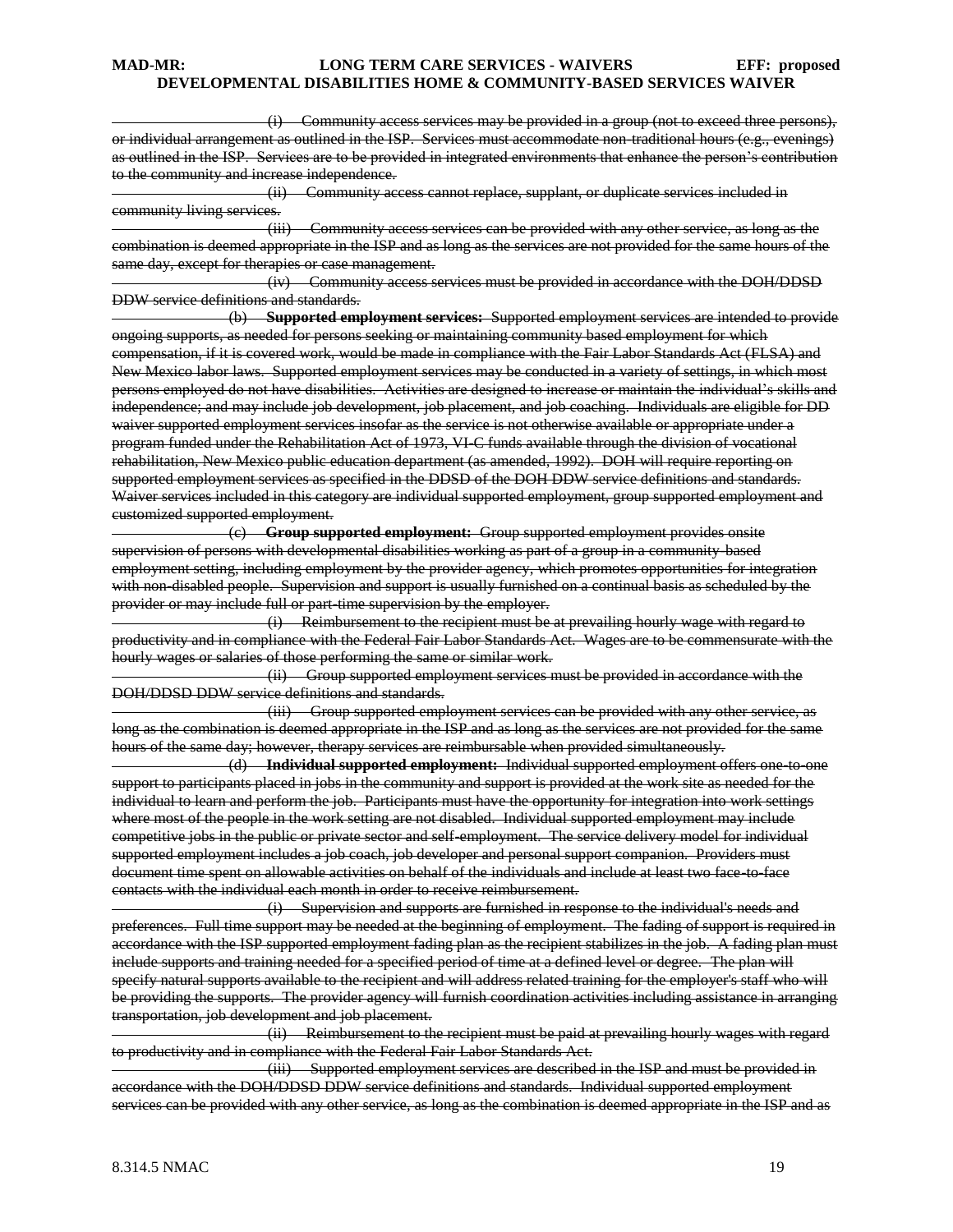long as the services are not provided for the same hours on the same day; however, therapy services are reimbursable when provided simultaneously.

 (e) **Self-employment:** Self-employment services assist the individual to gain self-employment or engage in other entrepreneurial initiatives. The service delivery model for self-employment services includes a business consultant and a personal support companion if needed. The business consultant assists the individual with the development of a business plan; location of business loans and leverage of other financial resources; marketing, advertising, obtaining a business license, permits, tax registration and other legal requirements for a business enterprise; and with banking services, financial management and the development and maintenance of information management systems necessary for business operations. Self-employment services must be provided in accordance with the DOH/DDSD DDW service definitions and standards.

 (f) **Intensive supported employment:** Intensive supported employment offers individual's one-to-one job coaching for employed individuals in integrated community based settings. Intensive supported employment is intended for individuals who need 1:1 job support (face to face) 32 or more hours per month.

I. **Adult habilitation services:** Adult habilitation services are designed to meet the needs of individuals 18 years of age or older. The service consists of daily functional and purposeful activities, including choice-making and community membership, specified by the IDT members that relate to his desired outcomes, objectives, interests and skills that leads to a reduction of dependence on paid, specialized services. The objective of adult habilitation services is to support measurable individual progress toward ISP specified outcomes, as well as, to meet the individual's personal definition of a meaningful day. Adult habilitation services include participation in adult education; identification of community resources and connections; development of pre-vocation skills; opportunities to pursue hobbies and recreation, leisure or other interests; transportation during adult habilitation services; personal care and activities of daily living; assistance with self-administration of medication; reminding, observing, monitoring of medication and pharmacy needs; and medication administration. When individuals receive compensation in adult habilitation settings, the compensation shall comply with the Fair Labor Standards Act and code of federal regulations. Medicaid funds (e.g. the provider agency's reimbursement) may not be used to pay the individual for work.

 (1) Adult habilitation services that are segregated (e.g. center-based or sheltered work) are time limited as determined by the IDT to support movement to more appropriate, integrated, and age appropriated options such as employment.

 $(2)$  Personal support, nutritional counseling and nursing supports are included in adult day habilitation services. Therefore, personal support, nutritional counseling and private duty nursing services may not be included as separate billable services in the ISP for the time period in which the individual is receiving adult habilitation services.

 (3) Adult habilitation services must take place outside of the individual's residence or any other residential setting unless approved as an exception by DOH/DDSD in accordance with the DOH/DDSD DDW service standards.

 (4) Adult habilitation services must be provided in accordance with the DOH/DDSD DDW service definitions and standards.]

F. **Customized community supports:** Customized community supports consist of individualized services and supports that enable an eligible recipient to acquire, maintain, and improve opportunities for independence, community integration and employment. Customized community supports services are designed around the preferences and choices of each eligible recipient and offer skill training and supports to include: adaptive skill development; adult educational supports; citizenship skills; communication; social skills, socially appropriate behaviors; self advocacy, informed choice; community integration and relationship building. This service provides the necessary support to develop social networks with community organizations to increase the eligible recipient's opportunity to expand valued social relationships and build connections within local communities. This service helps to promote self-determination, increases independence and enhances the eligible recipient's ability to interact with and contribute to his or her community.

 (1) Customized community supports services will include based on assessed need, personal support, nursing oversight, medication assistance/administration, and integration of strategies in the therapy and healthcare plans into the eligible recipient's daily activities.

 (2) The customized community supports provider will act as a fiscal management agency for the payment of adult education opportunities as determined necessary for the eligible recipient.<br>(3) Customized community supports services may be provided regularly or in

Customized community supports services may be provided regularly or intermittently based on the needs of the eligible recipient and are provided during the day, evenings and weekends.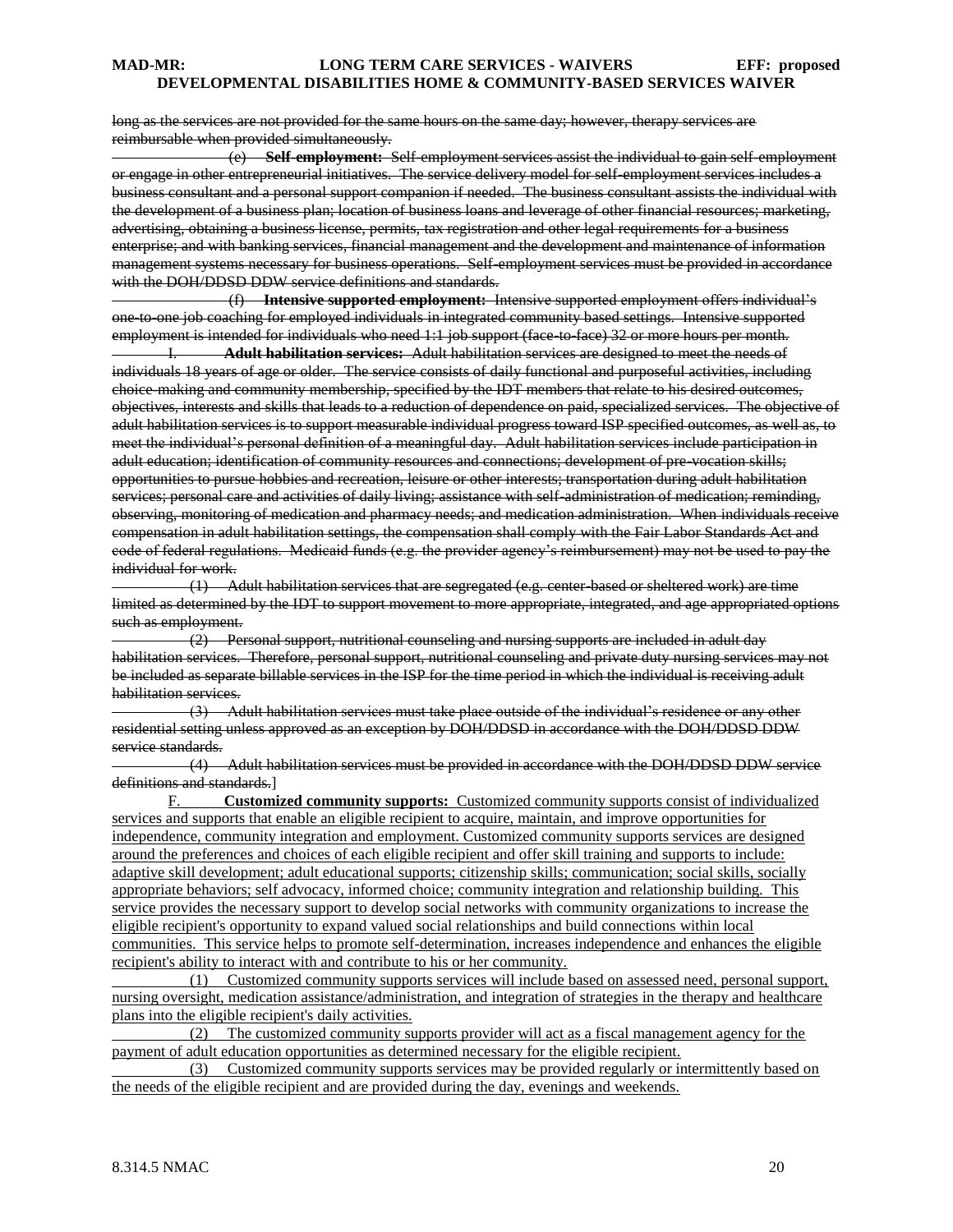(4) Customized community supports may be provided in a variety of settings to include the community, classroom, and site-based locations. Services provided in any location are required to provide opportunities that lead to participation and integration in the community or support the eligible recipient to increase his/her growth and development.

(5) Pre-vocational and vocational services are not covered under customized community supports.

 (6) Customized community supports services must be provided in accordance with all requirements set forth by DOH/DDSD DDW service definition, all requirements outlined in the DDW service standards and the MAD rules.

G. **Community integrated employment:** Community integrated employment provides supports that achieve employment in jobs of the eligible recipient's choice in his or her community to increase his or her economic independence, self-reliance, social connections and ability to grow within a career. Community integrated employment results in employment alongside non-disabled coworkers within the general workforce or in business ownership. This service may also include small group employment including mobile work crews or enclaves. An eligible recipient is supported to explore and seek opportunity for career advancement through growth in wages, hours, experience or movement from group to individual employment. Each of these activities is reflected in individual career plans.

 (1) Community integrated employment services must not duplicate services covered under the Rehabilitation Act or the Individuals with Disabilities Education Act (IDEA). Compensation shall comply with state and federal laws including the Fair Labor Standards Act. Medicaid funds (e.g., the provider agency's reimbursement) may not be used to pay the eligible recipient for work.

 (2) Community integrated employment services must be provided in accordance with the DOH/DDSD DDW service definitions and standards.

 (3) Community integrated employment consists of job development, self-employment, individual community integrated employment and group community integrated employment models.

 (a) **Self-employment:** The community integrated employment provider provides the necessary assistance to develop a business plan, conduct a market analysis of the product or service and establish necessary infrastructure to support a successful business. Self-employment does not preclude employment in the other models. Self-employment may include but is not limited to the following:

(i) complete a market analysis of product/business viability;

 (ii) creation of a business plan including development of a business infrastructure to sustain the business over time, including marketing plans;

 (iii) referral to and coordination with the division of vocational rehabilitation (DVR) for possible funds for business start up;

 (iv) assist in obtaining required licenses necessary tax IDs, incorporation documents and completing any other business paperwork required by local and state codes;

 (v) support the eligible recipient to develop and implement a system for bookkeeping and records management.;

(vi) provide effective job coaching and on-the-job training and skill development; and

 (vii) arrange transportation or public transportation during self-employment services. (b) **Individual community integrated employment:** Job coaching for employed eligible

recipients in integrated community based settings. The amount and type of individual support needed will be determined through vocational assessment including on-the-job analysis. Individual community integrated employment may include, but is not limited to the following:

 (i) provide effective job coaching and on-the-job training as needed to assist the eligible recipient to maintain the job placement and enhance skill development; and

 (ii) arrange transportation or public transportation during individual community integrated employment services.

 (c) **Group community integrated employment:** More than one eligible recipient works in an integrated setting with staff supports on site. Regular and daily contact with non-disabled coworkers or the public occurs. Group community integrated employment may include but is not limited to the following:

 (i) participate with the interdisciplinary team (IDT) to develop a plan to assist an eligible recipient who desires to move from group employment to individual employment; and

 (ii) provide effective job coaching and on-the-job training as needed to assist the eligible recipient to maintain the job placement and enhance skill development.

[J.] H. [**Behavior] Behavioral support consultation services:** [Behavior support consultant services consist of functional support assessments, positive behavioral support plan development, training and support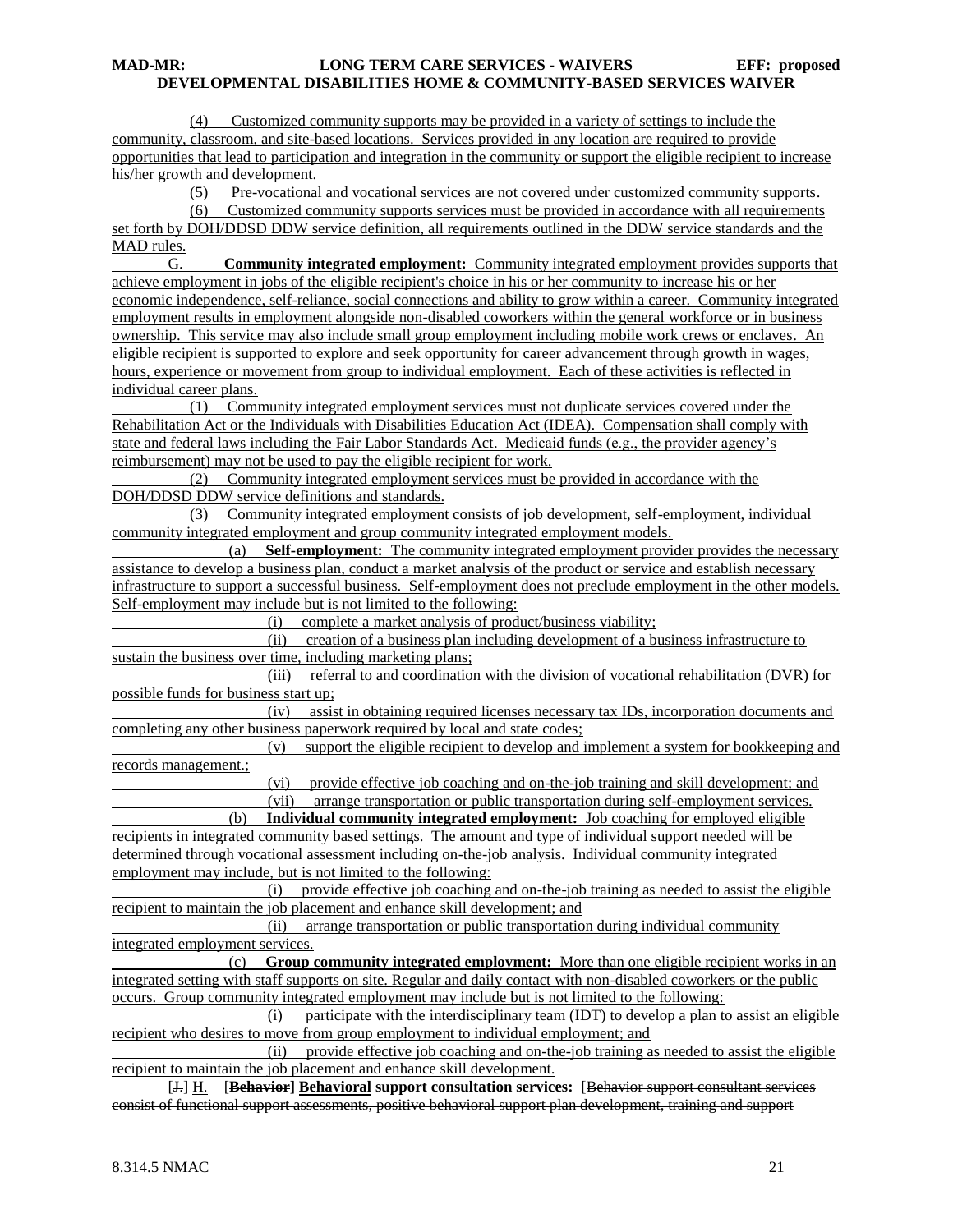coordination for an individual and their IDT related to behaviors that compromise an individual's quality of life. Factors that compromise an individual's quality of life include behaviors that: interfere with forming and maintaining relationships, integrating into the community, or completing activities of daily living; or pose a health and safety risk to the individual or others. Providers of behavior support consultation services must prepare progress notes and reports as required by DOH or its designee, including progress, effectiveness of strategies and significant events in the individual's life, which may impact progress. Behavior support consultation services must be provided in accordance with the DDSD DDW service definitions and standards.] Behavioral support consultation services guide the IDT to enhance the eligible recipient's quality of life by providing positive behavioral supports for the development of functional and relational skills. Behavioral support consultation services also identify distracting, disruptive, or destructive behavior that could compromise quality of life and provide specific prevention and intervention strategies to manage and lessen the risks this behavior presents. Behavioral support consultation services do not include individual or group therapy, or any other behavioral services that would typically be provided through the behavioral health system.

 (1) Behavioral support consultation services are intended to augment functional skills and positive behaviors that contribute to quality of life and reduce the impact of interfering behaviors that compromise quality of life. This service is provided by an authorized behavioral support consultant and includes an assessment and positive behavior support plan development; IDT training and technical assistance; and monitoring of an eligible recipient's behavioral support services.

 (2) Behavioral support consultation services must be provided in accordance with the accreditation policy and all requirements set forth by DOH/DDSD DDW service definition, all requirements outlined in the DDW service standards and the MAD rules.

[K.] I. **Nutritional counseling services:** [Nutritional counseling is designed to meet unique food and nutrition needs presented by persons with developmental disabilities. Nutritional counseling services include the assessment, evaluation, collaboration, planning, teaching, consultation and implementation and monitoring of a nutritional plan that supports the eligible recipient to attain or maintain the highest practicable level of health. Nutritional counseling services are in addition to those nutritional or dietary services allowed in the eligible recipient's medicaid state plan benefit, or other funding source. This service does not include oral-motor skill development services, such as those services provided by a speech pathologist. Because nutritional counseling is included in the reimbursement rate for [community living services and adult day habilitation] living supports, nutritional counseling cannot be billed as a separate service during the hours of [community living or day habilitation] living supports. Nutritional counseling services must be provided in accordance with the DOH/DDSD DDW service definitions and standards.

[L. **Outlier services:** Outlier services cover individuals recognized as having extreme medical needs or behavioral issues requiring services of a frequency, duration, and intensity that surpass those described in other covered DDW services. Outlier services reimburse providers for those few individuals that meet outlier services criteria. Reimbursement is only available after approval has been given by the DOH/DDSD or its designee. Outlier residential services are available only to individuals who receive supported living services. Outlier habilitation services are available to only individuals in adult habilitation. The outlier services are intended to meet the needs of individuals with severe chronic needs. Individuals with short term acute support needs are covered within the existing rates or through supports available through the regular medicaid state plan package. Individuals with extraordinary need fit into one of two categories: 1) high medical necessity or; 2) behavioral outlier.

 (1) **High medical necessity outlier:** To be considered for the high medical necessity outlier rate of reimbursement, individuals must first meet the definition for high medical necessity. Individuals who meet the definition for high medical necessity may qualify for the outlier services and corresponding funding if the frequency, duration, and intensity of staff supports greatly surpass those described in service definitions rates and the following conditions and criteria are met. High medical necessity is defined as a chronic physical condition, including brain disorders, which results in a prolonged dependency on medical care for which daily skilled (nursing) intervention is medically necessary and is characterized by one or more of the following:

 (a) there is a life threatening condition characterized by frequent periods of acute exacerbation which require frequent medical supervision, and/or physical consultation and which in the absence of such supervision or consultation, would require hospitalization;

 (b) the individual requires frequent time consuming administration of specialized treatments which are medically necessary and will be required for more than 30 days; and

 $\overline{c}$  the individual is dependent on medical technology such that without the technology a reasonable level of health could not be maintained; examples include: ventilators, dialysis machines, enteral or parenteral nutrition support and continuous oxygen.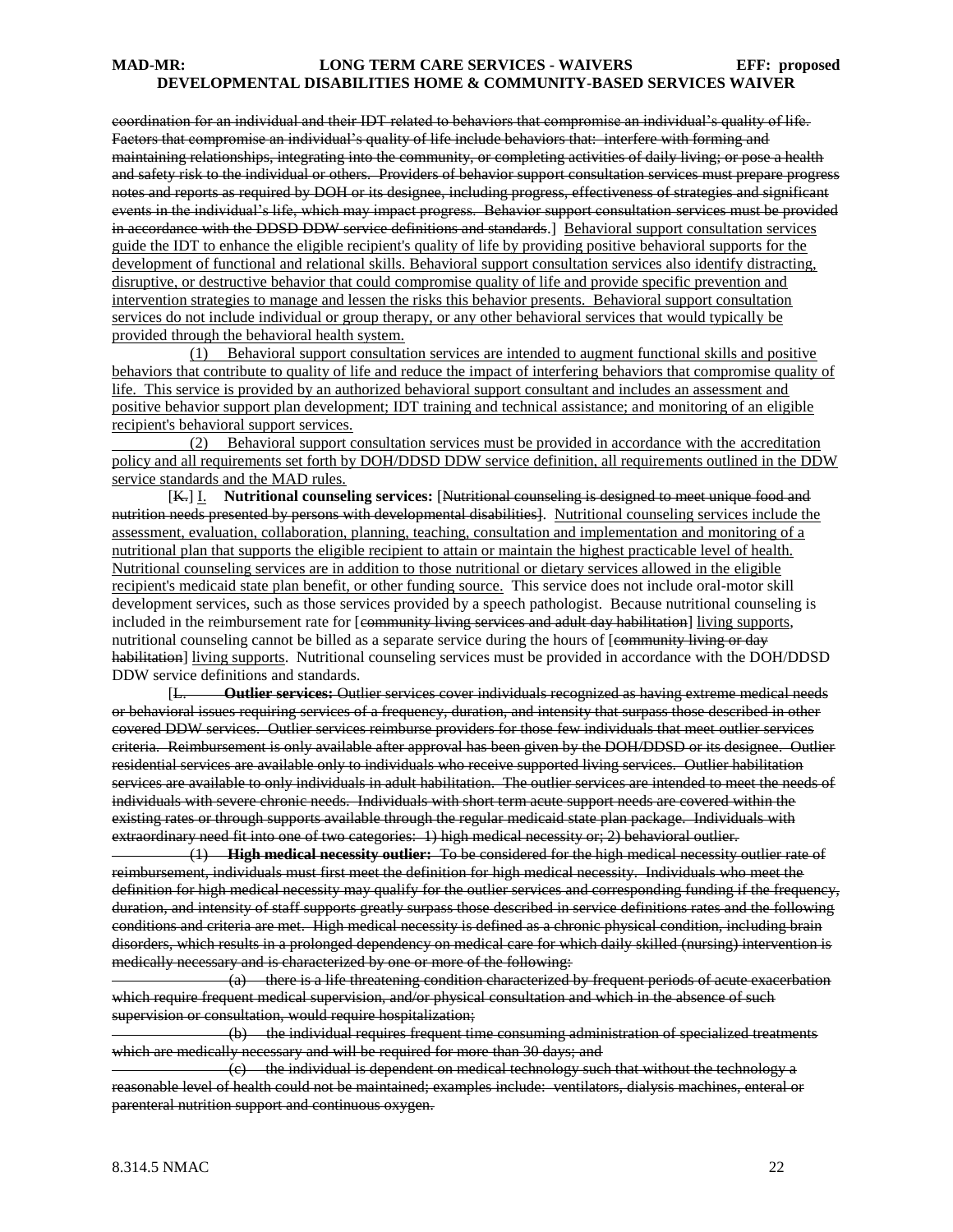(2) **High medical necessity criteria:**

 (a) All requests for high medical necessity outlier funding must be in writing and must be accompanied by written documentation that meets the definition for high medical necessity.

(b) The IDT will initiate the request for outlier funding.

 (c) The IDT will gather all pertinent reports and documentation and ensure timely submission to the DOH/DDSD by the provider.

 (d) Documentation for high medical necessity outlier funding will be submitted by the provider to DOH/DDSD or its designee for review and approval.

 (e) Staffing ratios must be submitted for the habilitation or residential setting as applicable to the request. This information will be used when determining the need for additional enhanced support hours for an individual with an intense staffing need.

 (f) Documentation must show the number of hours necessary to meet the individual's needs, in relation to the total number of hours of staff time available within the setting.

 $\left( \varrho \right)$  In order for the request to be considered for outlier funding the number of hours of enhanced support hours must exceed 360 hours per month within the residential setting; except in the situation where the hours of enhanced supports are nursing hours, an equivalent amount of enhanced support hours may be considered.

 (h) In order for the request to be considered for outlier funding the number of hours of enhanced support hours must exceed 84 hours per month within the habilitation setting; except in situations where the number of hours of enhanced supports are nursing hours, then an equivalent amount of enhanced support hours may be considered.

 (i) All generic resources must be identified and accessed prior to requesting outlier funding. The request must be accompanied by documentation of successful or unsuccessful attempts at accessing generic resources.

 (j) Documentation must include a signed attending physician's evaluation report which documents the individual's medical status as it relates to the high medical necessity definition and a signed detailed nursing plan that outlines all procedures to be completed and indicates why the staffing within the setting must include the enhanced hours.

 (k) The ISP incorporates a detailed nursing plan which specifically addresses the individual's condition, needs and outlines the duties of additional or specialized staff.

 (l) Outlier rates will be approved for a specified number of days per year not to exceed the annual waiver billing limits. Each approval will not exceed 180 days.

 (3) **Behavioral outlier:** To be considered for the behavioral outlier rate of reimbursement individuals must exhibit frequent or regular episodes of behavior that is historical, chronic, and predictable. Examples include suicidal behavior, self injurious behavior, physical aggression towards others with intent to cause injury, disruption of most activities which requires intensive staff attention, personal withdrawal from all contact with staff and others, dangerous elopement, or serious criminal activities that are dangerous to others or to the recipient (e.g., rape, manslaughter, battery). Individuals who meet the definition for behavioral outlier may qualify for the outlier services and corresponding funding if the frequency, duration, and intensity of staff supports greatly surpass those described in the service definitions and the following conditions and criteria are met.

#### (4) **Behavioral criteria:**

 (a) All requests for outlier funding must be in writing and must be accompanied by written documentation from an appropriate mental health professional (psychiatrist, psychologist, neurologist) that addresses the chronic care criteria that meets the definition of behavioral outlier.

(b) The IDT will initiate the request for outlier funding.

 (c) The IDT will gather all pertinent reports and documentation and ensure timely submission by the provider to the DOH/DDSD or its designee.

 (d) Documentation for behavioral outlier funding will be submitted by the provider to the DOH/DDSD or its designee for review and approval.

 (e) Staffing ratios must be submitted for the habilitation or residential setting, as applicable to the request. This information will be used when determining the need for additional enhanced support hours for an individual with an intense staffing need.

 (f) Documentation must show the number of hours necessary to meet the individual's needs, in relation to the total number of hours of staff time available within the setting.

 $(g)$  In order for the request to be considered for outlier funding the number of hours of enhanced support hours must exceed 360 hours per month within the residential setting.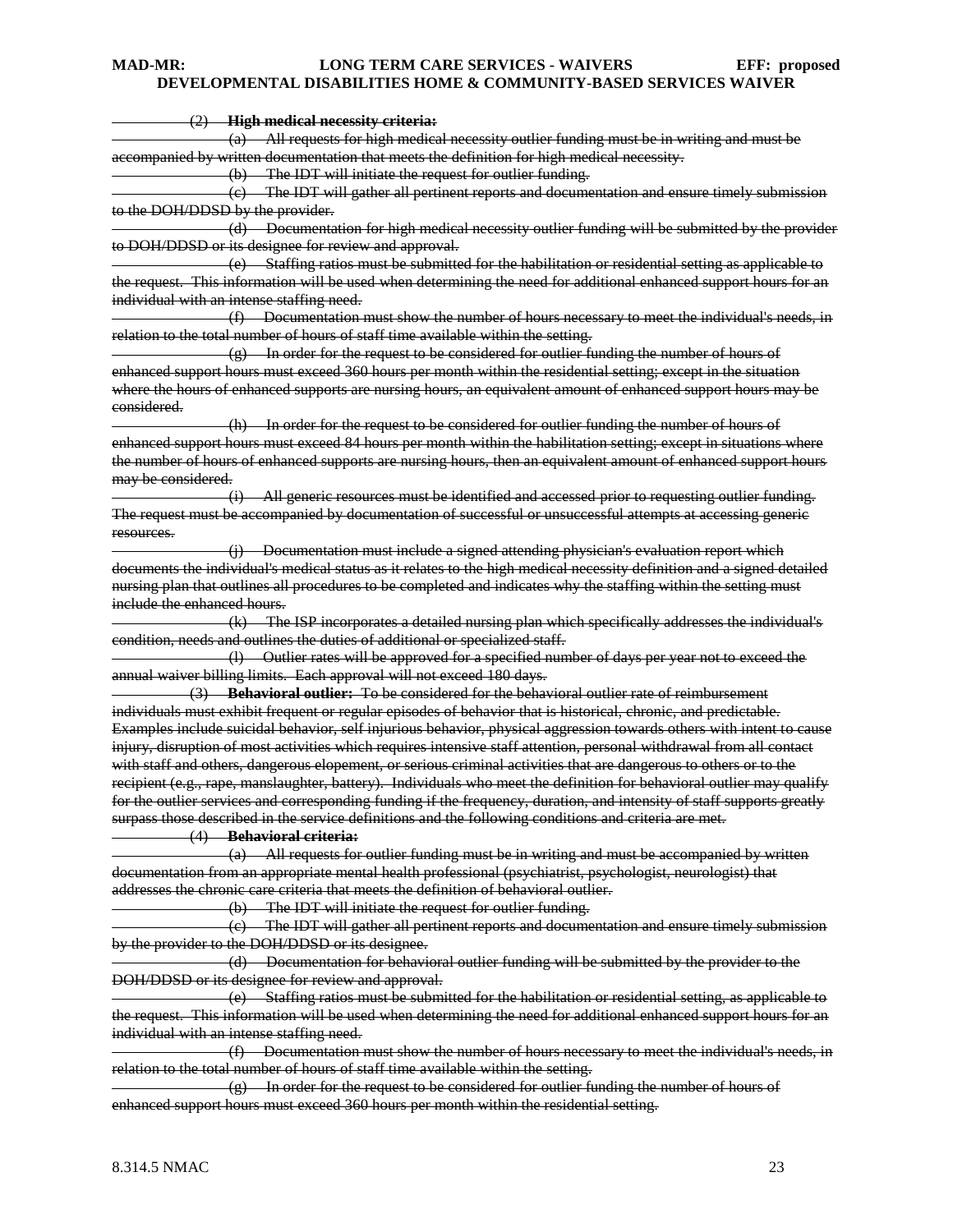(h) In order for the request to be considered for outlier funding the number of hours of enhanced support hours must exceed 84 hours per month within the habilitation setting.

 (i) All generic resources must be identified and accessed prior to requesting outlier funding. The request must be accompanied by documentation of successful or unsuccessful attempts at accessing generic resources.

 (j) Documentation must include the psychiatric/neurological/ psychological evaluation report which documents the individual's mental health/health status as it relates to the behavioral outlier definition; and provides justification for the use of additional or specialized staffing.

 (k) The psychiatric/neurological/psychological evaluation must be completed by a professional who is not employed by the agency providing supported living or adult habilitation services.

 (l) Individuals being considered for behavioral outlier funding must have a current active behavior support plan that outlines the specific duties of additional staff; and the plan is intensively monitored by the behavior support consultant.

 (m) The behavior plan must be in compliance with the DOH/DDSD DDW policy governing the process of behavioral support service planning for persons with developmental disabilities.

 (n) The ISP specifically addresses the individual's condition, needs and outlines the daily responsibilities of additional or specialized staff.

 (o) Outlier rates will be approved for a specified number of days per year not to exceed the annual waiver billing limits. Each approval will not exceed 180 days.]

[M. **Environmental modification services :** Environmental modifications services include the purchase and installation of equipment or making physical adaptations to an individual's residence that are necessary to ensure the health, welfare and safety of the individual or enhance the individual's access to the home environment and increase the individual's ability to act independently. Adaptations include the installation of ramps and grab-bars; widening of doorway or hallways; installation of specialized electric and plumbing systems to accommodate medical equipment and supplies; purchase or installation of lifts or elevators; modification of bathroom facilities (roll-in showers, sink, bathtub, and toilet modification, water faucet controls, floor urinals and bidet adaptations and plumbing); turnaround space adaptations; specialized accessibility, safety adaptations, or additions; installation of trapeze and mobility tracks for home ceilings; purchase or installation of automatic door openers or door bells, and voice-activated, light-activated, motion-activated and electric devices; fire safety adaptations; purchase and installation of air filtering devices; heating and cooling adaptations; the purchase and installation of glass substitute for windows and doors; purchase and installation of modified switches, outlets or environmental controls for home devices; and purchase and installation of alarm and alert systems or signaling devices.]

J. **Environmental modification services:** Environmental modifications services include the purchase and installation of equipment or making physical adaptations to an eligible recipient's residence that are necessary to ensure the health, welfare and safety of the individual or enhance the eligible recipient's access to the home environment and increase the eligible recipient's ability to act independently.

(1) Adaptations, instillations and modifications include:

- (a) heating and cooling adaptations;
- (b) fire safety adaptations;

(c) turnaround space adaptations;

(d) specialized accessibility, safety adaptations or additions;

(e) installation of specialized electric and plumbing systems to accommodate medical

equipment and supplies;

(f) installation of trapeze and mobility tracks for home ceilings;

(g) installation of ramps and grab-bars;

(h) widening of doorways or hallways;

 (i) modification of bathroom facilities (roll-in showers, sink, bathtub and toilet modification, water faucet controls, floor urinals and bidet adaptations and plumbing);

(j) purchase or installation of air filtering devices;

(k) purchase or installation of lifts or elevators;

 (l) purchase and installation of glass substitute for windows and doors; purchase and installation of modified switches, outlets or environmental controls for home devices; and

(m) purchase and installation of alarm and alert systems or signaling devices.

 (2) Excluded are those adaptations or improvements to the home that are of general utility and are not of direct medical or remedial benefit to the eligible recipient. Adaptations that add to the total square footage of the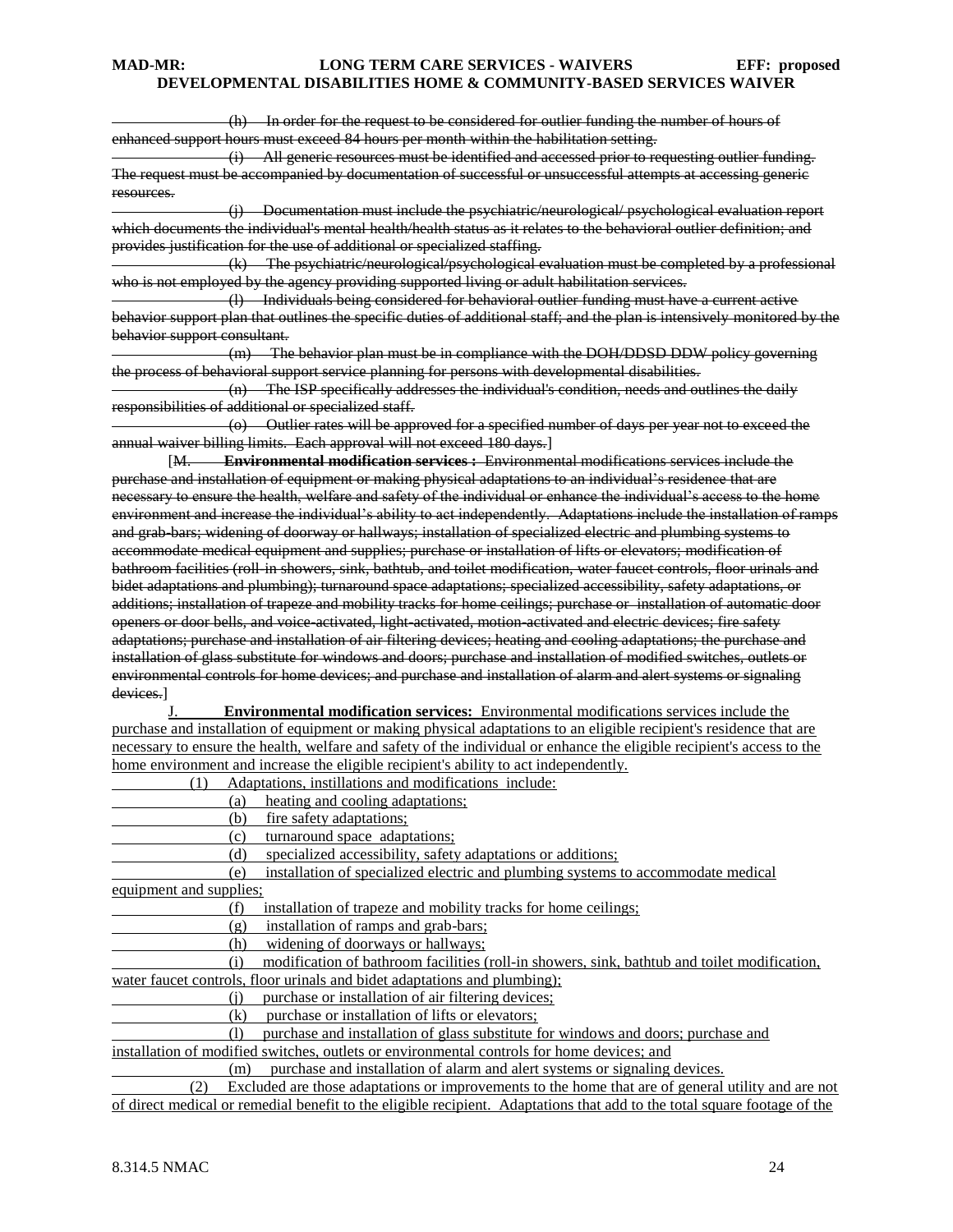home are excluded from this benefit except when necessary to complete an adaptation (e.g., in order to improve entrance/egress to a residence or to configure a bathroom to accommodate a wheelchair).

 (3) Environmental modification services must be provided in accordance with applicable federal, state and local building codes.

 (4) Environmental modification services must be provided in accordance with all requirements set forth by DOH/DDSD DDW service definition, all requirements outlined in the DDW service standards and the MAD rules.

 [(1) No duplicate adaptations modifications or improvements shall be approved regardless of the payment source. Home modifications, adaptations, or improvements cannot be part of new construction. Adaptations, modifications, improvements or repairs to the existing homes, which are not of direct medical or remedial benefits to the individual, and automobile/vehicle retrofitting shall not be approved. Such non-beneficial adaptations, or improvements include, that are not limited to carpeting, roof repair, central air conditioning, furnace replacement, remodeling bare rooms and other general household repairs.

 (2) An occupational therapist shall assess the individual's needs and the effectiveness of the requested environmental modification and submit a written recommendation to the case manager that is consistent with DOH/DDSD DDW service standards. If an occupational therapist is not available, the services of a physical therapist or other qualified individual approved by DOH/DDSD may be substituted. A complete report specifying how the environmental modification would contribute to the individual's ability to remain in or return to his home, and how the modification or improvements would increase the individual's independence and decrease the need for other services such as personal support, must be completed on a DOH/DDSD approved form. The report must be completed and submitted to the environmental modification provider and DOH/DDSD for approval before the contractor can be authorized to begin construction. This evaluation must be submitted to DOH/DDSD with the prior authorization request (PAR).

 (3) All services must be provided in accordance with applicable federal, state and local building regulations, standards and codes.

 (4) The environmental modification provider must ensure that proper design criteria are addressed in planning and design of the adaptation, provide or secure licensed contractor(s) or approved vendor(s) to provide construction or remodeling services, provide administrative and technical oversight of construction projects, provide consultation to family members, waiver providers and contractors concerning environmental modification projects to the individual's residence, and inspect the final environmental modification project to ensure that the adaptations meet the approved plan.

 (5) Environmental modifications are managed by professional staff available to provide technical assistance and oversight to environmental modification projects.

(6) Each environmental modification must be:

 (a) documented with written recommendations from a qualified professional that specifies the model and type of equipment;

(b) deemed medically necessary by a physician or appropriate licensed professional;

 (c) approved by DOH/DDSD in accordance with written policy including defined qualifying criteria prior to start of adaptations;

(d) documented as not otherwise available as a medicaid state plan service;

 (e) completed by a DOH approved modification provider that has a GB-2 class construction license.

 (7) Environmental modification services must be provided in accordance with the DOH/DDSD DDW service definitions and standards.

N. **Personal planning facilitation:** Personal planning facilitators will work with individuals to select a method for this person-centered enhanced planning activity. The results will be incorporated into the individual's individual service plan (ISP). The facilitator will work with the individual to identify the individuals they wish to invite to the personal planning event. The purpose is to generate a more thorough understanding of the individual's background, preferences, dreams, life goals, natural supports, and to foster creative thinking about how to support the individual to achieve their dreams beyond what occurs in a typical ISP planning process.

O. **Goods and services:** Goods and services replaces the stipend provided to the individual or family available in community access. Goods and services include services, supports or goods that enhance opportunities to achieve outcomes related to living arrangements, relationships, inclusion in community activities and work so long as the items or services meet the following requirements:

(1) the item or service is not covered by the medicaid state plan or DD waiver services;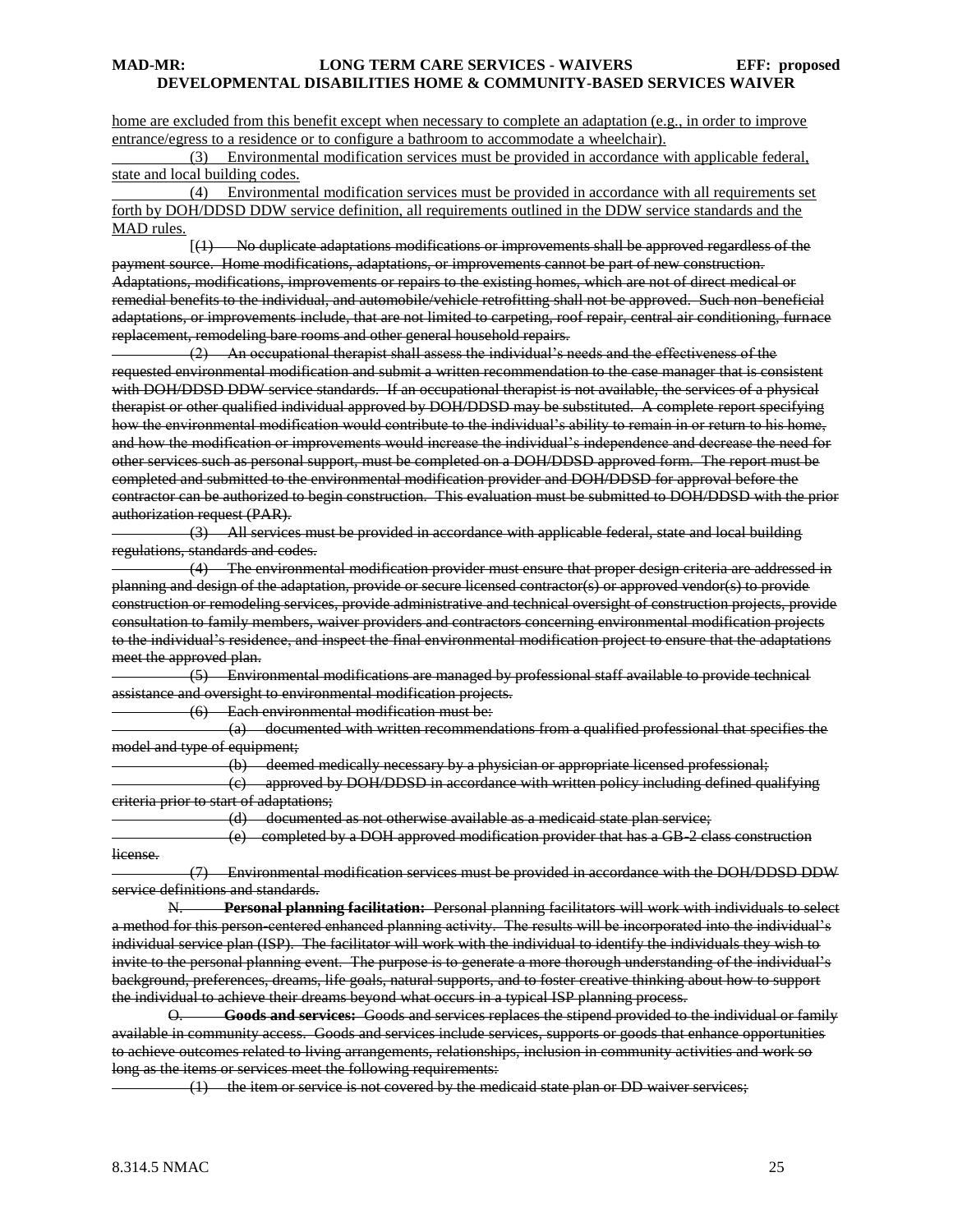(2) the item or service is designed to meet the individual's non-covered functional, medical or social needs and advances the desired outcomes in his ISP;

(3) the item or service is not prohibited by federal and state statutes and regulation;

one or more of the following additional criteria are met:

 $(a)$  the item or service would increase the individual's functioning related to the disability;

(b) the item or service would increase the individual's safety in the home environment; or

(c) the item or service would decrease dependence on other medicaid-funded services;

 (5) examples of this service may include the purchase of non-medical transportation, memberships to support community inclusion, and education materials.]

[P.] K. [**Tier III crisis supports] Crisis Supports:** [Tier III crisis supports] Crisis supports are services that provide intensive supports by appropriately trained staff to an eligible recipient experiencing a behavioral or medical crisis either within the eligible recipient's present residence or in an alternate residential setting. [via one of the following models.] Crisis support must be provided in accordance with the DOH/DDSD DDW service definitions and standards.

 (1) **Crisis supports in the [individual's] eligible recipient's residence:** These services provide crisis response staff to assist in supporting and stabilizing the [individual] eligible recipient while also training and mentoring staff [and/or] or family members, who normally support the [individual] eligible recipient, in order to remediate the crisis and minimize or prevent recurrence.

 (2) **Crisis supports in an alternate residential setting:** These services arrange an alternative residential setting and provide crisis response staff to support the [individual] eligible recipient in that setting, to stabilize and prepare the [individual] eligible recipient to return home or to move into another permanent location. In addition, staff will arrange to train and mentor staff [and/or] or family members who will support the [individual] eligible recipient long term once the crisis has stabilized, in order to minimize or prevent recurrence.

 [(3) Crisis supports must be prior authorized by the DOH/DDSD office of behavioral services. Crisis supports must be authorized in 14 to 30 calendar day increments, typically not to exceed 90 calendar days. In situations requiring crisis supports in excess of 90 calendar days, the DOH/DDSD director must approve such authorization upon submittal of a written plan to transition the individual from crisis supports to typical menu of DDW services.]all requirements set forth by DOH/DDSD DDW service definition.

 (3) Crisis support staff will deliver such support in a way that maintains the eligible recipient's normal routine to the maximum extent possible. This includes support during attendance at employment or customized community supports services, which may be billed on the same dates and times of service as crisis supports.

(4) This service requires prior written approval and referral from the office of behavioral services (OBS). Crisis supports are designed to be a short-term response (two to 90 calendar days).

(5) The timeline may exceed 90 calendar days under extraordinary circumstances, with approval from office of behavioral services (OBS), in which case duration and intensity of the crisis intervention will be assessed weekly by OBS staff.

[Q.] L. **Non-medical transportation:** Non-medical transportation services assists the [individual] eligible recipient in accessing other waiver supports and non-waiver activities identified in the individual service plan (ISP). Non-medical transportation enables [individual] eligible recipient to gain physical access to non-medical community services and resources promoting [individual] the eligible recipient opportunity and responsibility in carrying out ISP activities. This service is to be considered only when transportation is not available through the state medicaid state plan or when other arrangements cannot be made. Non-medical transportation includes funding to purchase a pass for public transportation for the [individual] eligible recipient. Non-medical transportation provider services must be provided in accordance with [the DOH/DDSD DDW service definitions and standards] all requirements set forth by DOH/DDSD DDW service definition.

[R.] M. **Supplemental dental care:** Supplemental dental care provides one routine oral examination and cleaning to [individuals] eligible recipients on the waiver for the purpose of preserving [and/or] or maintaining oral health. Supplemental dental care provided on the waiver is for [individuals] eligible recipients that require routine cleaning more frequently than covered under the medicaid state plan. [Supplemental dental care includes an oral examination and a routine dental cleaning.] The supplemental dental care service must be provided in accordance with the DOH/DDSD DDW service definition, all requirements outlined in the DW service standards and the MAD rules.

 [(1) The supplemental dental care provider will ensure that a licensed dentist per New Mexico regulation and licensing provides the oral examination; ensure that a dental hygienist certified by the New Mexico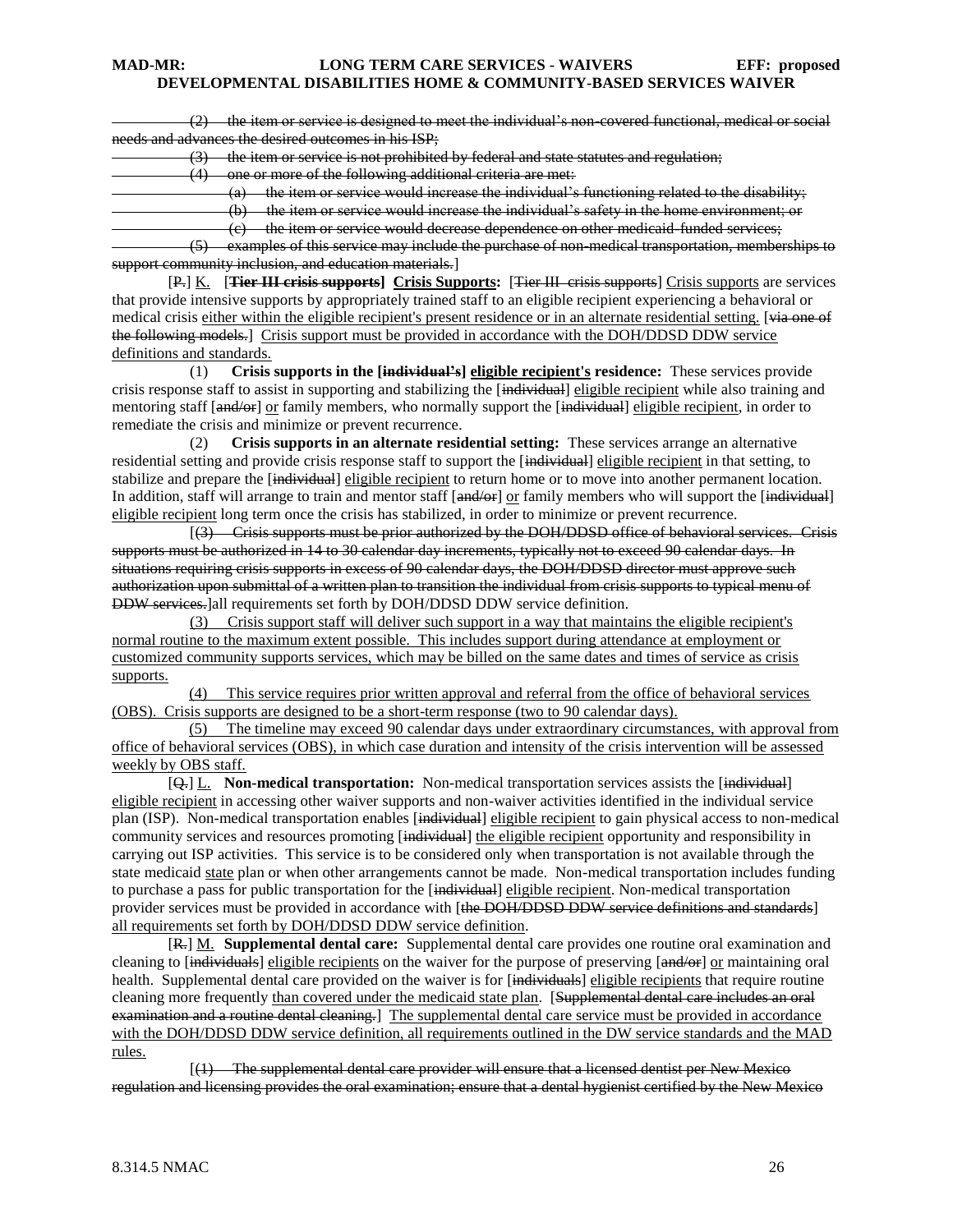board of dental health care provides the routine dental cleaning services; demonstrate fiscal solvency; and will function as a payee for the service.

 $(2)$  The supplemental dental care service must be provided in accordance with the DOH/DDSD DDW service definitions and standards.]

N. **Assistive technology purchasing agent service:** Assistive technology purchasing agent service is intended to increase the eligible recipient's physical and communicative participation in functional activities at home and in the community. Items purchased through the assistive technology service assist the eligible recipient to meet outcomes outlined in the ISP, increase functional participation in employment, community activities, activities of daily living, personal interactions, or leisure activities, or increase the eligible recipient's safety during participation of the functional activity.

 (1) Assistive technology services allows an eligible recipient to purchase needed items to develop low-tech augmentative communication, environmental access, mobility systems and other functional assistive technology, not covered through the eligible recipient's medicaid state plan benefits.

 (2) Assistive technology purchasing agent providers act as a fiscal agent to either directly purchase, or reimburse team members who purchase devices or materials which have been prior authorized by the DOH/DDSD on behalf of an eligible recipient.

 (3) Assistive technology purchasing agent services must be provided in accordance with all requirements set forth by DOH/DDSD DDW service definition, all requirements outlined in the DDW service standards and the MAD rules.

O. **Independent living transition services**: Independent living transition services are one-time setup expenses for an eligible recipient who transitions from a 24 hour living supports setting into a home or apartment of their own with intermittent support that allows his or her to live more independently in the community. The service covers expenses associated with security deposits that are required to obtain a lease on an apartment or home, set-up fees or deposits for utilities (telephone, electricity, heating, etc.), furnishings to establish safe and healthy living arrangements: bed, chair, dining table and chairs, eating utensils and food preparation items, and a telephone. The service also covers services necessary for the eligible recipient's health and safety such as initial or one-time fees associated with the cost of paying for pest control, allergen control or cleaning services prior to occupancy. Independent living transition services must be provided in accordance with all requirements set forth by

DOH/DDSD DDW service definition, all requirements outlined in the DDW service standards and the MAD rules.<br>P. Personal support technology/on-site response service: Personal support technology/on-site Personal support technology/on-site response service: Personal support technology/on-site response service is an electronic device or monitoring system that supports the eligible recipients to be independent in the community or in their place of residence with limited assistance or supervision of paid staff. This service provides 24-hour response capability or prompting through the use of electronic notification and monitoring technologies to ensure the health and safety of the eligible recipient in services. Personal support technology/on-site response service is available to eligible recipients who have a demonstrated need for timely response due to health or safety concerns. Personal support technology/on-site response service includes the installation of the rented electronic device, monthly maintenance fee for the electronic device, and hourly response funding for staff that support the eligible recipient when the device is activated. Personal support technology/on-site response services must be provided in accordance with the DOH/DDSD DDW service definitions and standards.

Q. **Preliminary risk screening and consultation related to inappropriate sexual behavior:**  Preliminary risk screening and consultation related to inappropriate sexual behavior (PRSC) identifies, screens, and provides periodic technical assistance and crisis intervention when needed to the IDTs supporting eligible recipients with risk factors for sexually inappropriate or offending behavior, as defined in the DDW standards. This service is part of a continuum of behavior support services (including behavior support consultation and socialization and sexuality services) that promote community safety and reduce the impact of interfering behaviors that compromise quality of life.

 (1) The key functions of preliminary risk screening and consultation related to inappropriate sexual behavior services are:

(a) provide a structured screening of behaviors that may be sexually inappropriate;

(b) develop and document recommendations in the form of a report or consultation notes;

(c) development and periodic revisions of risk management plans, when recommended; and

 (d) consultation regarding the management and reduction of sexually inappropriate behavioral incidents that may pose a health and safety risk to the eligible recipient or others.

 (2) Preliminary risk screening and consultation related to inappropriate sexual behavior services must be provided in accordance with all requirements set forth by DOH/DDSD DDW service definition, all requirements outlined in the DDW service standards and the MAD rules.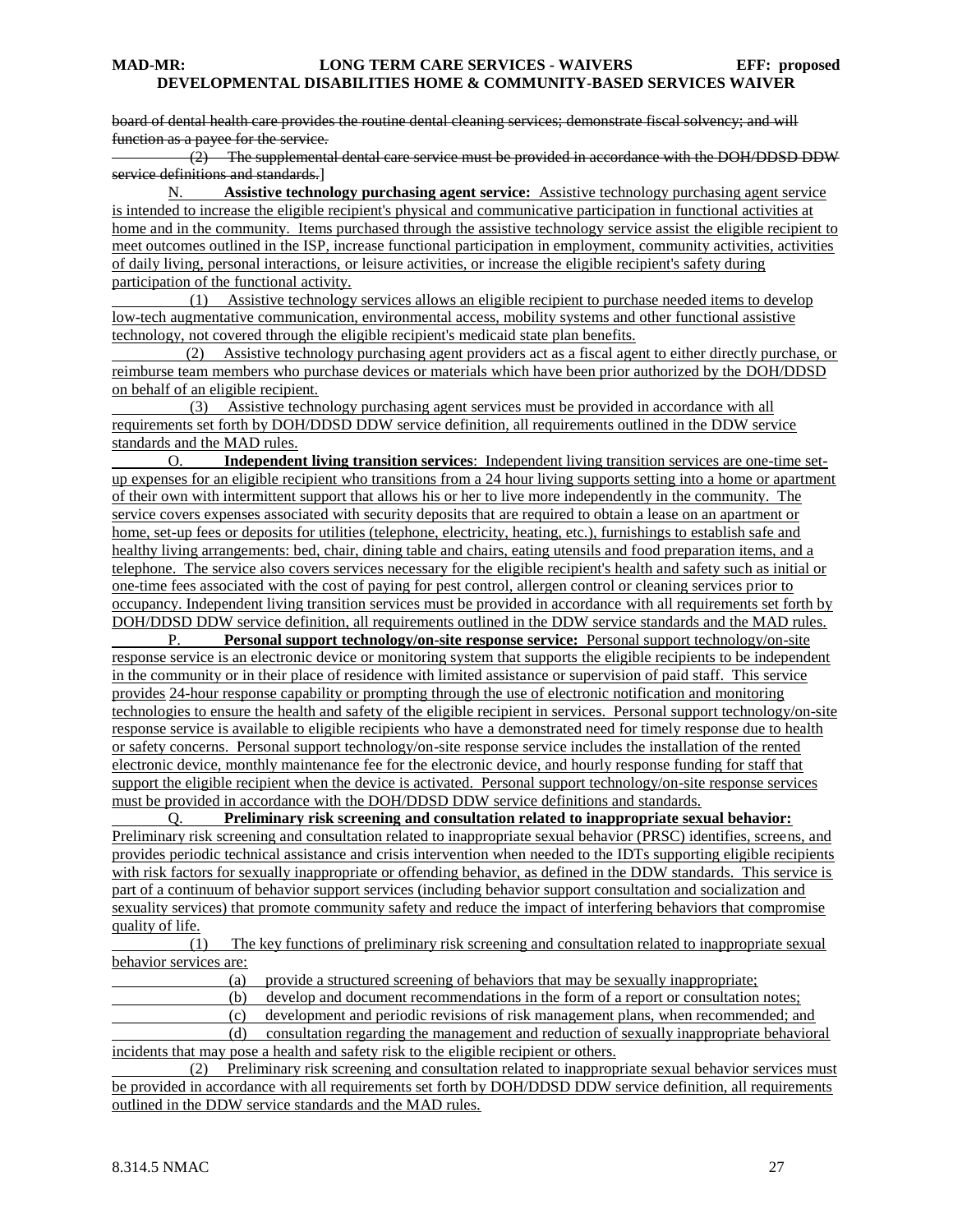R. **Socialization and sexuality education service:** Socialization and sexuality education service is carried out through a series of classes intended to provide a proactive educational program about the values and critical thinking skills needed to form and maintain meaningful relationships, and about healthy sexuality and sexual expression. Social skills learning objectives include positive self-image, communication skills, doing things independently and with others, and using paid and natural supports. Sexuality learning objectives include reproductive anatomy, conception and fetal development, safe sex and health awareness. Positive outcomes for the eligible recipient include safety from negative consequences of being sexual, assertiveness about setting boundaries and reporting violations, expressing physical affection in a manner that is appropriate and making informed choices about the relationships in his/her life. Independent living skills are enhanced and improved work outcomes result from better understanding of interpersonal boundaries, and improved communication, critical thinking and selfreliance skills. Socialization and sexuality education services must be provided in accordance with all requirements set forth by DOH/DDSD DDW service definition, all requirements outlined in the DDW service standards and the MAD rules.

S. **Customized in-home supports:** Customized in-home support services is not a residential habilitation service and is intended for an eligible recipient that does not require the level of support provided under living supports services. Customized in-home supports provide an eligible recipient the opportunity to design and manage the supports needed to live in their own home or their family home. Customized in-home supports includes a combination of instruction and personal support activities provided intermittently as he or she would normally occur to assist the eligible recipient with ADLs, meal preparation, household services, and money management. The services and supports are individually designed to instruct or enhance home living skills, community skills and to address health and safety as needed. This service provides assistance with the acquisition, improvement or retention of skills that provides the necessary support to achieve personal outcomes that enhance the eligible recipient's ability to live independently in the community. Customized in-home support services must be provided in accordance with policy and all requirements set forth by DOH/DDSD DDW service definition, all requirements outlined in the DDW service standards and the MAD rules.

T. **Intense medical living supports:** Intense medical living supports agencies provide community living supports for an eligible recipient who requires daily direct skilled nursing, in conjunction with community living supports that promote health and assist the eligible recipient to acquire, retain or improve skills necessary to live in the community and prevent institutionalization, consistent with each eligible recipient's ISP. An eligible recipients must meet criteria for intense medical living supports according to eligibility parameters in the standards for this service and require nursing care, ongoing assessment, clinical oversight and health management that must be provided directly by a registered nurse or a licensed practical nurse in accordance with the New Mexico Nursing Practice Act at least once per day.

(1) These medical needs include:

| skilled nursing interventions:            |
|-------------------------------------------|
| $\sim$ $\sim$ $\sim$ $\sim$ $\sim$ $\sim$ |

(b) delivery of treatment;

- (c) monitoring for change of condition; and
- (d) adjustment of interventions and revision of services and plans based on assessed clinical needs.

 (2) In addition to providing support to an eligible recipient with chronic health conditions, intense medical living supports are available to an eligible recipient who meets a high level of medical acuity and require short-term transitional support due to recent illness or hospitalization. This service will afford the core living support provider the time to update health status information and health care plans, train staff on new or exacerbated conditions and assure that the home environment is appropriate to meet the needs of the eligible recipient. Shortterm stay in this model may also be utilized by an eligible recipient who meets the criteria that are living in a family setting when the family needs a substantial break from providing direct service. Both types of short-term placements require prior approval of DOH/DDSD. In order to accommodate referrals for short-term stays, each approved intense medical living provider must maintain at least one bed available for such short-term placements. If the short-term stay bed is occupied, additional requests for short-term stay will be referred to other providers of this service.

 (3) The intense medical living provider will be responsible for providing the appropriate level of supports, 24 hours per day seven days a week, including necessary levels of skilled nursing based on assessed need. Daily nursing visits are required, however a nurse is not required to be present in the home during periods of time when skilled nursing services are not required or when an eligible recipient is out in the community. An on-call nurse must be available to staff during periods when a nurse is not present. Intense medical living supports require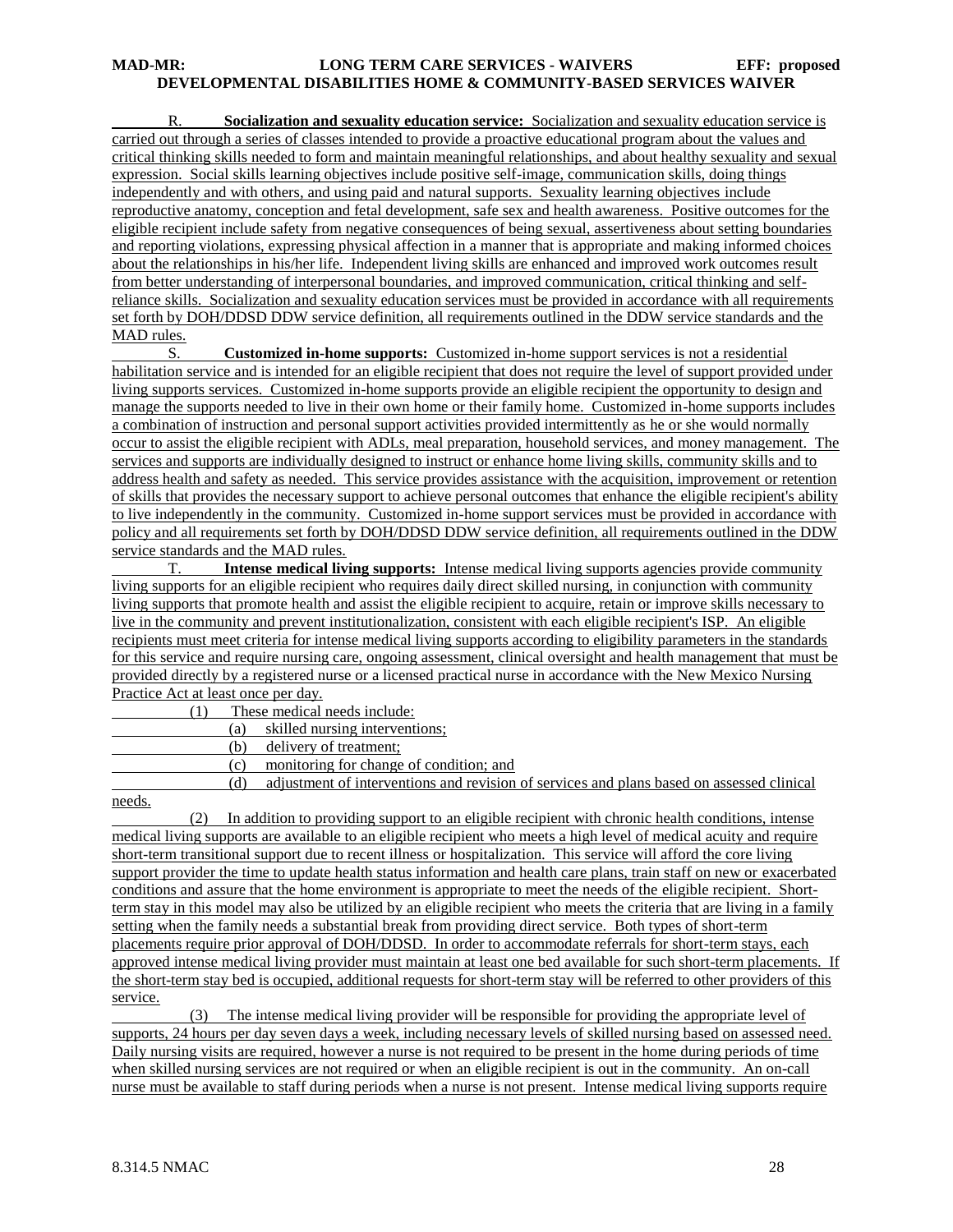supervision by a registered nurse in compliance with all requirements set forth by DOH/DDSD DDW service definition, all requirements outlined in the DDW service standards and the MAD rules.

 (4) Direct support personnel will provide services that include training and assistance with ADLs such as bathing, dressing, grooming, oral care, eating, transferring, mobility and toileting. These services also include training and assistance with instrumental activities of daily living (IADLs) including housework, meal preparation, medication assistance, medication administration, shopping, and money management.

 (5) The intense medical living supports provider will be responsible for providing access to customized community support and employment as outlined in the eligible recipient's ISP. This includes any skilled nursing needed by the eligible recipient to participate in customized community support and development and employment services. This service must arrange transportation for all medical appointments, household functions and activities, and to-and-from day services and other meaningful community options.

 (6) Intense medical services must be provided in accordance with all requirements set forth by DOH/DDSD DDW service definition, all requirements outlined in the DDW service standards and the MAD rules. [8.314.5.13 NMAC - Rp, 8.314.5.13 NMAC, 3-1-07 A, 4-1-11; A, 9-14-12]

**8.314.5.14 NON-COVERED SERVICES: [**Only the services listed as covered waiver services are covered under the DDW program. Medicaid state plan services may be available to waiver recipients through the regular medicaid program. Medicaid state plan services are subject to the limitations and coverage restrictions that exist for other medicaid services. See 8.301.3 NMAC, *General Noncovered Services* for an overview of non-covered services. Medicaid does not cover room and board as waiver service or ancillary services. Only the services listed as covered waiver services are covered under the MAD DDW program. Medicaid non-waiver services may also be available to an eligible waiver recipient through state plan Medicaid services. Medicaid does not cover room and board as waiver service or ancillary services.

[8.314.5.14 NMAC - Rp, 8.314.5.14 NMAC, 3-1-07; A, 9-14-12]

**8.314.5.15 INDIVIDUALIZED SERVICE PLAN (ISP):** An ISP must be developed by an interdisciplinary team (IDT) of professionals in consultation with the eligible recipient and others involved in the eligible recipient's care. The ISP is developed using information obtained from the supports intensity scale (SIS) which is a standardized assessment tool that provides a reliable framework to quantify the support needs of an eligible recipient with developmental disabilities. The SIS was designed primarily for person-centered planning and is used for resource allocation. The ISP must be in accordance with [the] policy and all requirements set forth by DOH/DDSD DDW services definition, all requirements outlined in the DDW service standards and the MAD rules. The ISP is submitted to DOH/DDSD or its designee for final approval. DOH/DDSD or its designee must approve any changes to the ISP. See 7.26.5 NMAC.

A. The interdisciplinary team IDT must review the treatment plan every [twelve (12)] 12 months or more often if indicated.

B. The [individualized service plan] ISP must contain the following information:

- $(1)$  statement of the nature of the specific [problem and the specific] needs of the eligible recipient;
- (2) description of the functional level of the eligible recipient;
- (3) statement of the least restrictive conditions necessary to achieve the purposes of treatment;

(4) description of intermediate and long-range goals, with a projected timetable for  $[t\rightarrow +t\rightarrow +\infty]$ recipient's attainment and the duration and scope of services;

 (5) statement and rationale of the treatment plan for achieving these intermediate and long-range goals, including provision for review and modification of the plan; and

 (6) specification of responsibilities for areas of care, description of needs, and orders for medications, treatments, restorative and rehabilitative services, activities, therapies, social services, diet and special procedures recommended for the health and safety of the eligible recipient.

C. All services must be provided as specified in the ISP. [8.314.5.15 NMAC - Rp, 8.314.5.15 NMAC, 3-1-07; A, 9-14-12]

**8.314.5.16 PRIOR AUTHORIZATION AND UTILIZATION REVIEW:** All [medicaid] MAD services, including services covered under this medicaid waiver, are subject to utilization review for medical necessity and program compliance. Reviews may be performed before services are furnished, after services are furnished and before payment is made, or after payment is made. See 8.302.5 NMAC, *Prior Authorization and Utilization Review*. Once enrolled, providers receive instructions and documentation forms necessary for prior authorization and claims processing.